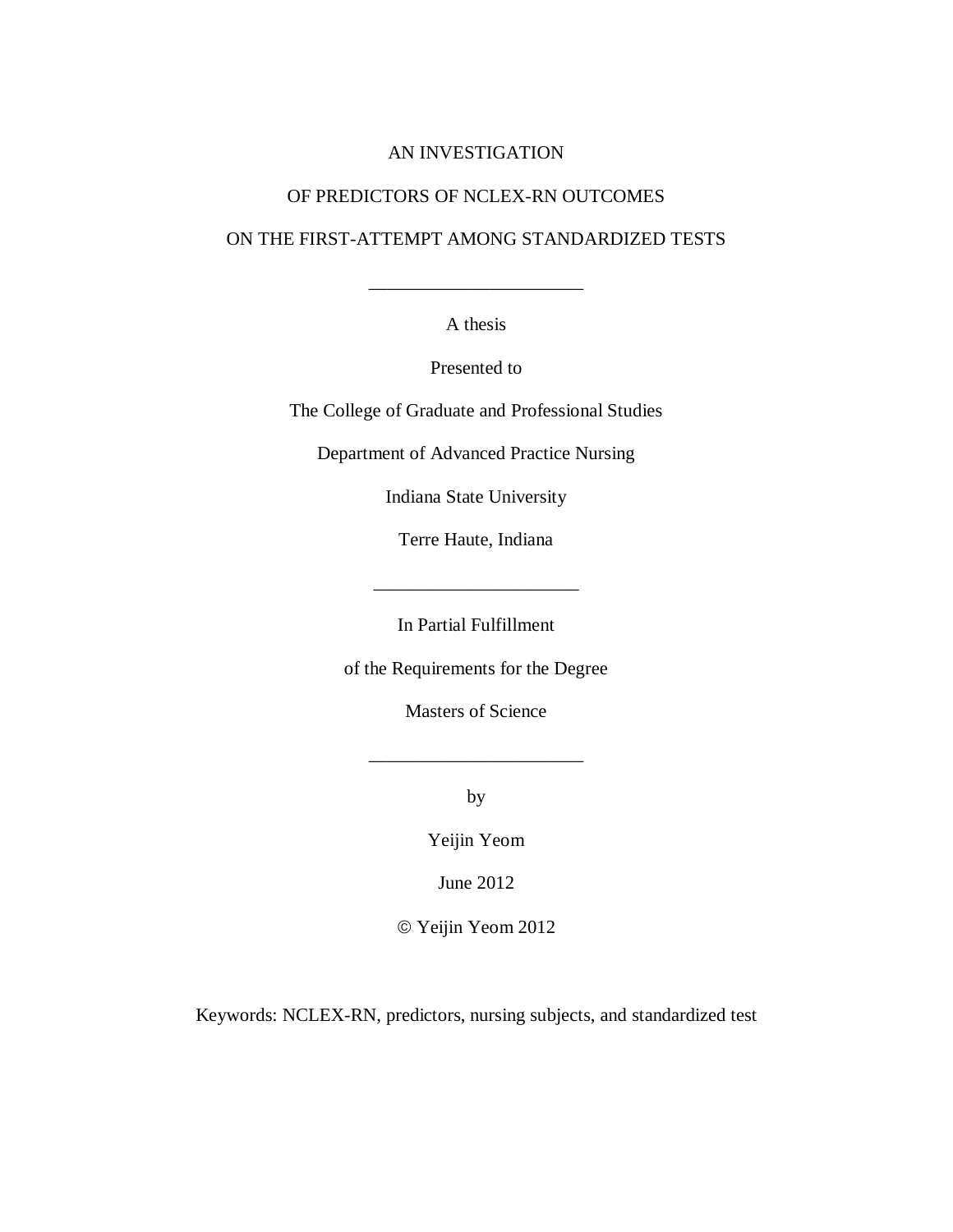## COMMITTEE MEMBERS

Committee Chair: Marcia Miller, Ph.D.

Associate Professor of Advanced Practice Nursing

Indiana State University

Committee Member: Debra Mallory, Ph.D.

Professor of Advanced Practice Nursing

Indiana State University

Committee Member: Julie Fine, Ph.D.

Associate Professor of Advanced Practice Nursing

Indiana State University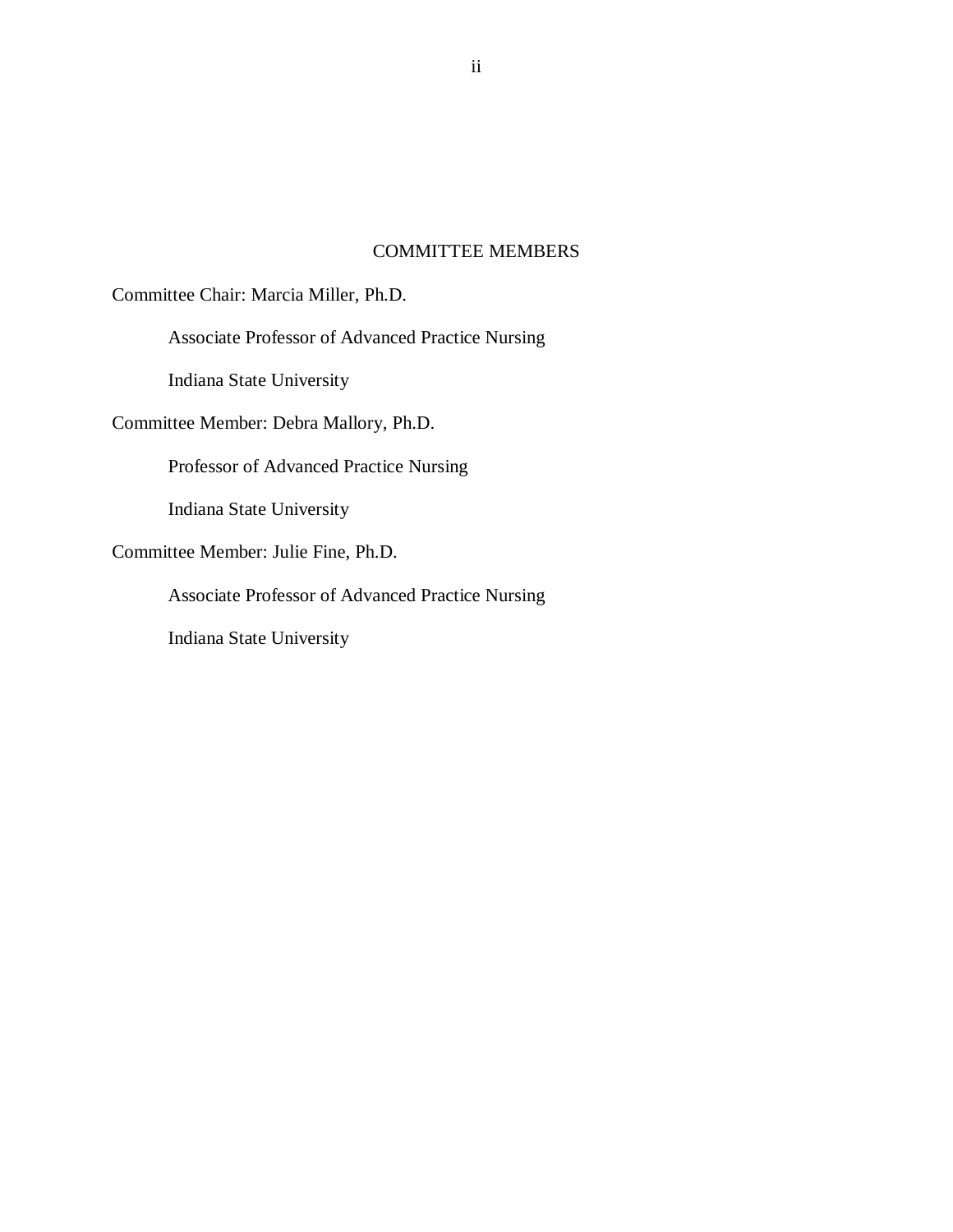#### ABSTRACT

<span id="page-2-0"></span>Nursing shortage is one of the critical issues in the United States. In order to meet increased demands for qualified RNs and prevent negative effects on graduates, nursing programs, stakeholders, and society from graduates' NCLEX-RN failure, it is important to support nursing students to succeed on the NCLEX-RN. By utilizing effective NCLEX-RN predictors, students at risk for NCLEX-RN failure can be identified, and early remediation can be provided to support them. This study was to investigate effective predictors of NCLEX-RN outcomes on the first-attempt among standardized tests (adult medical-surgical, fundamentals for nursing, pharmacology, maternal-newborn, nursing care of children, mental health, community health, and leadership and management) conducted throughout the nursing program. NCLEX-RN outcomes and individual adjusted scores on the standardized tests of 151 participants, who were composed of 118 graduates who passed the NCLEX-RN on the first-attempt and 33 graduates who failed the NCLEX-RN on the first-attempt, were analyzed by a *t*-test and logistic regression. The investigation found that there were significant statistical differences between the two groups with NCLEX-RN success and failure in the individual adjusted scores on the adult medical-surgical, pharmacology, maternal-newborn, mental-health, community health, and leadership and management standardized tests. Only in individual adjusted scores on the fundamental and nursing care of children standardized tests, there were no significant statistical differences between the two groups. In addition, the result of logistic regression indicated that the overall regression models were significant in predicting both NCLEX-RN success and failure.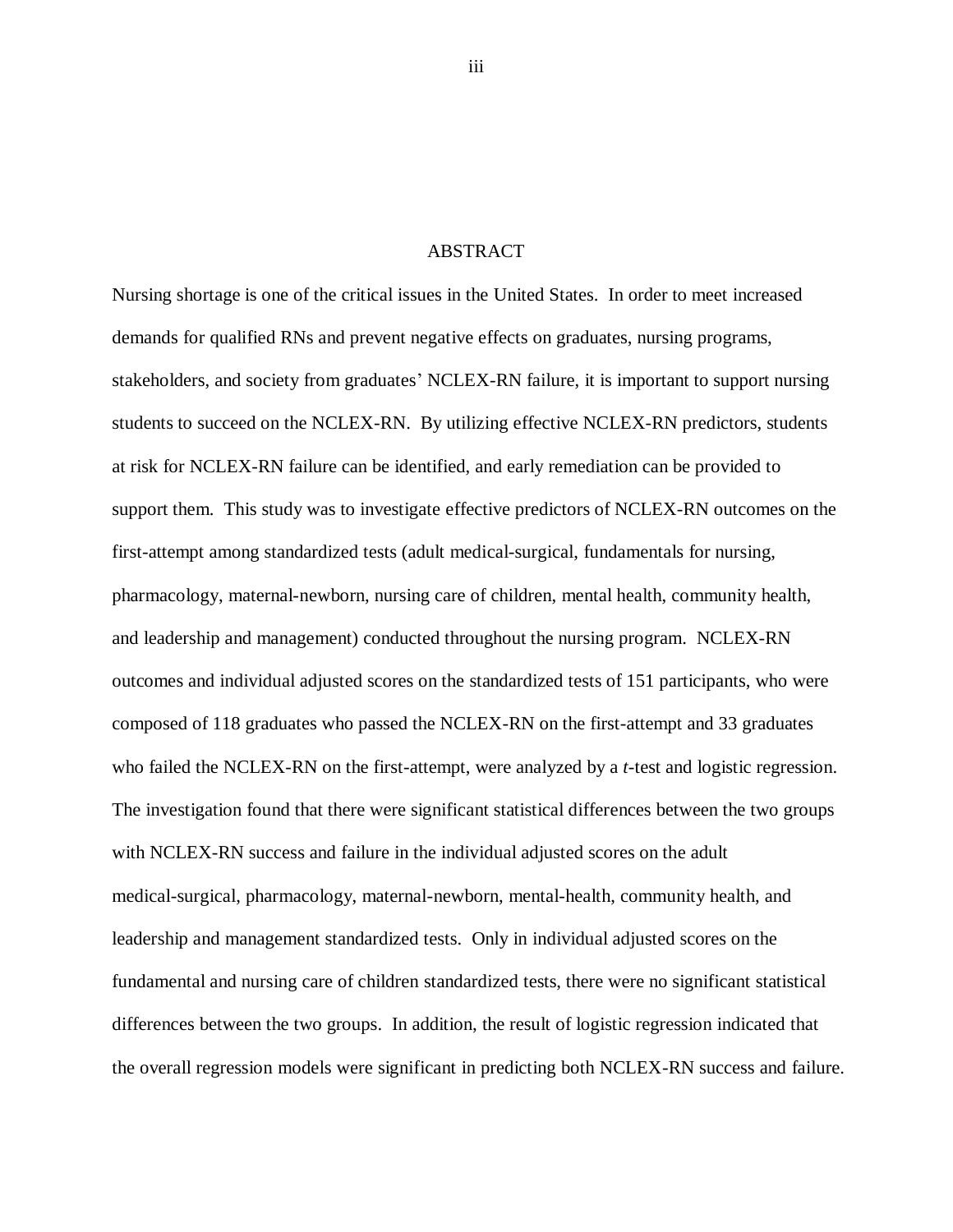Adult medical-surgical, pharmacology, and community health standardized tests were central in the prediction of both NCLEX-RN success and failure; however, a much lower percentage of NCLEX-RN failure than success was classified. It can be concluded that the adult medical-surgical, pharmacology, and community health standardized tests were less effective to predict NCLEX-RN failure than NCLEX-RN success. It is recommended to use different standardized test products as variables, have a larger sample size of those who fail the NCLEX-RN, have a more diverse group of participants, and continue longitudinal and replicated studies for future studies.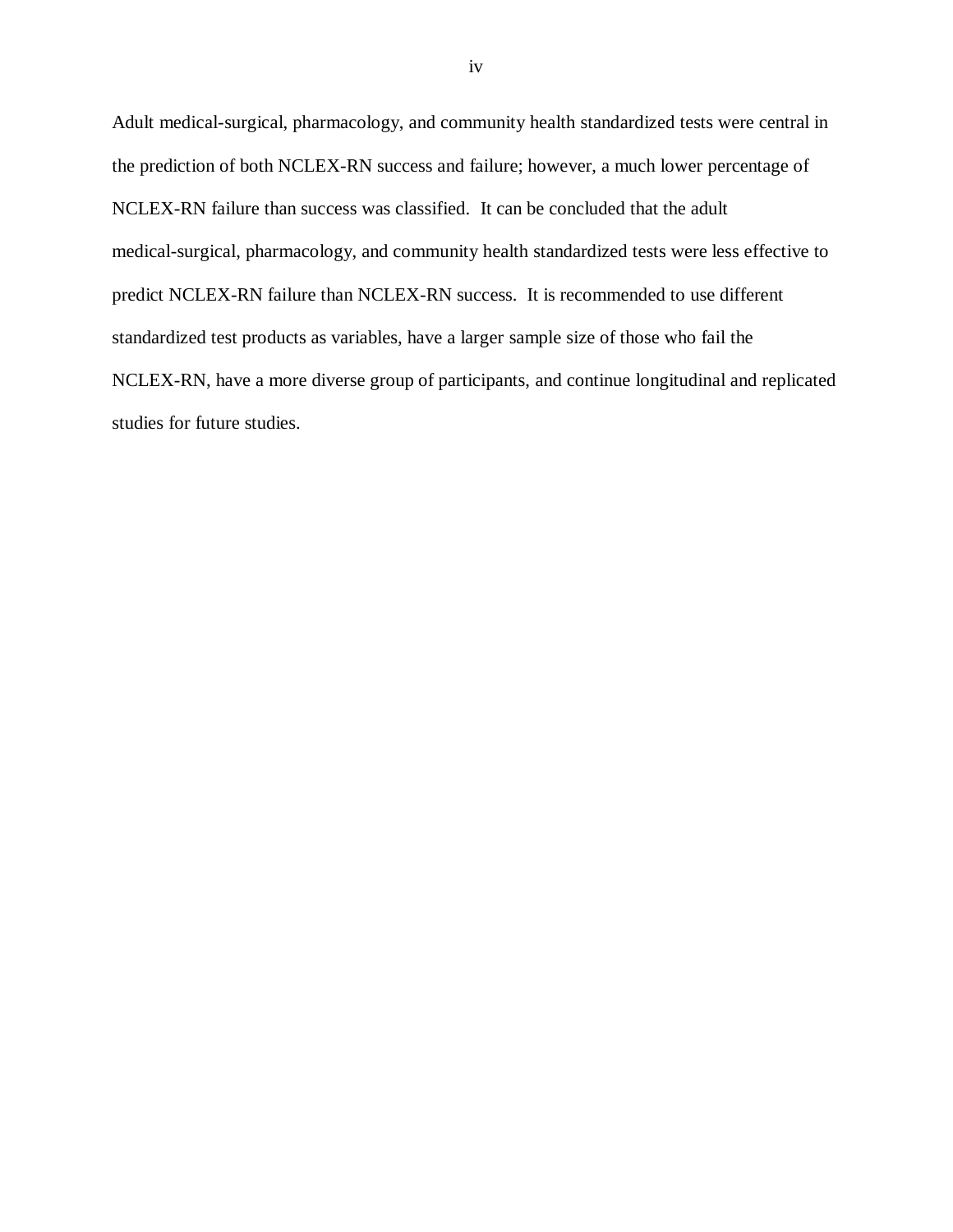## ACKNOWLEDGMENTS

<span id="page-4-0"></span>I would like to thank Dr. Marcia Miller, my chair, for her support, encouragement, and efforts. She always provided timely feedback, was very willing to discuss with me, and continuously encouraged me. I felt warmly welcomed whenever I contacted and met with her with questions and concerns. Without her support and encouragement, I would not complete this adventure. I appreciate her for accepting to be my chair and work with me. She is my role model of nurse educator.

My thanks are extended to Dr. Debra Mallory who continually supported me throughout my nursing education. I was lucky to have her as my academic advisor in the undergraduate and master's program. She was the most excellent advisor I have ever had. She helped me to initiate this adventure, was willing to be one of my thesis committee, and provided constructive suggestions in detail and editorial feedback.

I also would like to thank Dr. Julie Fine for her efforts as my committee member. Although I submitted my draft in the busiest time of the semester, she reviewed my draft and provided constructive suggestions for improvement. I appreciate her excellent advices and for accepting to be a member of my thesis committee.

I gratefully acknowledge all other individuals who supported and encouraged me for this adventure. Andreas Kummerow deserves special thanks for sharing his thesis as a guide, helping me in gathering data, and providing important information regarding this work. His office was always open to me whenever I needed his help. Also, I would like to thank Lynn Foster and

v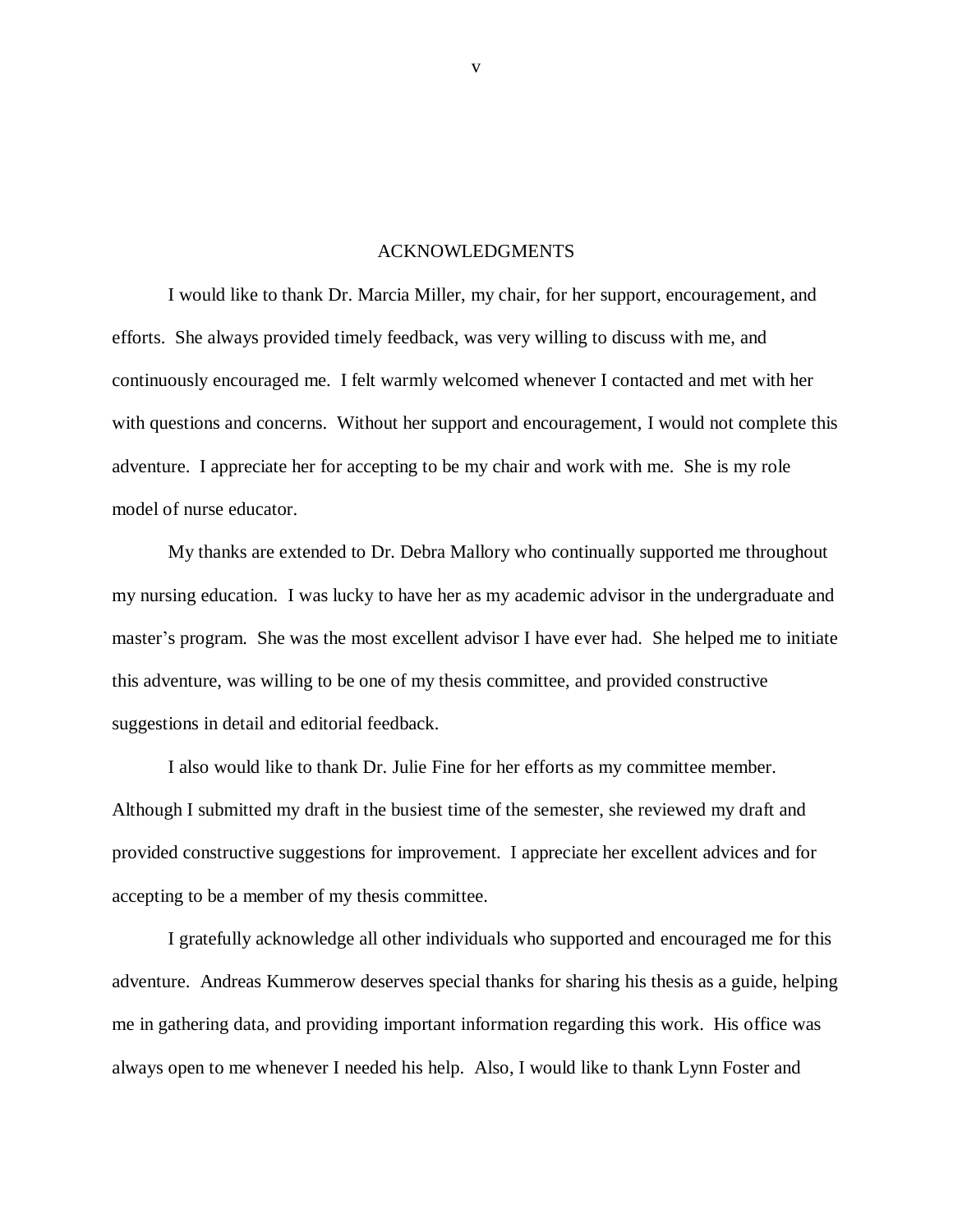Mary Hilton for assisting in gathering data as well as providing data. They were very supportive to do this work. I would also like to express my thanks to Franci Rubin for helping in gathering ATI data, Dr. Cha-Nam Shin for reviewing the IRB material, Dr. Eric Hampton for his advice in the statistics method of my study, and Sigma Theta Tau, Lambda Sigma Chapter for proving a scholarship for this work and my education.

Above all, I would like to thank my father, Jin-Woo Yeom, and my mother, Sung-Boon Choi. They always believe in me and have provided endless and special support. I appreciate for all they have done for me. I also want to thank my husband, Dae-Ryong Seo, who is not only a companion for life but also a supporter for my education. He provided helpful suggestions and advices regarding this work since he is many years ahead of me in research. Lastly, to my little one, Noah, I thank him to be a healthy and sweet boy although mommy could not spend much time because of study and work. Thanks God!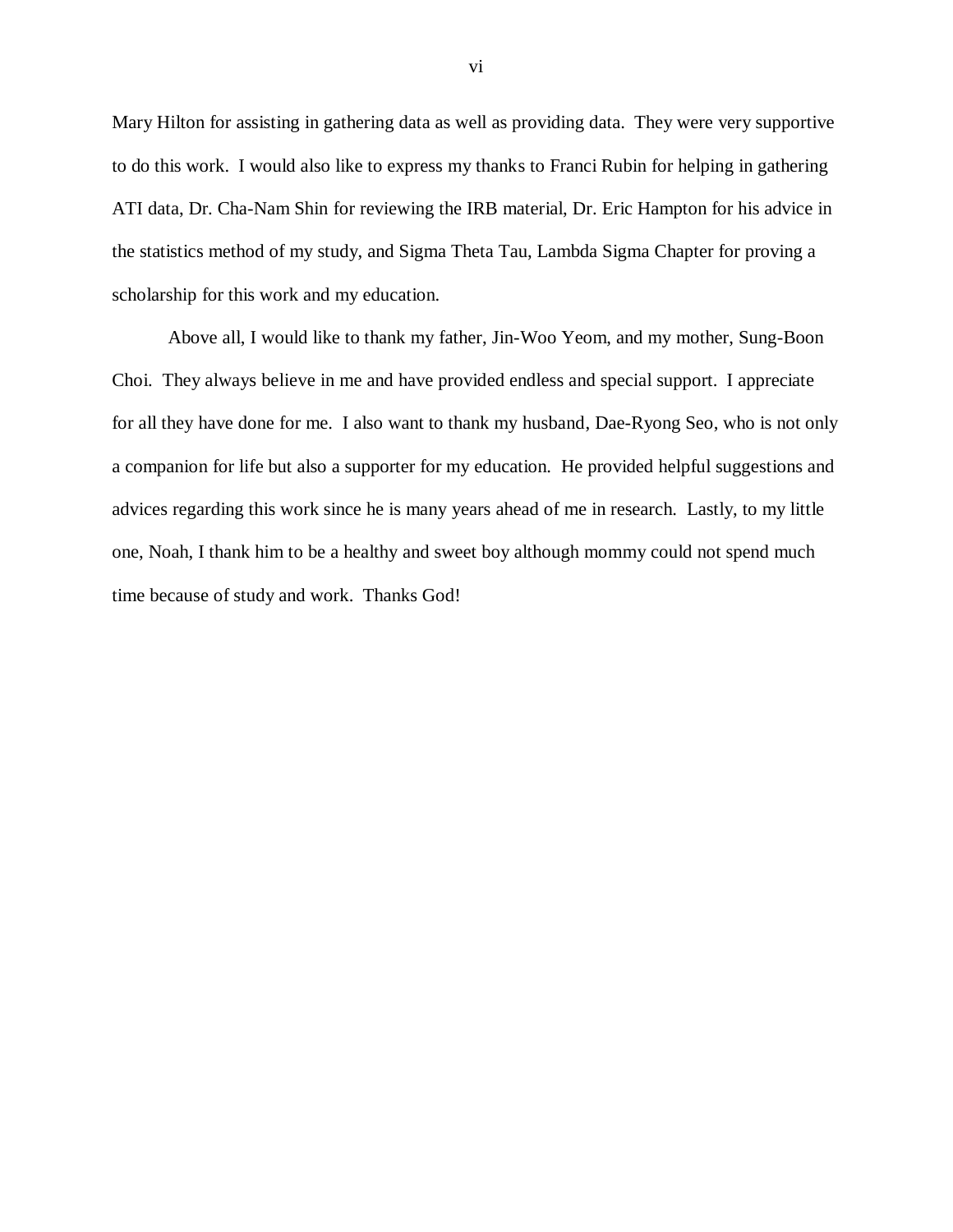# TABLE OF CONTENTS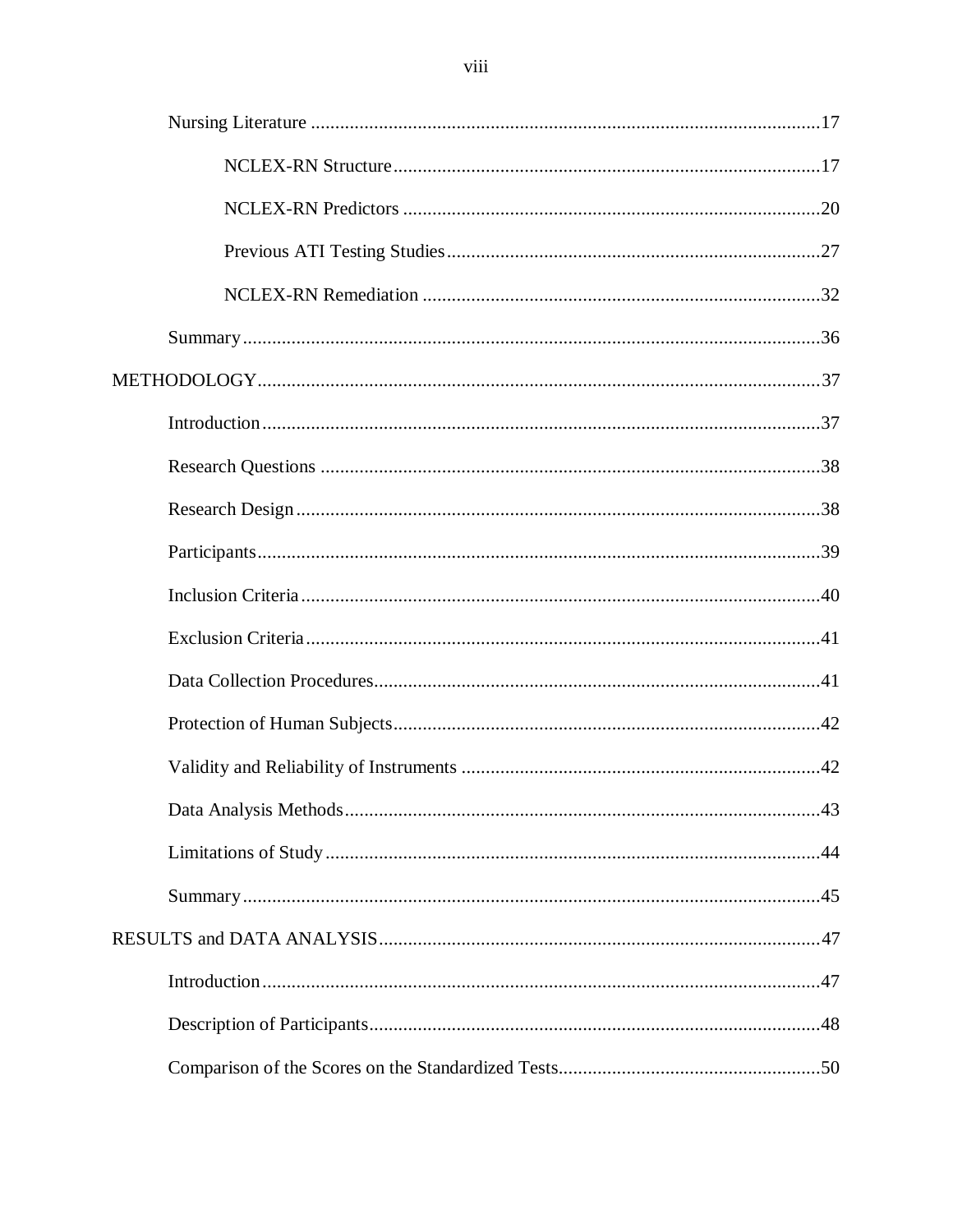| APPENDIX A: STUDENT OUTCOMES ASSESSMENT MEMORANDUM OF |
|-------------------------------------------------------|
|                                                       |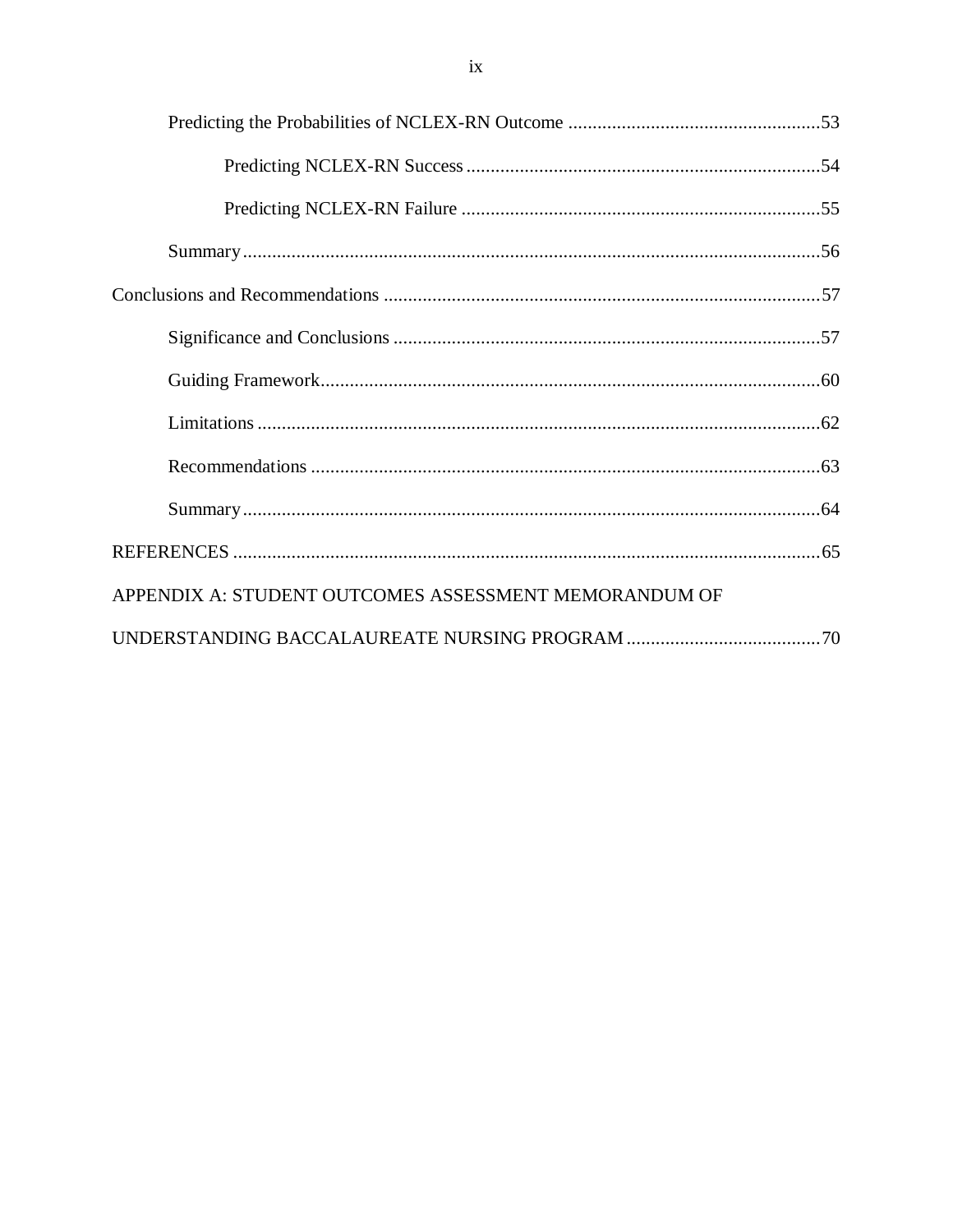# LIST OF TABLES

<span id="page-9-0"></span>

| Table 1. The Cognitive Dimension of the Bloom's Revised Taxonomy. 16                       |  |
|--------------------------------------------------------------------------------------------|--|
| Table 2. The Precentage of Items from Each Category and Subcategory of the Client Needs in |  |
|                                                                                            |  |
|                                                                                            |  |
|                                                                                            |  |
|                                                                                            |  |
| Table 6. The Standardized Tests Scores of the Groups of NCLEX-RN Success and Failure51     |  |
|                                                                                            |  |
|                                                                                            |  |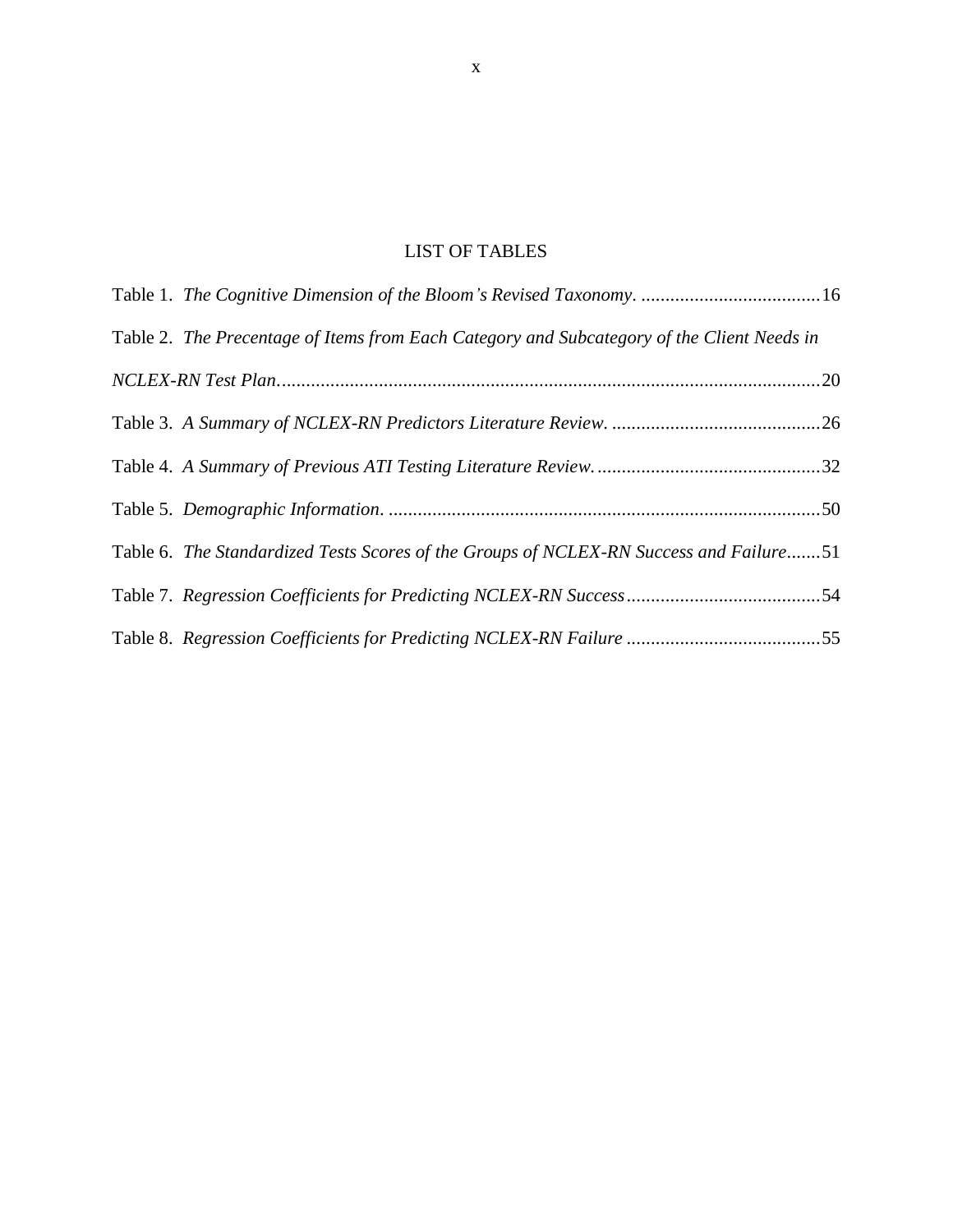# LIST OF FIGURE

<span id="page-10-0"></span>*Figure 1*. A diagram of the theoretical framework used for this study.......................................17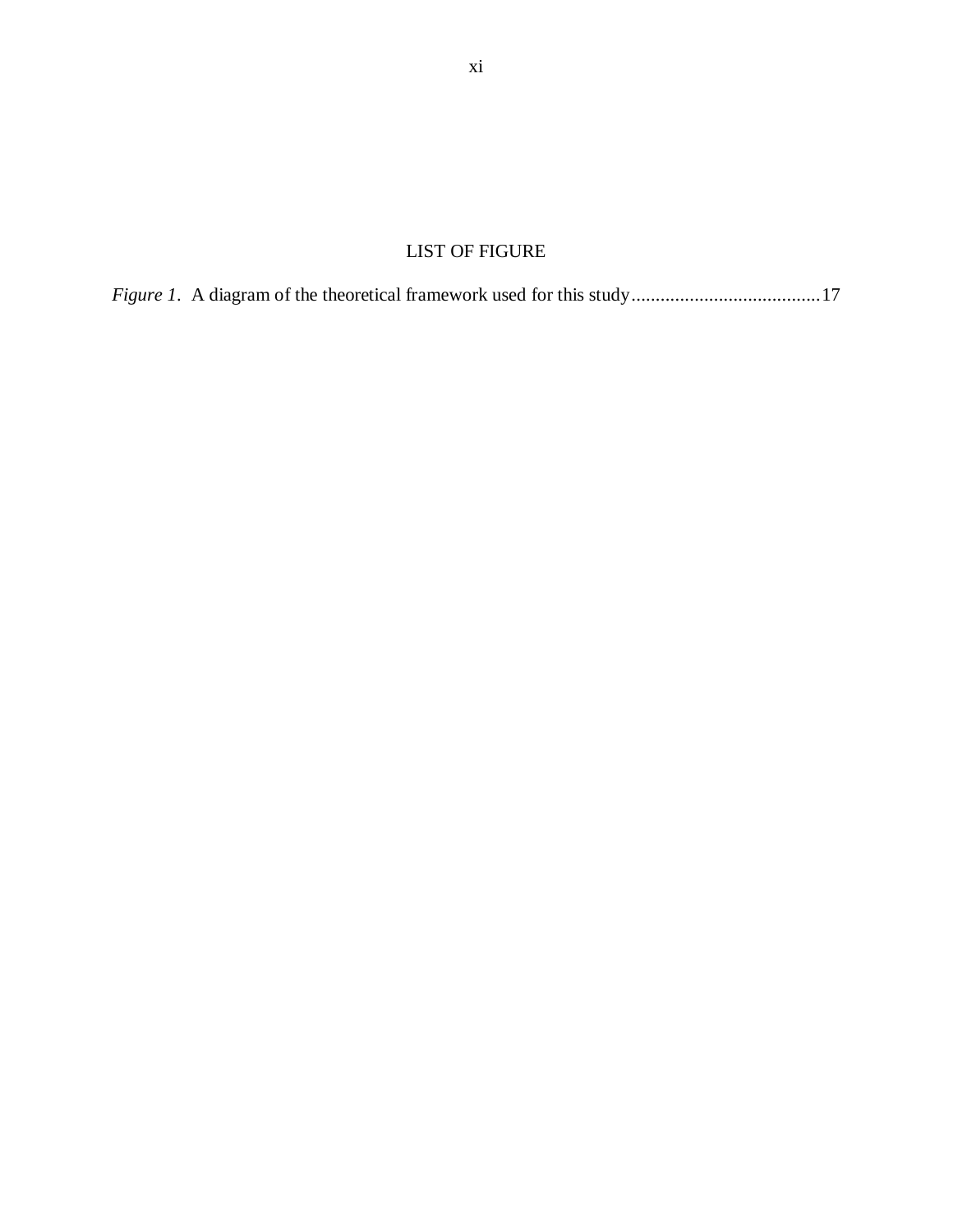## CHAPTER 1

## **INTRODUCTION**

<span id="page-11-0"></span>Nursing students develop competencies to become registered nurses (RN) in nursing programs, and nursing programs are responsible for fostering qualified graduates having competencies to provide safe and effective nursing care. In order to ensure that graduates have competencies to start their nursing careers as entry-level RNs, they must pass the National Council Licensure Examination-Registered Nurse (NCLEX-RN), which measures competencies required to provide quality nursing care and ensures the public's safety (National Council of State Boards of Nursing [NCSBN], 2012a). Therefore, the NCLEX-RN is the last step to become a RN for nursing students and a critical benchmark standard to assess outcomes of nursing programs.

Nursing programs have to support their students to pass the NCLEX-RN because they have to produce qualified graduates in order to meet demands of stakeholders and society. Therefore, identifying accurate predictors of the NCLEX-RN is needed to detect students at risk of NCLEX-RN failure and support them to succeed on the NCLEX-RN.

## **Problem Statement**

<span id="page-11-1"></span>The United States (U.S.) has a problem of nursing shortage. It is expected that the nursing shortage will get worse and will not be solved soon due to several factors. Two leading factors are than, the 'baby boomer' generation is aging and demands for qualified nurses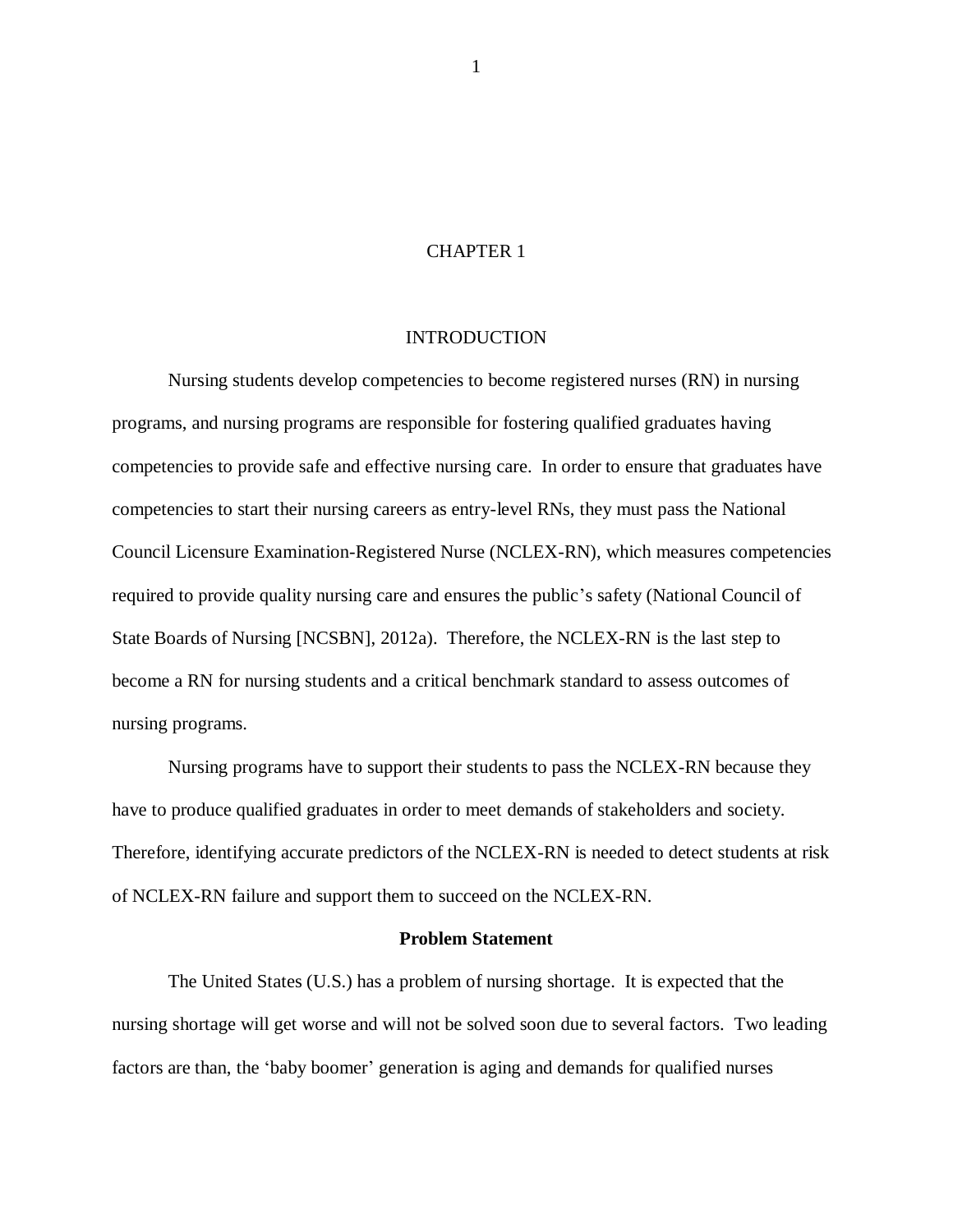continue to increase while nursing schools have limitations to expand the number of their students (American Association of Colleges of Nursing [AACN], 2011; Roa, Shipman, Hooten, & Carter, 2011). In order to meet the demands, enhancing the NCLEX-RN pass rate is very important since it is one of the ways to produce more RNs. According to the NCSBN (2012b, para. 1) states that 144,583 candidates educated in the U.S. took the NCLEX-RN, and only 87.89 percent of them passed the licensure exam in 2011. This means that about 1.3 students out of 10 students failed the NCLEX-RN. Nursing programs and educators need to find more accurate predictors to identify students at risk of NCLEX-RN failure and support the students to pass the exam on the first-attempt.

#### <span id="page-12-0"></span>**Nursing Shortage**

Currently, there are more than 3.1 million RNs in the U.S., and 84.8 percent of the RNs, approximately 2.6 million, work in the nursing profession. However, research indicates that the RN position is one of the fastest growing and highly demanded jobs and that the nursing shortage will not be resolved with the current number of RNs. The problem of the nursing shortage is expected to get even worse since the demands for RNs are outstripping the supply. There will be more than 581,500 new position openings for RNs through 2018, demands for RNs in acute care will increase by 36 percent through 2020, and a lack of more than 260,000 RNs will affect the U.S. health care system by 2025 (AACN, 2012, para. 10). Also, as the *Patient Protection and Affordable Care Act* was passed in 2010, it is expected that more than 32 million people will soon be newly eligible may seek healthcare services including services provided by RNs (AACN, 2011).

Even though demands for RNs has dramatically increased, enrollment of baccalaureate nursing students increased only 5.7 percent in 2010. The increase in the enrollment is not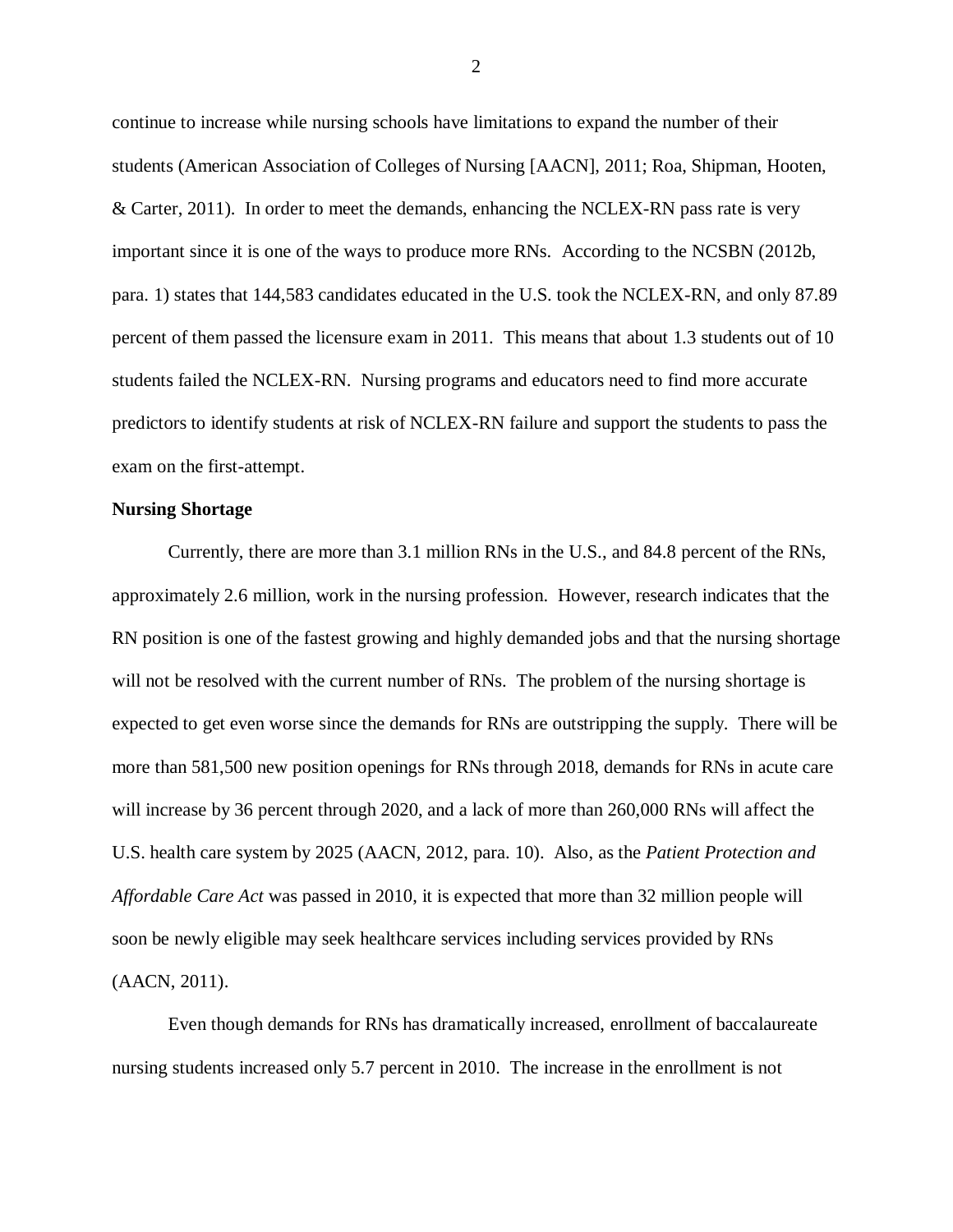enough to meet the increased demands for RNs. Furthermore, it is expected due to the increase in the average age of a RN, that there will be an additional loss of a large number of RNs due to retirement over the next 20 years. While at the same time the demands for RNs will increase as baby boomers age and need health care services during that time (AACN, 2011, para. 7 & 12). It is expected that the enduring nursing shortage will intensify in the U.S.

AACN (2011) indicates that the nursing shortage can be a contributing factor to increase the stress level of RNs, impair job satisfaction, and make RNs leave the profession. More than 75 percent of RNs indicate that the nursing shortage impairs their work life, quality of care, and spending time with their patients. Ninety-eight percent of RN respondents agree that RNs' stress level is increased by the nursing shortage (para. 17). The impaired job satisfaction and increased stress level due to the nursing shortage perpetuate RNs to leave their profession. Their leaving aggravates the nursing shortage more, and the deepened nursing shortage contributes to more RNs leaving; therefore, the vicious circle of shortage repeats.

One of the strategies to resolve the problem of the nursing shortage would be the expansion of nursing program enrollments. However, enrollments are limited due to inadequate numbers of nursing faculty (AACN, 2011). Despite the limitation, nursing programs are still accountable for resolving the nursing shortage. It is a critical duty of nursing faculty to foster graduates by providing excellent nursing education, and supporting nursing students to pass the NCLEX-RN. Failure of graduates on the NCLEX-RN deepens the nursing shortage.

#### <span id="page-13-0"></span>**NCLEX-RN Failure**

The graduates' NCLEX-RN failure negatively affects stakeholders such as the graduates, health care organizations, and nursing programs. According to Roa, Shipman, Hooten, and Carter (2011), graduates who fail the NCLEX-RN experience feelings of embarrassment,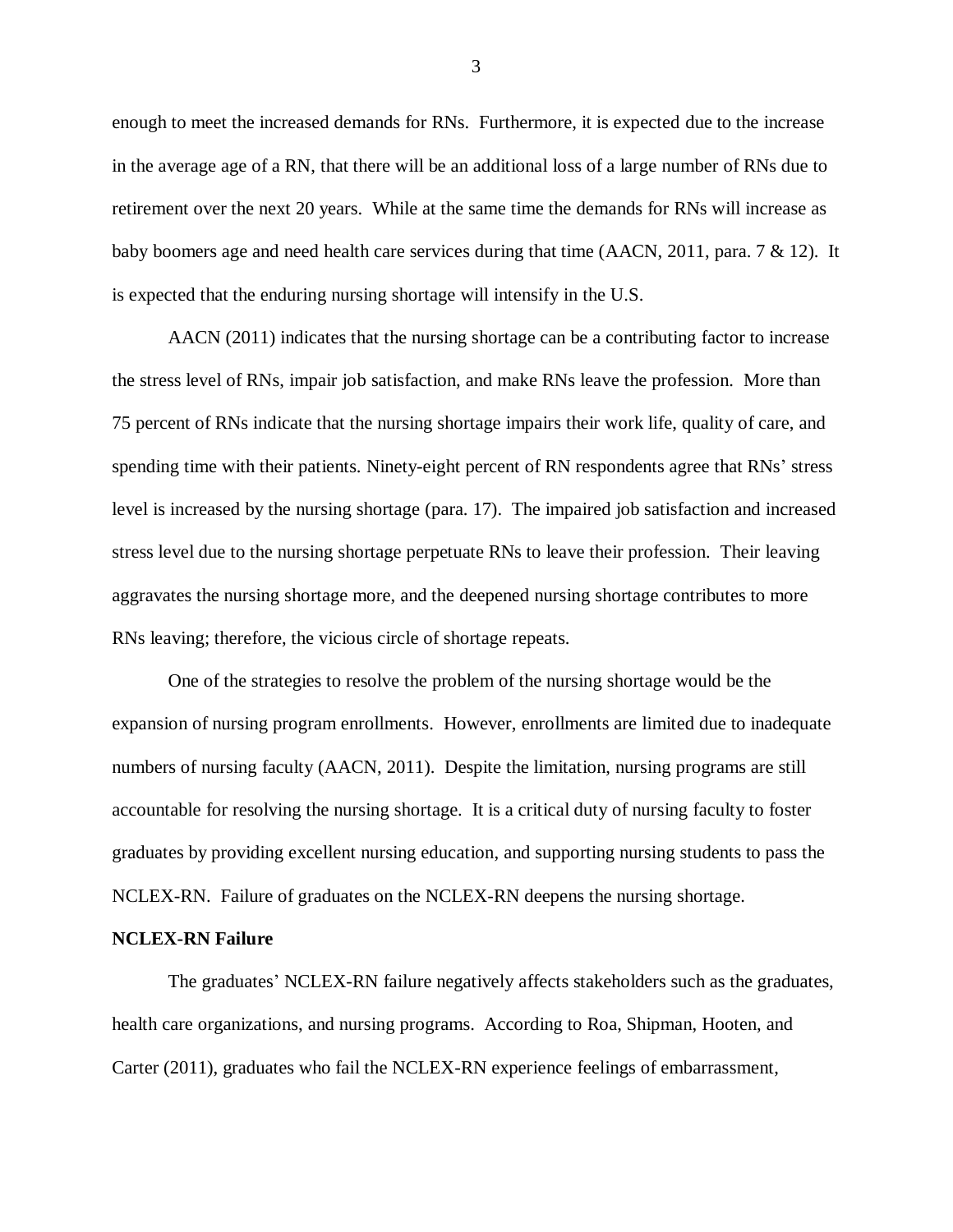anxiety, loss of self-esteem, and social stigma, and those feelings may negatively affect the graduates' further NCLEX-RN attempts. After NCLEX-RN failure, the graduates feel "an uncertain future and disappointing others" (Roa et al., 2011, p. 374), and it causes "emotional connections that may prevent goal achievement" (p. 374). They also may feel guilt about their employers, family members, and other dependents. In addition, Roa et al. (2011) indicate that the NCLEX-RN failure causes financial loss to the graduates. The graduates expect to be compensated for tuition and other school related expenses through work as RNs after graduation. However, if they fail the NCLEX-RN, they cannot work up to a minimum of 45 days while they wait to be eligible for the next attempt. They also spend more money for remediation and fees for retaking the NCLEX-RN.

Health care organizations expect that graduates will pass the NCLEX-RN when they hire the graduates. When the newly hired graduates fail the NCLEX-RN, health care organizations must fill positions vacated by graduates failing with temporary nursing staff or they must increase the overtime pay of existing employees. This causes not only higher costs for the organizations, but also a lack of qualified nurses within the organizations and increases the staff-patient ratio (Roa et al., 2011).

Without a doubt, nursing programs are affected by their graduates' NCLEX-RN failures. According to Norton, Rele, Cox, Farley, and Tucker (2006), the NCLEX-RN pass rates on the first-attempt are a major factor of evaluating the nursing programs' effectiveness used by Boards of Nursing, the National League for Nursing Accrediting Commission (NLNAC), and the Commission on Collegiate Education (CCNE). Roa et al. (2011) indicate that if nursing programs do not meet the national benchmark standards, they become at risk of being placed on probation or losing their accreditation. Also, the nursing programs, colleges, and universities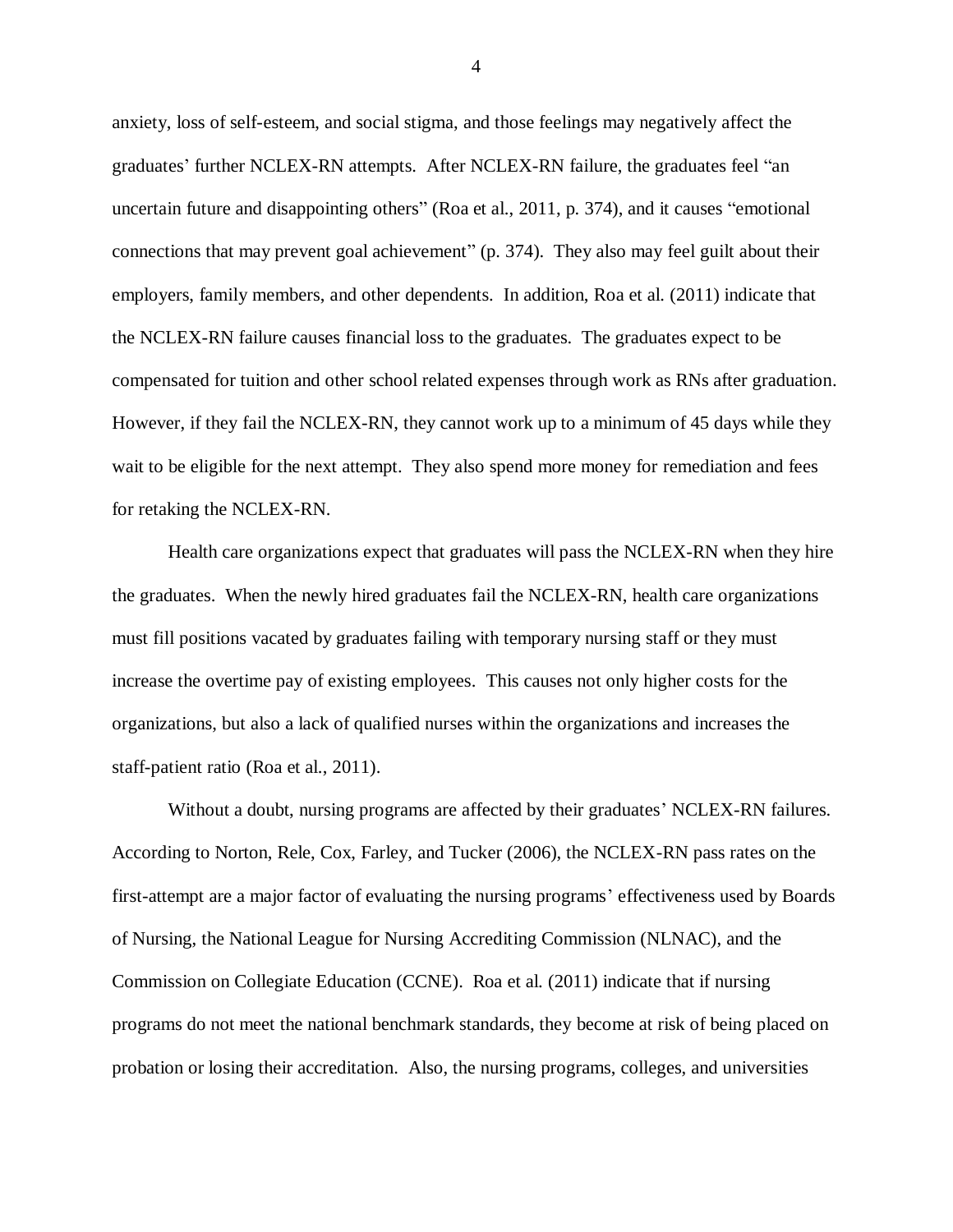with low NCLEX-RN pass rates may have financial risks. The information of each nursing program's NCLEX-RN pass rates is open to the public to view, and prospective students may evaluate the pass rates to decide which programs they will apply and enroll in to meet their needs. The nursing programs, colleges, and universities with lower pass rates may experience decreased enrollments, and it negatively affects the operational budget of them (Roa et al., 2011). In order to prevent those negative impacts of the graduates' NCLEX-RN failures, nursing educators have to support students to pass the NCLEX-RN on the first attempt.

#### **Purpose Statement**

<span id="page-15-0"></span>For nursing educators, it is very important to predict students' outcomes on the NCLEX-RN. Through utilizing effective NCLEX-RN predictors, nursing educators can identify students at risk for NCLEX-RN failure to support them for their success on the NCLEX-RN by providing early remediation. The purpose of this study was to investigate effective predictors of NCLEX-RN outcomes on the first-attempt among standardized tests conducted throughout the nursing program. In the traditional baccalaureate program of a public university located in the Midwest, which is the setting for data collection in this study, students take fundamentals and mental health standardized tests during their sophomore year, maternal newborn, nursing care of children, and pharmacology standardized tests during their junior year, and adult medical-surgical, community health, and leadership and management standardized tests during their senior year.

This study also compared students' individual adjusted scores on standardized tests of the eight nursing subjects between groups of students with NCLEX-RN success and failure on the first-attempt. It is to determine if there are significant differences in the adjusted individual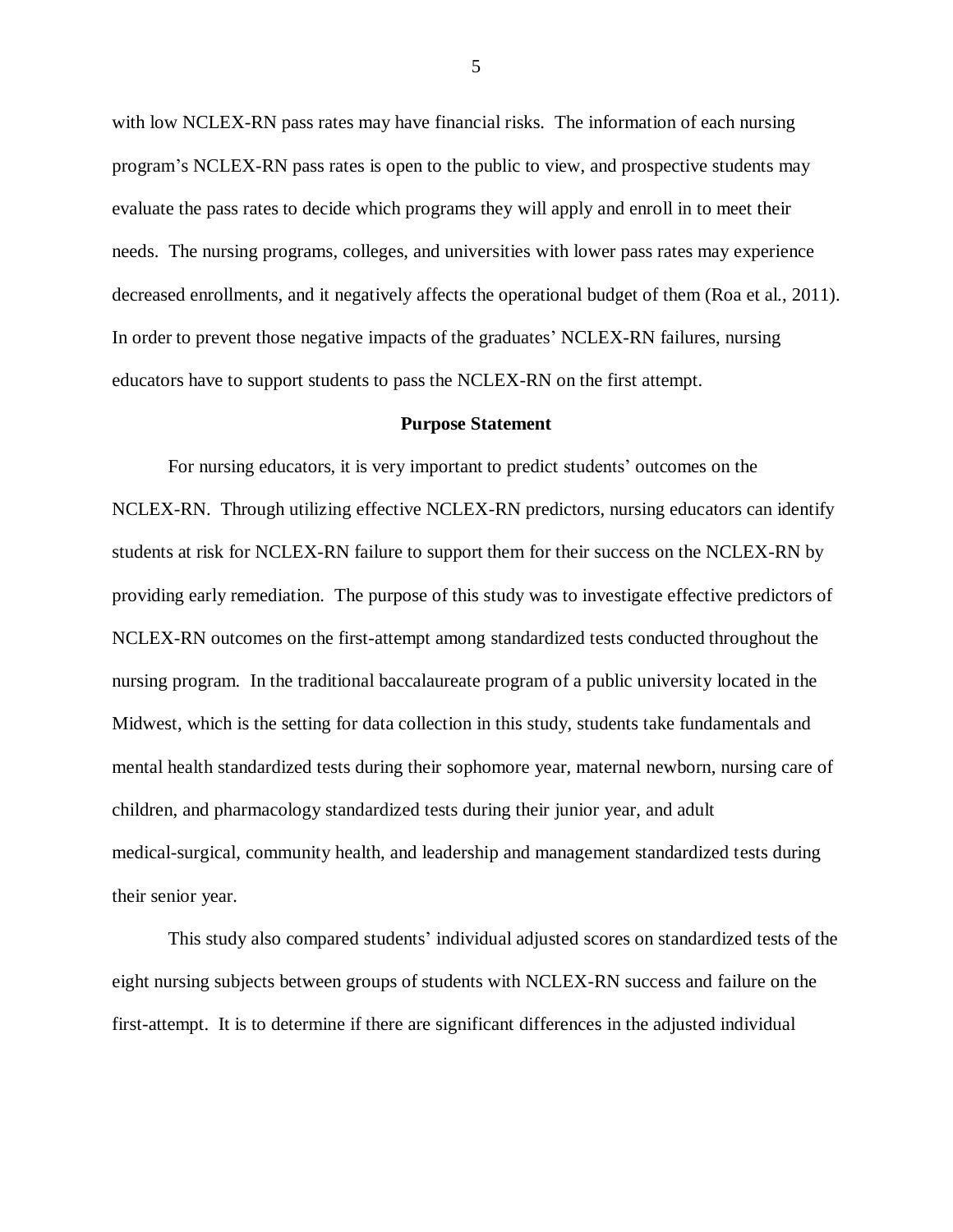scores of the standardized tests between the two groups of students with NCLEX-RN success and failure on the first-attempt.

## **Research Questions**

<span id="page-16-0"></span>The followings research questions guided the investigation of this study.

- 1. Are there significant differences in the individual adjusted scores of the standardized tests (adult medical-surgical, fundamentals, pharmacology, maternal-newborn, nursing care of children, mental health, community health, and leadership and management) between the two groups of students with NCLEX-RN success and failure on the first-attempt?
- 2. Can the NCLEX-RN outcome (success or failure) on the first-attempt be correctly predicted from the standardized tests?
- 3. If the NCLEX-RN outcome on the first-attempt can be predicted correctly, which variables are central in the prediction of the NCLEX-RN outcome on the first-attempt?
- 4. How many the NCLEX-RN successes on the first-attempt are classified correctly? How many the NCLEX-RN failures on the first-attempt are classified correctly?

## **Definitions of Terms**

<span id="page-16-1"></span>Descriptions of the terms used in this study are provided for consistency and clarity to the reader.

- Adult Medical-Surgical Standardized Test (2010): A test developed by Assessment Technologies Institute, LLC. (ATI) and designed to measure a student's academic proficiency in the medical-surgical nursing area associated with the NCLEX-RN test plan.
- Community Health Standardized Test (2010): A test developed by ATI and designed to measure a student's academic proficiency in the community nursing area associated with the NCLEX-RN test plan.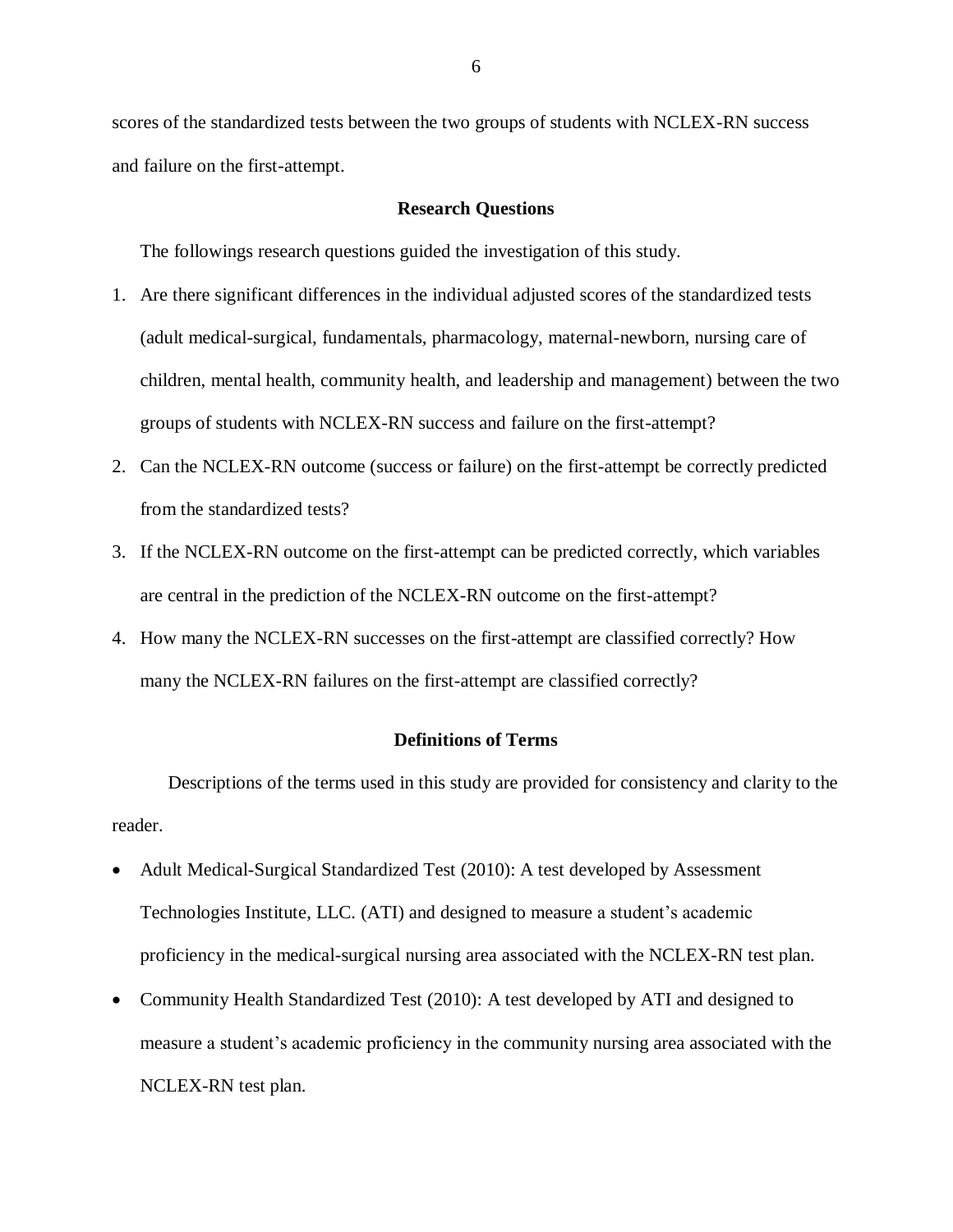- First-attempt: Initial try at passing the NCLEX-RN
- Fundamentals Standardized Test (2010): A test developed by ATI and designed to measure a student's academic proficiency in the fundamentals of nursing area associated with the NCLEX-RN test plan.
- Individual adjusted score: A score calculated by the number of questions answered correctly divided by the number of questions on the test with adjustment for the differences in the difficulty of the form taken (ATI, n.d.).
- Leadership and Management Standardized Test (2010): A test developed by ATI and designed to measure a student's academic proficiency in the nursing leadership and management area associated with the NCLEX-RN test plan.
- Maternal-Newborn Standardized Test (2010): A test developed by ATI and designed to measure a student's academic proficiency in the maternal newborn nursing area associated with the NCLEX-RN test plan.
- Mental Health Standardized Test (2010): A test developed by ATI and designed to measure a student's academic proficiency in the psychiatric nursing area associated with the NCLEX-RN test plan.
- NCLEX-RN Remediation: Supportive interventions, such as a review course and study plan, for students at risk for NCLEX-RN failure to pass the NCLEX-RN.
- NCLEX-RN Success: Passing the NCLEX-RN at the first attempt.
- NCLEX-RN Failure: Failing to pass the NCLEX-RN at the first attempt.
- Nursing Care of Children Standardized Test (2010): A test developed by ATI and designed to measure a student's academic proficiency in the pediatric nursing area associated with the NCLEX-RN test plan.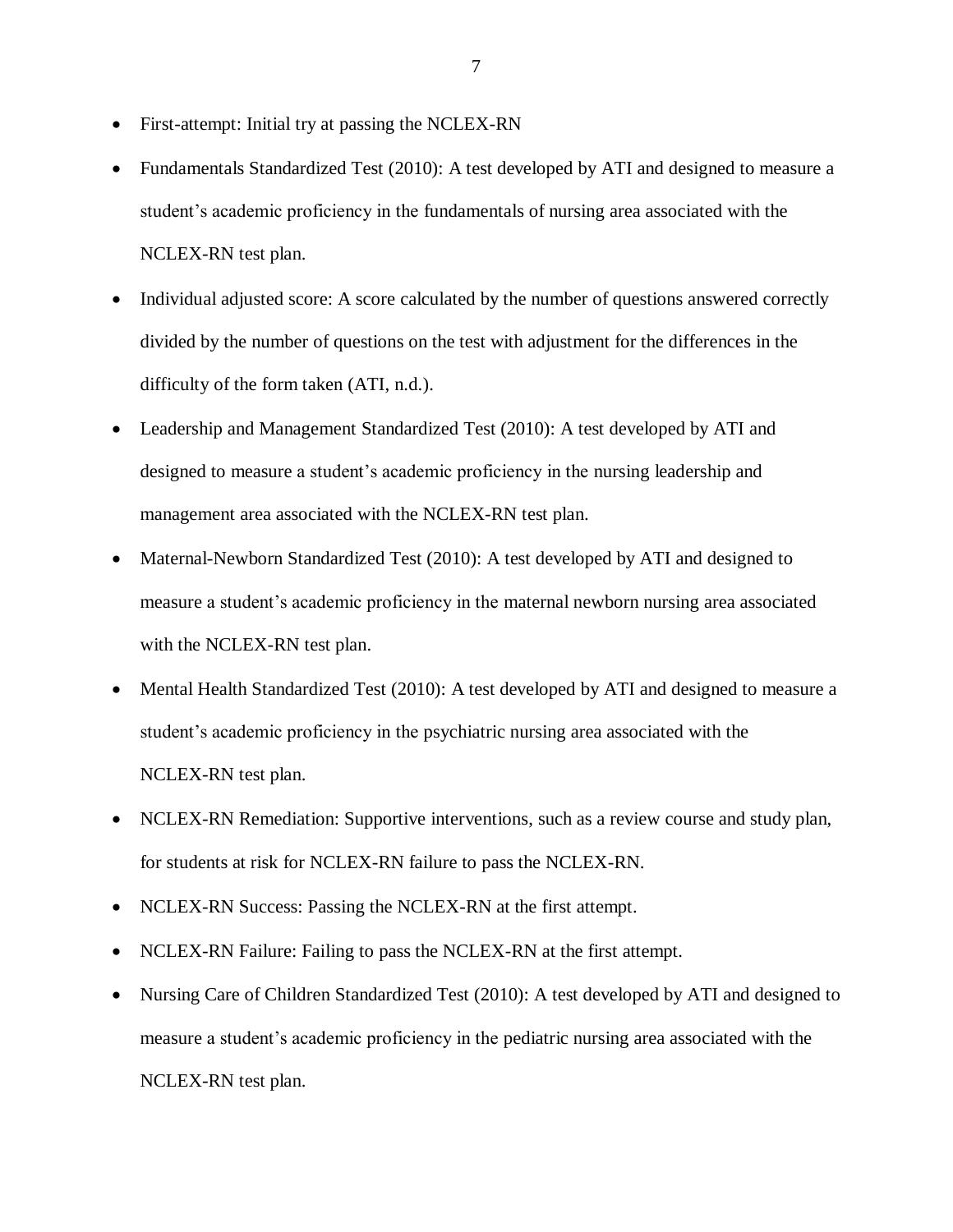Pharmacology Standardized Test (2010): A test developed by ATI and designed to measure a student's academic proficiency in the pharmacology area associated with the NCLEX-RN test plan.

## **Significance of the Study**

<span id="page-18-0"></span>Nursing programs are ethically responsible to their graduates who were qualified and met academic standards for graduating but failed the NCLEX-RN (Roa, Hooten, & Carter, 2011). Nursing programs are "challenged to facilitate knowledge development, ensure competence of their new graduates, and demonstrate organizational and curricular effectiveness through identification and remediation of students at high-risk of failure among first-time test candidates" (Norton, Rele, Cox, Farley, & Tucker, 2006, p. 322). Before providing remediation, identification of those students should be preceded; therefore, nursing educators have a duty to find effective NCLEX-RN predictors. With the effective NCLEX-RN predictors, students' success on NCLEX-RN can better be predicted, and educators can better support students at risk through developing and providing early remediation so that the NCLEX-RN pass rates will be improved. Such predictive measures can result in decreasing the nursing shortage and its negative effects; therefore, stakeholders also benefit from identifying effective NCLEX-RN predictors. In these days, many nursing programs use standardized assessments purchased from outside companies to predict their students' first attempt outcome on the NCLEX-RN. Nursing educators need to distinguish more powerful and effective subjects of the tests from all of the possible subjects. This study would contribute to the identification of effective predictors of NCLEX-RN on the first-attempt among standardized tests of the eight nursing subjects at one program.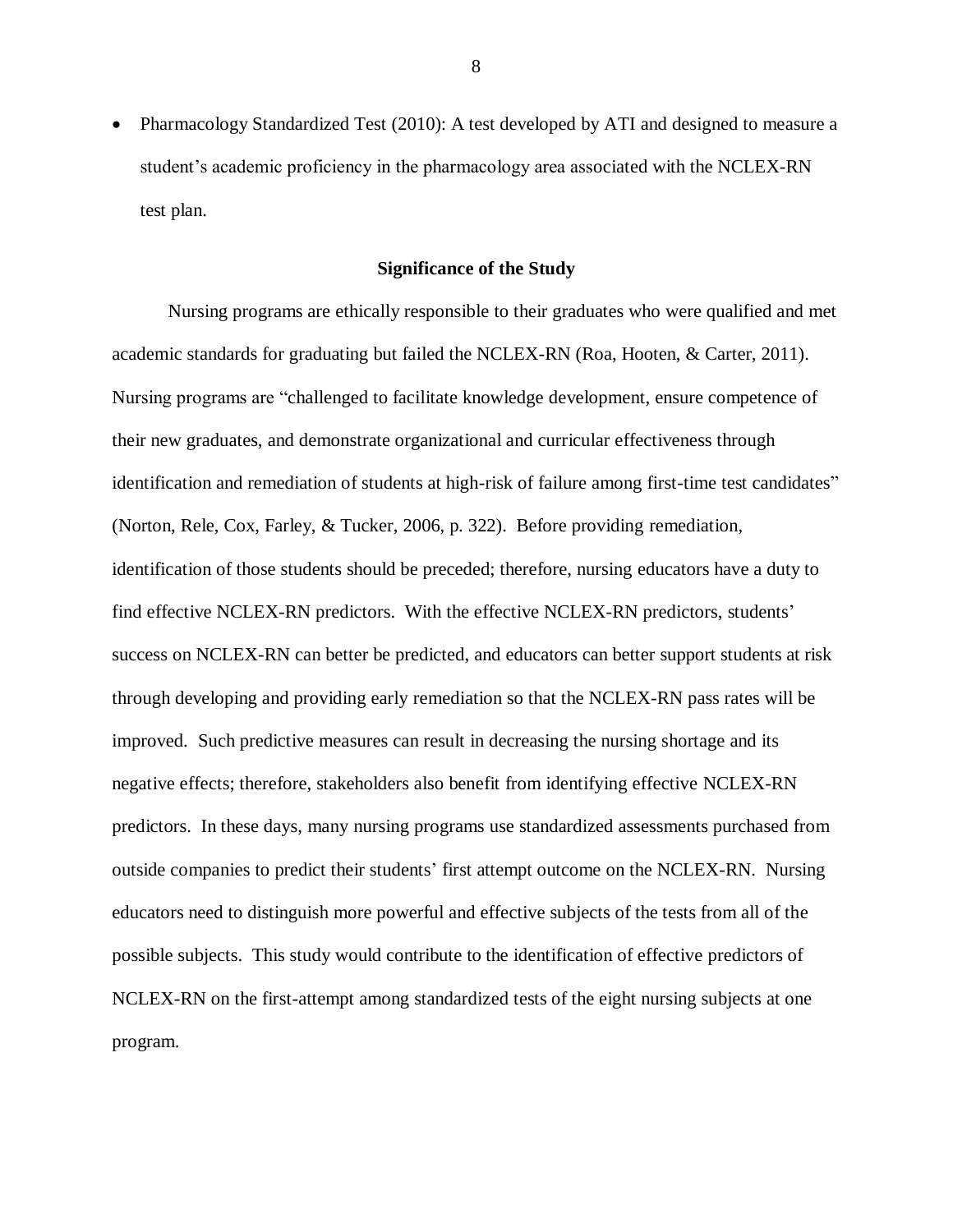#### **Summary**

<span id="page-19-0"></span>Nursing programs are responsible for providing quality nursing education and fostering competence to meet the demands of stakeholders and society. The U.S. has a problem of nursing shortage, and it is expected to worsen since the demand for RNs exceeds the number of graduating RNs. Therefore, nursing programs need to enhance the NCLEX-RN pass rates to produce more qualified RNs in order to meet the demands for RNs, and nursing educators have to support nursing students to pass the NCLEX-RN on the first- attempt. In order to provide appropriate remediation for students who are at risk for NCLEX-RN failure, utilization of effective NCLEX-RN predictors is essential because it helps nursing educators to identify those students at risk for NCLEX-RN failure. The purpose of this study was to investigate effective predictors of NCLEX-RN success on the first-attempt among standardized tests conducted throughout the nursing program. Through identifying effective NCLEX-RN predictors, students at risks of NCLEX-RN failure can have early remediation, and the NCLEX-RN pass rates can be improved. This can result in having more qualified RNs available to provide excellent nursing care.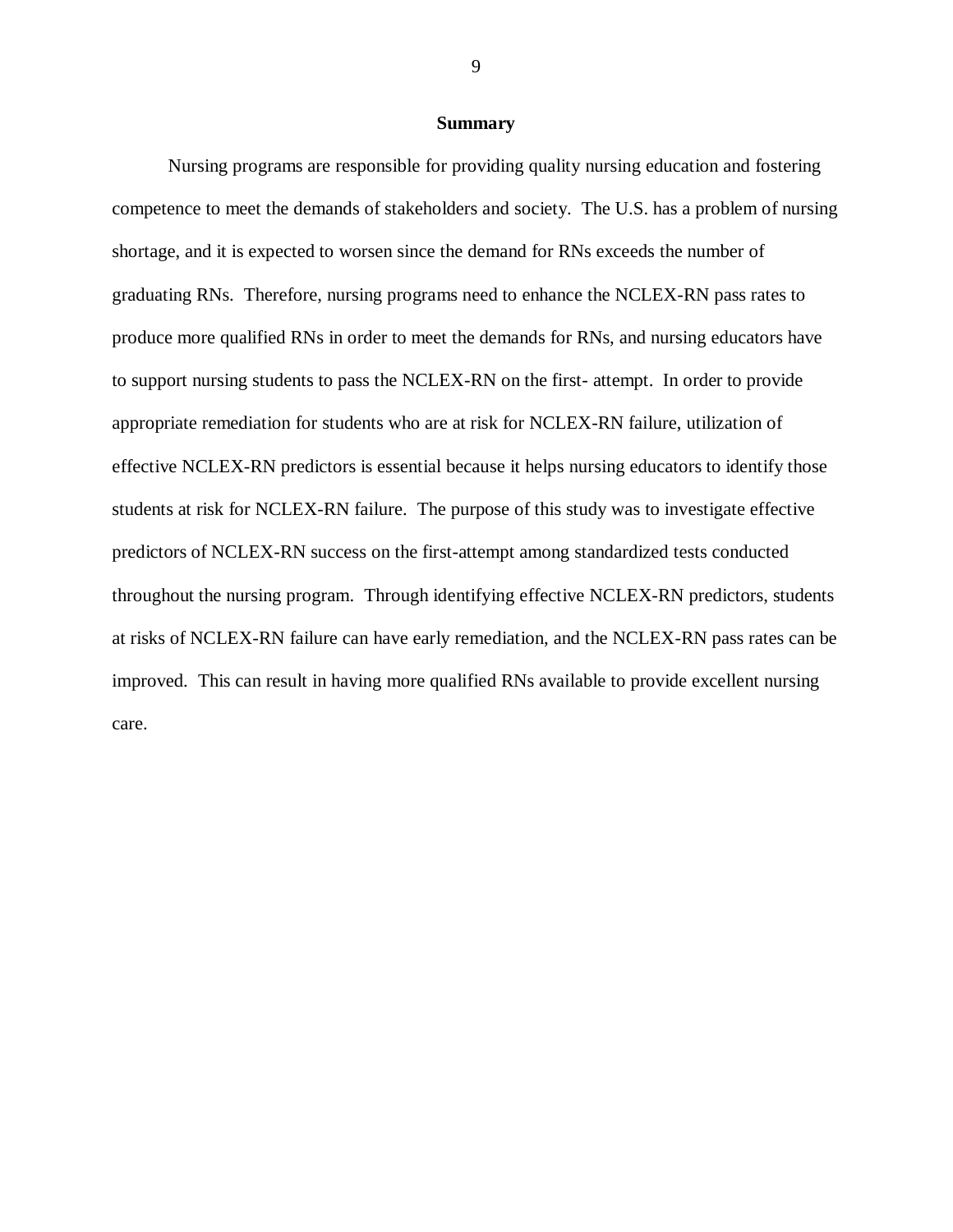## CHAPTER 2

## LITERATURE REVIEW

#### **Introduction**

<span id="page-20-1"></span><span id="page-20-0"></span>In this chapter, the theoretical framework of the study and related literature are discussed. In the theoretical framework section, Constructivism, Adult Learning Theory, and Bloom's Revised Taxonomy, which were used as a framework for this study, are explained. The literature review section addresses NCLEX-RN structure, NCLEX-RN predictors, previous ATI testing studies, and NCLEX-RN remediation.

#### **Theoretical Framework**

<span id="page-20-2"></span>Constructivism, Adult Learning Theory, and Bloom's Revised Taxonomy were used as a theoretical framework in this study. These theories provided the framework explaining how students gain knowledge and skills, and how students' successes on the NCLEX-RN can be promoted. Also, intended learning outcomes to succeed on the NCLEX-RN is explained in the theoretical framework.

#### <span id="page-20-3"></span>**Constructivism**

Constructivism is a conceptual framework focusing on how individuals learn rather than what they learn, and it relates to building and constructing new ideas and knowledge based on their own background and schema (Brandon & All, 2010). Constructivism presents the change on cognitive development and social relationships in learning when individuals construct their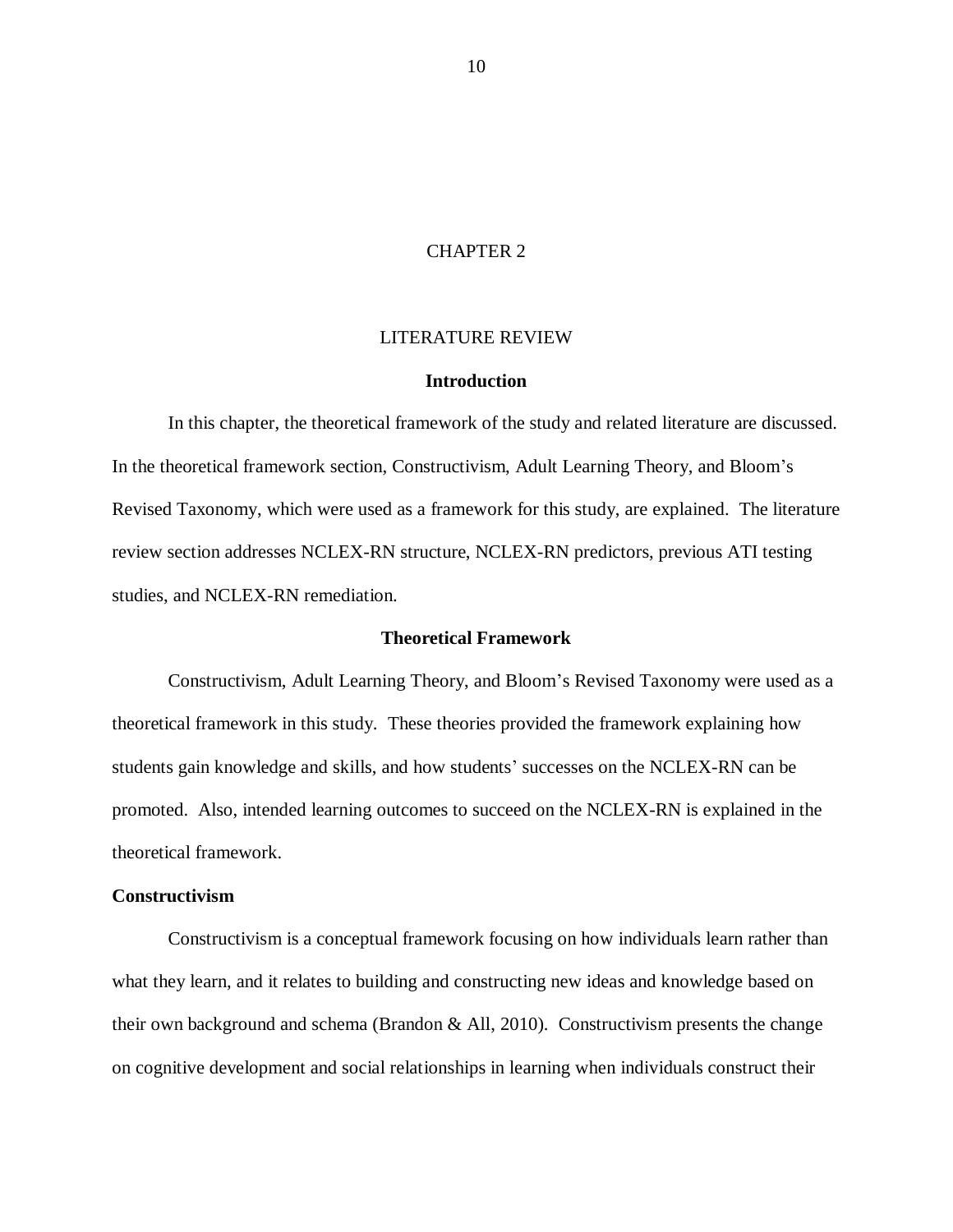knowledge. Piaget's (1953) cognitive constructivism organizes and describes active processes of learning systematically. *Assimilation* presents absorption of new knowledge and information in individuals' own schemas. It means that they do not take the world as it is, but accept their knowledge through active processing in their own schemas. *Accommodation* presents the change of their existing schemas for adaptation through interaction with the environment. *Equilibration* is associated with resolution of the conflict between their existing knowledge and new knowledge from the environment, through lasting interaction with the circumstance in order to change their existing knowledge. Equilibration is achieved by a suitable balance between assimilation and accommodation. Learners obtain and construct their new knowledge by repeating actions of assimilation, accommodation, and equilibration.

Constructivism is not just a theory, but it provides a practical approach for problem solving and critical thinking in learning (Wittmann-Price, 2009). Learners can improve problem-solving and critical thinking skills through interaction with the environment when they meet difficult situations. They actively build and construct their knowledge based on personal experience in order to solve problems. Because knowledge is not fixed, it can be changed according to the influence of prior knowledge and experience (Lambert & Walker, 1995).

#### <span id="page-21-0"></span>**Adult Learning Theory**

According to Yannacci, Roberts, and Ganju (2006), Adult Learning Theory developed by Knowles, indicates that adult learning occurs differently than learning in children. Adult Learning Theory is based on humanistic theory that individuals endeavor to improve themselves and have enough potential to accomplish it. However, Adult Learning Theory includes context on the learning process while other theories do not. Knowles identifies ways of adults leaning that offers practical principles on how to design teaching methods and facilitate learning in order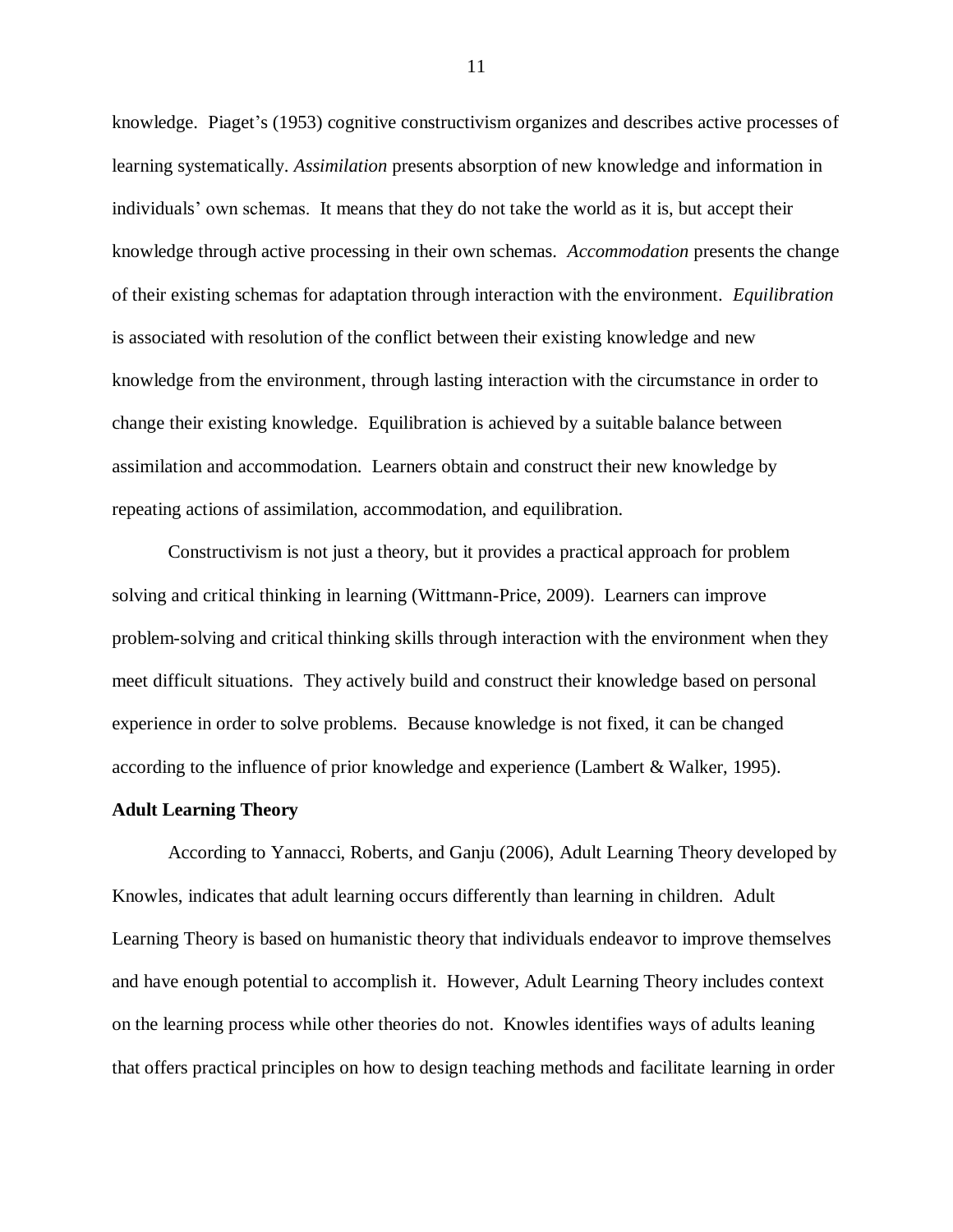to effectively promote the utilization and proficiency of new knowledge learned. In Knowles's theory, adult learners are considered "as one who is independent and has a need to understand how to learning something new will benefit them, how it fits into their existing knowledge, and reinforces their autonomy to learn in a way that works for them" (Yannacci et al., p. 5). Knowles, Holton, and Swanson (1998) describe adult learners based on six assumptions including the need to know, the learner's self-concept, the role of the learners' experiences, readiness to learn, orientation to learning, and motivation.

Knowles et al. (1998) indicate that the need to know is the first assumption of adult learning. Adults need to understand the reasons of learning before they start learning new knowledge. When adults know advantages that will come from the learning, they are encouraged to learn effectively. Therefore, in order to promote adult learning, a facilitator has important roles to assist adults to realize the need to know by providing intellectual opportunities for learning that improves the quality of their lives. Also, more strategies should be used to increase the awareness of gaps between their current levels and desired levels that they hope to achieve.

Knowles et al. (1998) describe that the self-concept is the second assumption of adult learning. Once the self-concept is developed, individuals recognize the responsibility of making decisions for their lives. Adults have deep psychological need to be treated as self-directed people by others; therefore, adults tend to avoid circumstances that others press them for accepting their desires. This assumption reflects a difficulty in adult education. When adults are experiencing new education, they tend to be reminded of their previous experience of education, which required dependency. If adults are treated like children, a conflict occurs between the required dependency and the deep psychological need to be treated as self-directed people, and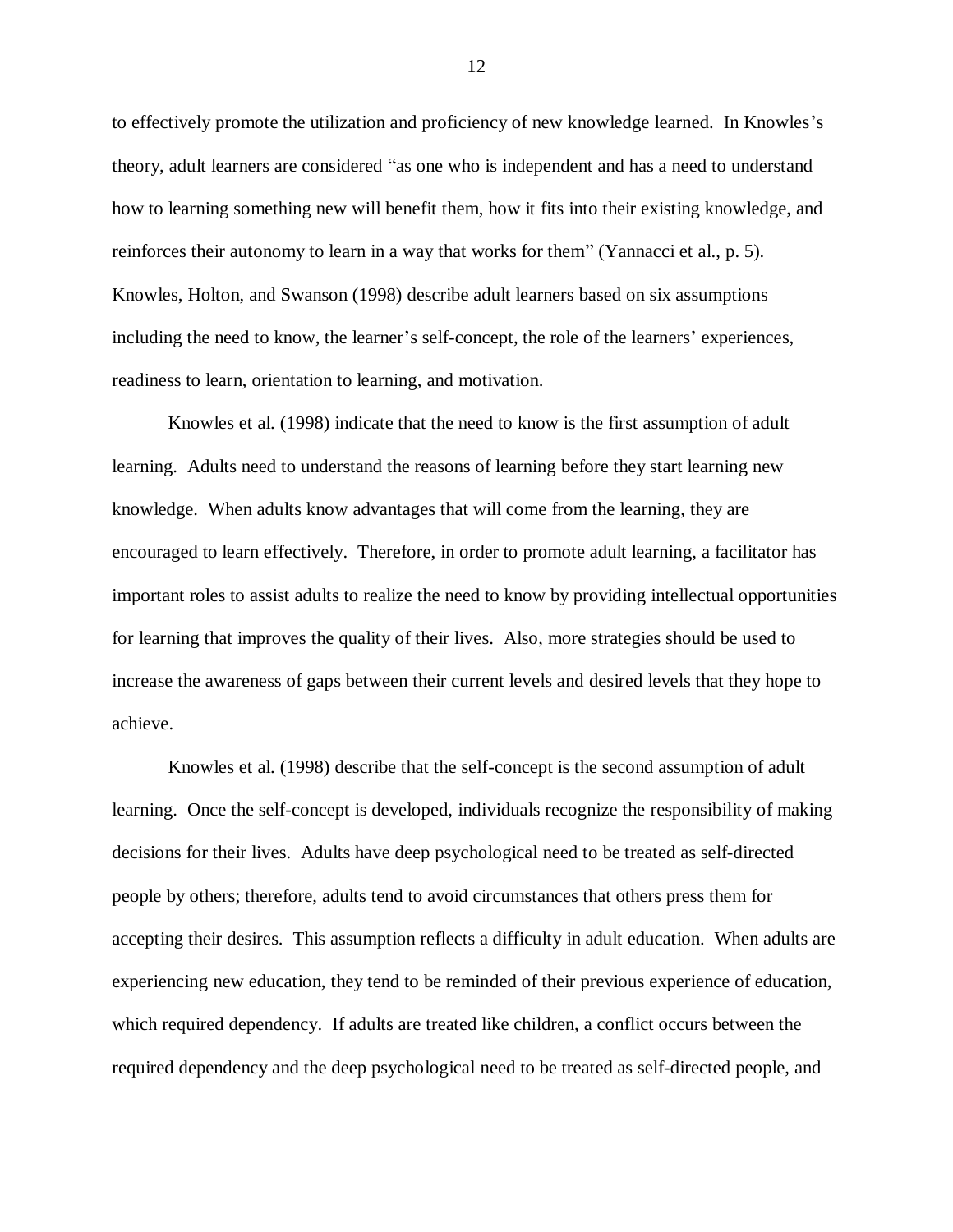they try to escape. Adult learning can be optimized by support to move to self-directed learning and away from dependent learning.

The role of the learner's experiences is the third assumption indicated by Knowles et al. (1998). Each adult has different values based on the volume of experiences accumulated. This in turn develops their mental habits and perceptions, and those influences on their ways of thinking and learning. A group of adult learners has a broad spectrum in "background, learning style, motivation, needs, interests, and goals" (Knowles et al., 1998, p. 66) than a group of children; therefore, individualized teaching and learning methods are important to enhance adult learning. Also, experiences of adult learners are abundant resources that can be used for their learning. Methods for utilizing experiences include reflective activities such as a group discussion, problem-solving activity, and case study. Although adults may avoid new ideas and ways of thinking due to their preferred mental habits and perceptions, they are still able to learn through the support of educators to accept new ideas. Adults may feel rejected as people if their experiences are ignored.

Knowles et al. (1998) indicate that the fourth assumption of Adult Learning Theory is the readiness to learn explaining that "adults become ready to learn those things they need to know and be able to do in order to cope effectively with their real-life situations" (Knowles et al., 1998, p. 67). Readiness means the learner is capable of moving to the next developmental stage. Although developmental readiness may not be possible for the next level, career counseling, simulation exercise and other techniques can help to lead into readiness rather than just waiting for naturally developed readiness.

Knowles et al. (1998) describes orientation to learning as the fifth assumption of adult learning theory. Adults are motivated to learn by life-centered orientation while children use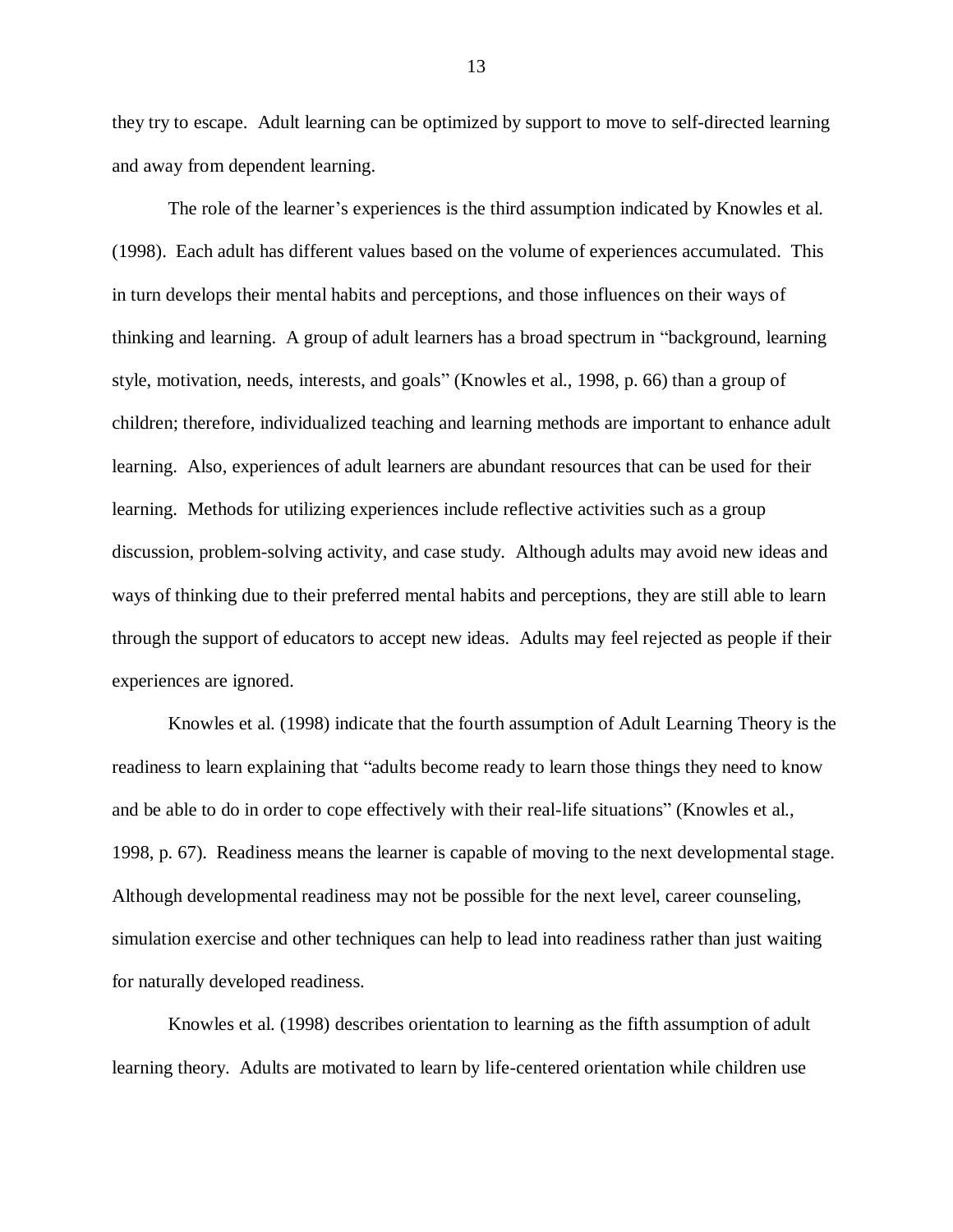subject-centered orientation. When new ideas, knowledge, skills, understandings, values, and attitudes are presented in the context of application to real-life situations, adults learn those more effectively.

The last assumption of adult learning theory identified by Knowles et al. (1998) is motivation. Internal motivation (e.g., job satisfaction, self-esteem, and quality of life) is more important than external motivations (e.g., promotions, higher salaries, etc.) in adult learning. All adults have motivations to keep developing; however, there are some barriers, such as "a student, inaccessibility of opportunities or resources, time constraints, and programs that violate principles of adult learning" (Knowles et al., 1998, p. 68), that may hinder the learner's motivation.

Those principles of adult learning defined by Knowles are very important to optimize adult learning, since those help to develop practical teaching strategies that promote students' accomplishment to meet learning outcomes. Dumchin (2010) states that educators have responsibility to be well-acquainted with the principles of adult learning in order to offer adult education effectively and efficiently, as well as applying those principles.

#### <span id="page-24-0"></span>**Bloom's Revised Taxonomy**

According to Su and Osisek (2011), Bloom and his colleagues categorized cognitive domains to develop educational objectives. The taxonomy is composed of six cognitive categories: (1) Knowledge, (2) Comprehension, (3) Application, (4) Analysis, (5) Synthesis, and (6) Evaluation, and those are ordered from simple to complex and concrete to abstract. Knowledge indicates a learner's capacity to recall information, comprehension indicates a learner's ability to identify the meaning of concepts, and application means a learner's capacity for utilizing knowledge or ideas in practical circumstances. Analysis indicates that a learner can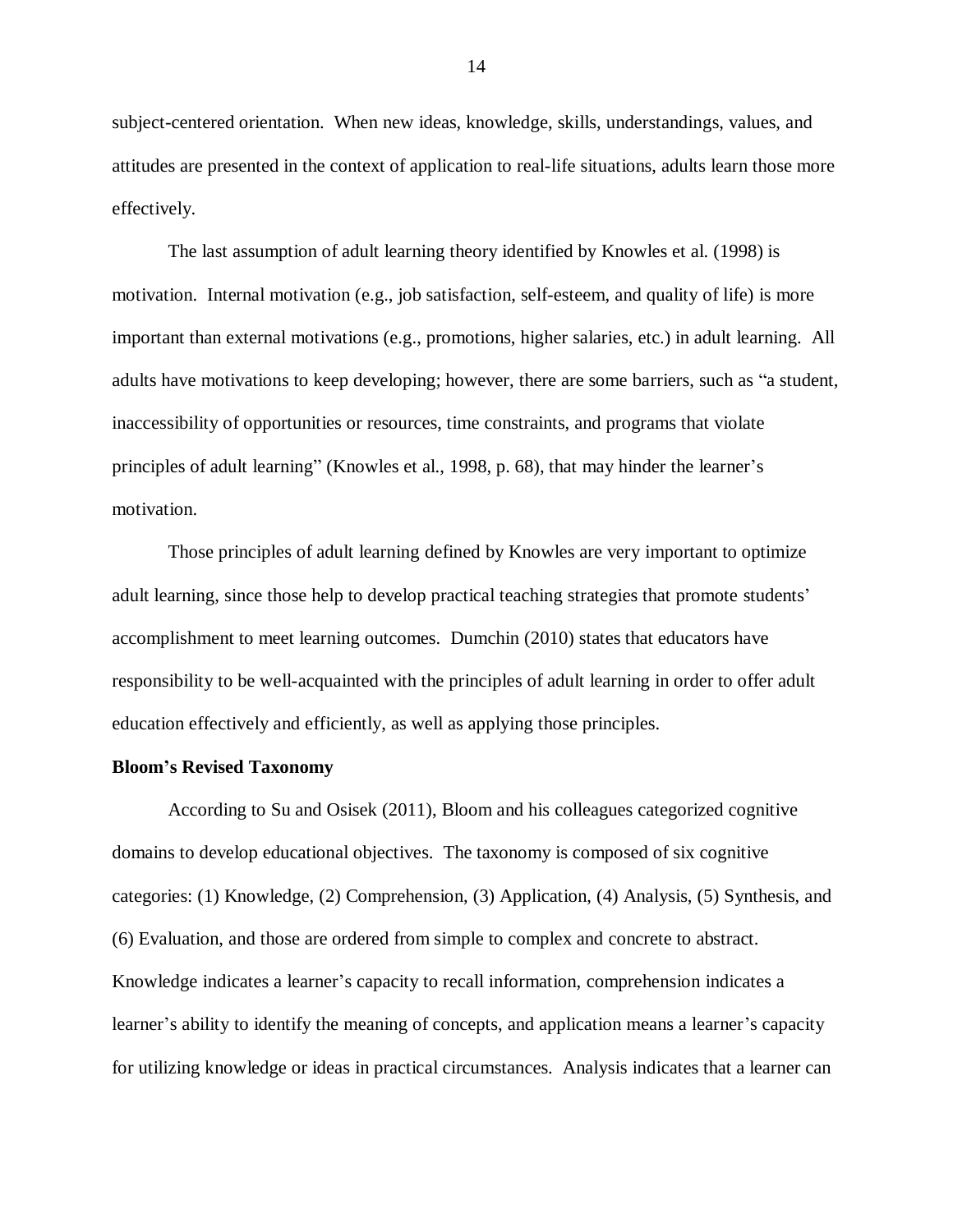consider elements of information or ideas and find relationships, synthesis means a learner's capacity for combining information or concepts to make plans or operations, and evaluation means that a learner can examine internal evidence and judge external criteria.

The revision of Bloom's Taxonomy was developed 45 years later from the original taxonomy developed by Bloom and his colleagues (Krathwohl, 2002). The Revised Bloom's Taxonomy was developed to help educators provide a framework to design learning activities and develop intended learning objectives and assessment strategies. The Revised Taxonomy emphasizes learners' learning while the original taxonomy focused on assessing learners' performances, (Su & Osisek, 2011). Krathwohl (2002) points out that the Revised Taxonomy defines four knowledge categories within the knowledge dimension: (1) Factual Knowledge, (2) Conceptual Knowledge, (3) Procedural Knowledge, and (4) Metacognitive Knowledge, as well as six cognitive categories within the cognitive process dimension: (1) Remember, (2) Understand, (3) Apply, (4) Analyze, (5) Evaluate, and (6) Create. Those are ordered from simple to complex like the original taxonomy. Factual knowledge is the basic elements to acquire discipline or solve problems, conceptual knowledge is "the interrelationships among the basic elements within a larger structure", procedural knowledge is about "how to do something", and metacognitive knowledge is "knowledge of cognition in general as well as awareness and knowledge of one's own cognition" (Krathwohl, 2002, p. 214). Also, the categories and cognitive processes are defined as shown in Table 1.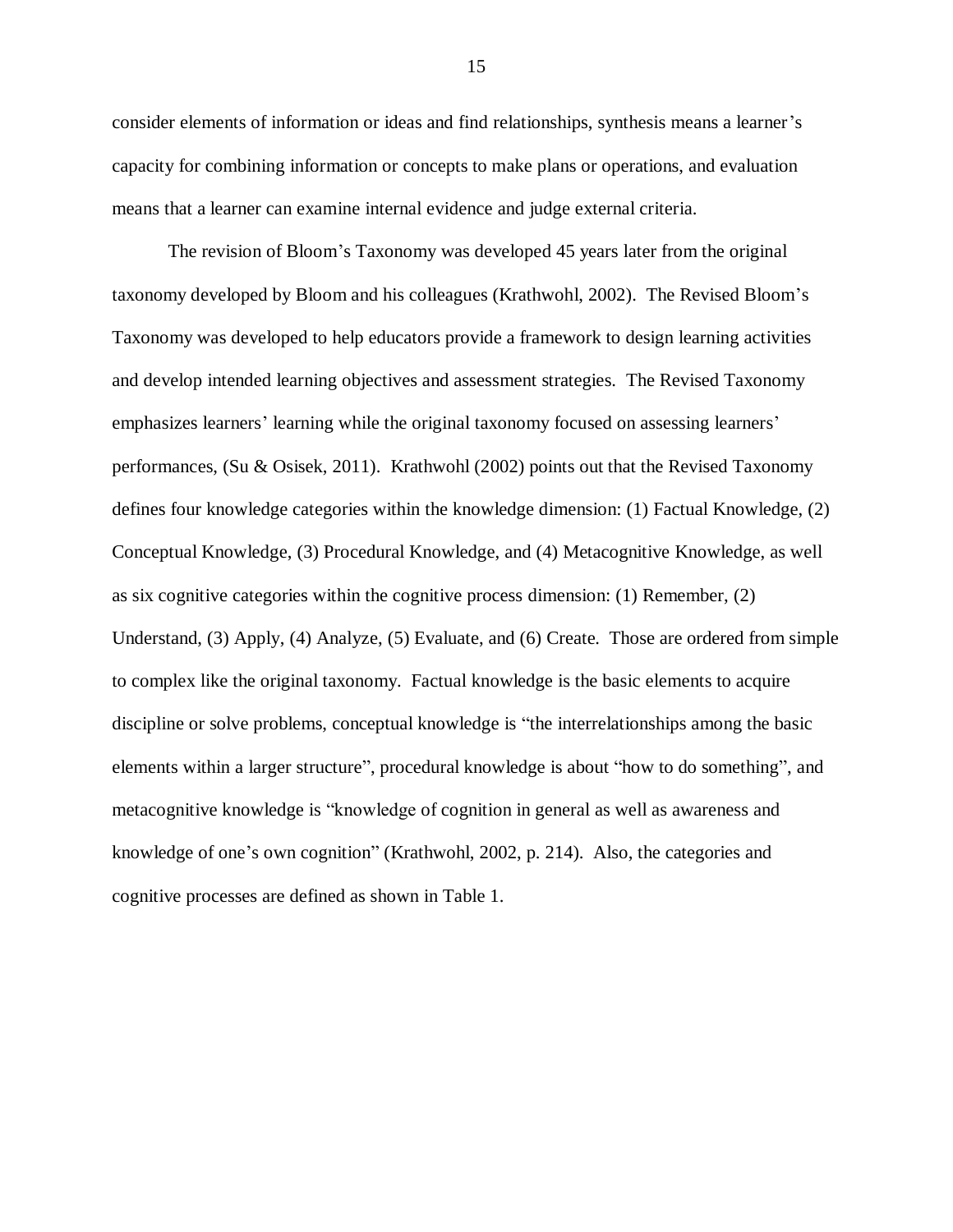# Table 1

| Categories | <b>Cognitive Process</b>                                                                                                                                                                                                                 |
|------------|------------------------------------------------------------------------------------------------------------------------------------------------------------------------------------------------------------------------------------------|
| Remember   | "Retrieving relevant knowledge from long-term memory" (Krathwohl,<br>2002, p. 215).<br>: Recognizing and recalling                                                                                                                       |
| Understand | "Determining the meaning of instructional messages, including oral,<br>written, and graphic communication" (Krathwohl, 2002, p. 215).<br>: Interpreting, exemplifying, classifying, summarizing, inferring,<br>comparing, and explaining |
| Apply      | "Carrying out or using a procedure in a given situation" (Krathwohl,<br>2002, p. 215).<br>: Executing and implementing                                                                                                                   |
| Analyze    | "Breaking material into its constituent parts and detecting how the<br>parts relate to one another and to an overall structure or purpose"<br>(Krathwohl, 2002, p. 215).<br>: Differentiating, organizing, and attributing               |
| Evaluate   | "Making judgments based on criteria and standards" (Krathwohl,<br>2002, p. 215).<br>: Checking and critiquing                                                                                                                            |
| Create     | "Putting elements together to form a novel, coherent whole or make<br>an original product" (Krathwohl, 2002, p. 215).<br>: Generating, planning, and producing                                                                           |

*The Cognitive Dimension of Bloom's Revised Taxonomy*

Bloom's Revised Taxonomy provides a framework to classify learning objectives as well as outcomes. By using Bloom's Revised Taxonomy, nursing educators can develop instructional design that accommodates with learning contents and cognitive processes. Also, cognitive level required for NCLEX-RN success are classified by the taxonomy. Figure 1 show how constructivism, Adult Learning Theory, and Bloom's Revised Taxonomy are blended as the theoretical framework used for this study.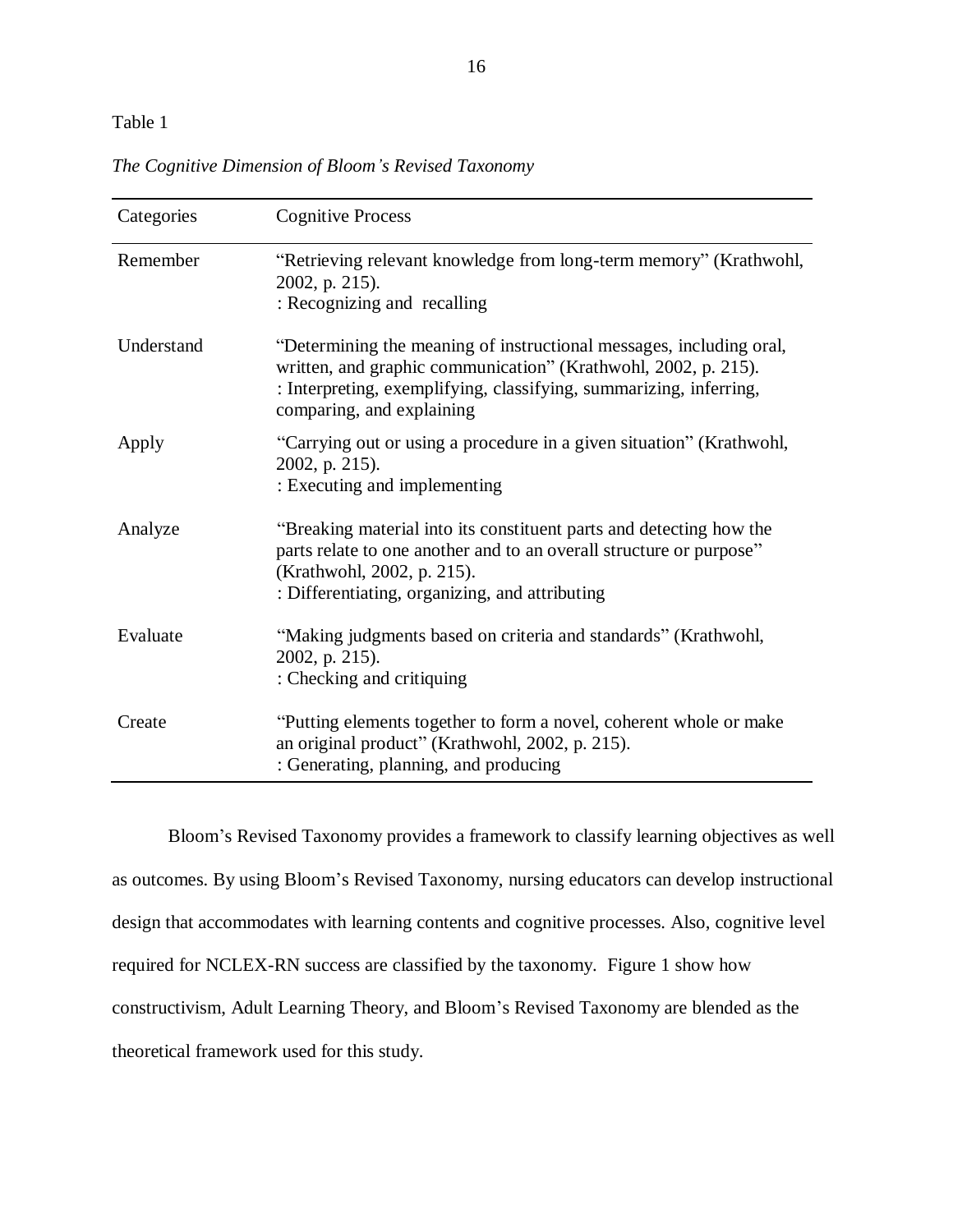

<span id="page-27-0"></span>*Figure 1.* A diagram of the theoretical framework used for this study

## **Nursing Literature**

## <span id="page-27-1"></span>**NCLEX-RN Structure**

The NCLEX-RN is developed by National Council of State Boards of Nursing (NCSBN), which is a non-for-profit organization found in 1978 and comprised of the member boards, to be utilized for assisting in making decisions if candidates are competent to provide safe nursing care as an entry-level RN. The licensure exam has implemented computer adaptive testing (CAT) since 1994 and is reviewed by the NCLEX Examination Committee every three years. The committee uses various resources in order to reflect current state nursing practice in the revised test plan. The recent practice of the entry level RNs is researched by asking 12,000 newly licensed RNs about "frequency and importance of performing 155 nursing care activities" (NCSBN, 2010, p. 2), and opinions of experts, such as the NCLEX Examination Committee,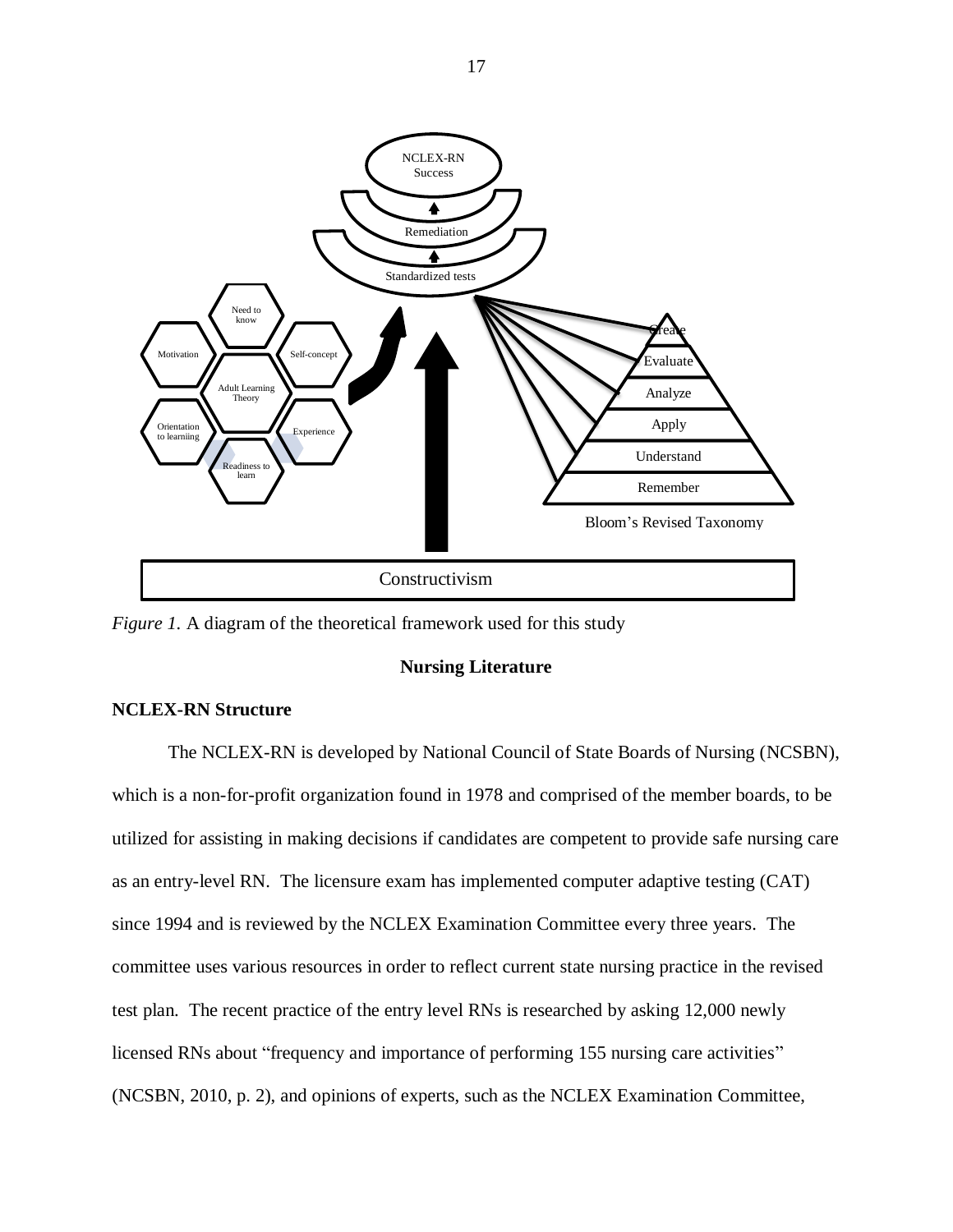NCSBN content staff, and boards of nursing, are collected. Then, the data of nursing care activities is analyzed "in relation to the frequency of performance, impact on maintaining client safety and client care settings where the activities are performed" (NCSBN, 2010, p. 2) as well as the experts' opinions. Therefore, the entry-level RN's nursing practice meeting client needs and fundamental processes required for the nursing practice are identified and used to develop the framework of the NCLEX-RN test plan (NCSBN, 2010).

The NCLEX-RN is to assess candidate's knowledge, skills and abilities, which are required to provide nursing care for health promotion, maintenance or restoration of clients. Candidates are required to apply their knowledge, skills, and abilities by using critical thinking to answer the test items. The NCLEX-RN test plan is composed of four client needs categories; (1) Safe and effective care environment: Offering nursing care that improves the care delivery setting to protect clients and other health personnel, (2) Health promotion and maintenance: Offering and directing nursing care that be applied from the knowledge of development principles, promotion of health, and early detection of health problems, (3) Psychosocial integrity: Providing and directing nursing care that enhances and helps the emotional, mental, and social wellness of the client, and (4) Physiological integrity: Managing health and offering nursing care that promotes comfort and reduces risks. The category of the safe and effective care environment is divided into two subcategories; (1) Management of care: Offering nursing care that improves the care delivery setting to protect clients and other health personnel, and (2) Safety and infection control: Preventing health and environmental hazards and protecting clients and health care providers from the hazards. The category of the physiological integrity is divided into four categories; (1) basic care and comfort: "Providing care and comfort, reducing client risk potential and managing health alterations" (NCSBN, 2010, p. 7), (2) pharmacological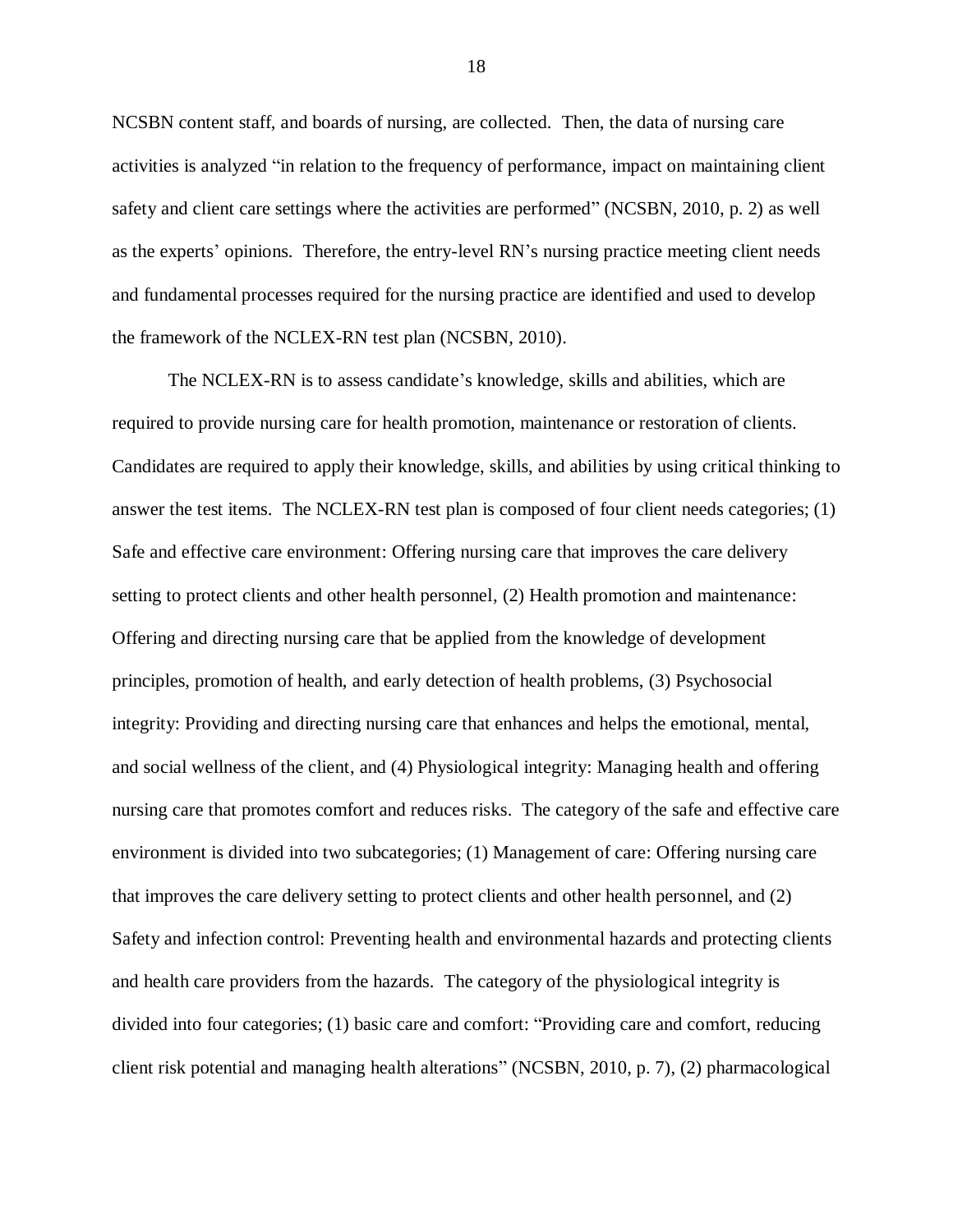and parenteral therapies: Administering medications and carrying out parental therapies safely, (3) reduction of risk potential: Reducing the possibility of developing complications or health problems, and (4) physiological adaptation: "Managing and providing care for clients with acute, chronic or life-threatening physical health conditions" (NCSBN, 2010, p. 7). Nursing process, caring, communication and documentation, and teaching/learning are integrated throughout each category and subcategory of the client needs since the processes are considered essential for nursing practice (NCSBN, 2010).

The examination is mostly composed of multiple-choice items; however, other formats, such as multiple responses, fill-in-the blank, drag and drop, and hot spots, are also provided on the NCLEX-RN examination. The portion of test items assigned to each category and subcategory of the client needs in the NCLEX-RN test plan is decided by the result and findings of the 2008 RN Practice Analysis and the NCLEX Examination Committee member's judgment (NCBSN, 2010). The percentage of items from each category and subcategory is shown in Table 2.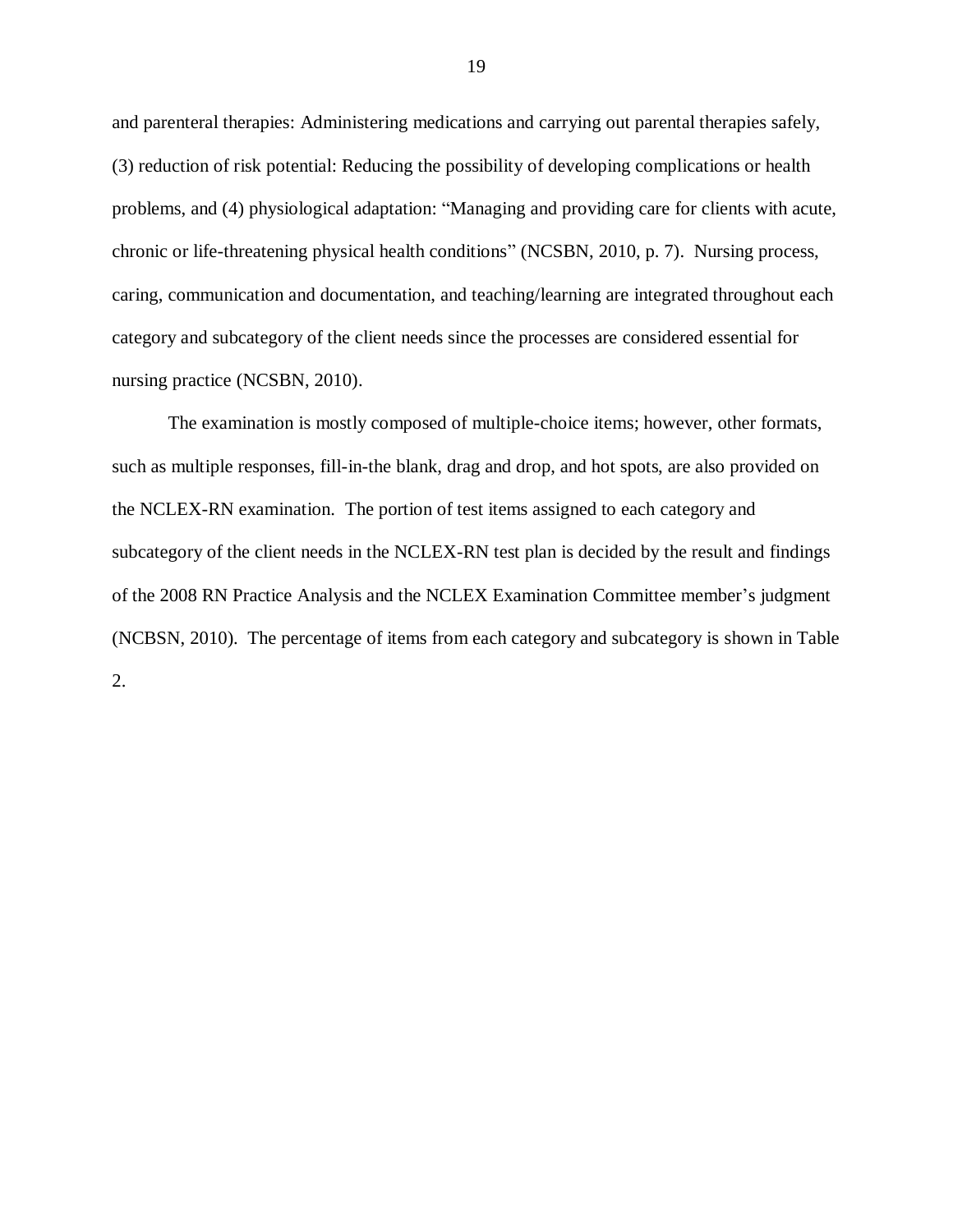## Table 2

*The Percentage of Items from Each Category and Subcategory of the Client Needs in* 

| <b>NCLEX-RN Test Plan</b> |  |
|---------------------------|--|
|---------------------------|--|

| Categories/Subcategories                                                                               | Percentage of Items     |  |
|--------------------------------------------------------------------------------------------------------|-------------------------|--|
| Safe and Effective Care Environment<br>Management of Care<br>Safety and Infection Control<br>$\bullet$ | $16 - 22 \%$<br>$8-14%$ |  |
| <b>Health Promotion and Maintenance</b>                                                                | $6 - 12%$               |  |
| Psychosocial Integrity                                                                                 | $6-12\%$                |  |
| Physiological Integrity                                                                                |                         |  |
| <b>Basic Care and Comfort</b>                                                                          | $6 - 12 \%$             |  |
| Pharmacological and Parenteral Therapies<br>$\bullet$                                                  | 13-19 %                 |  |
| <b>Reduction of Risk Potential</b><br>$\bullet$                                                        | $10-16%$                |  |
| Physiological Adaption<br>$\bullet$                                                                    | $11 - 17%$              |  |
|                                                                                                        |                         |  |

(NCBSN, 2010, p. 4)

## <span id="page-30-0"></span>**NCLEX-RN Predictors**

In order to meet the demand of increased entry level RN's competence, the minimum score for passing on the NCLEX-RN has been raised by the NCBSN. Because nursing programs have been challenged by the change, educators have put efforts into finding strong predictors of NCELX-RN success and provide interventions to ensure that their students pass the NCELX-RN (Sifford & McDaniel, 2007). Educators utilize strong predictors of the NCLEX-RN outcomes to identify students at risk and provide effective interventions; therefore, there has been useful research about the predictors.

Uyehara, Magnussen, Itano, and Zhang (2007) reviewed previous studies about the predictors of NCLEX-RN success. In a study of the predictors from 1988 to 1994, the verbal score on the Scholastic Assessment Test (SAT) was found to be as a strong predictor of the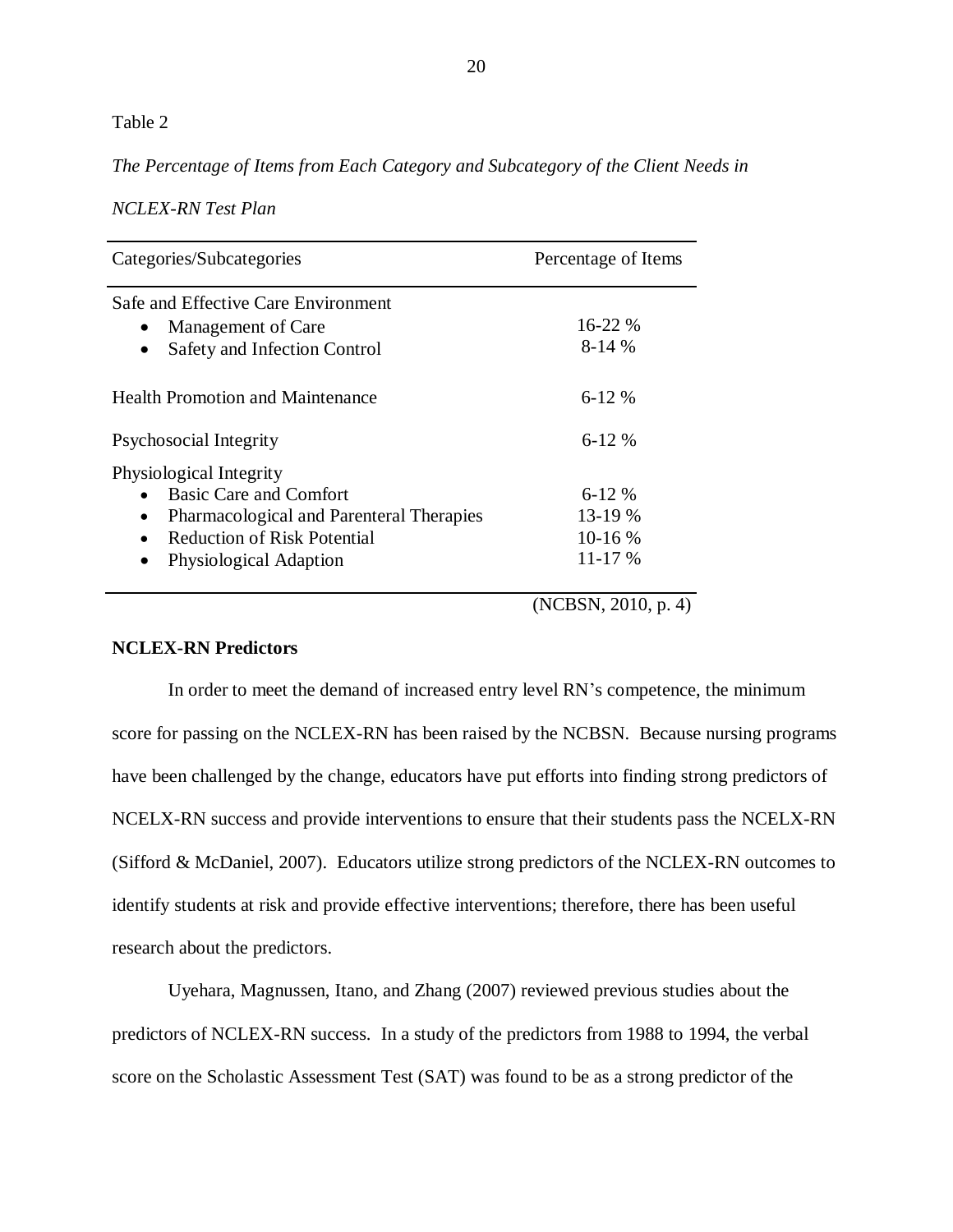future NCLEX-RN outcomes on the first-attempt. Another study indicated that there was a statistically significant correlation between composite score on the Nursing Entrance Test (NET) and NCLEX-RN outcome on the first-attempt, and it could be concluded that the future NCLEX-RN outcome can be predicted by the NET composite score. In addition, there were researchers studying if there was correlation between performance in specific courses and NCLEX-RN success on the first-attempt. In the studies, pathophysiology, adult health nursing, mental health nursing, maternal-newborn nursing, pediatric nursing, and high-acuity nursing were identified as predictors of NCLEX-RN success on the first-attempt.

Humphreys (2008) studied academic and nonacademic predictors of success on the NCLEX-RN. Academic records of 338 graduates from an associate degree nursing program were analyzed by descriptive and inferential statistics. It was found that academic predictors (composite, math, and science scores on ACT and college GPA) strongly indicated success on NCLEX-RN while nonacademic predictors (gender, ethnicity, and marital status) except age at NCLEX-RN sitting did not.

Seldomridge and Dibartolo (2004) studied the best models of predicting NCLEX-RN outcome on the first-attempt. In the study, NCLEX-RN outcome was the dependent variable, and 13 independent variables were set in three groups in order of timeframe: preadmission (cumulative GPA in pre-nursing and grades on Anatomy and Physiology I, Pathophysiology, Chemistry, and Statistics), after completion of the first year of the nursing major (cumulative GPA after completion of the first semester of junior nursing courses and the number of failing grades [C] in junior nursing courses), and last semester of the nursing program (number of failing grades [C] in all nursing courses and percentile score on the National League for Nursing Comprehensive Achievement Test for Baccalaureate Students [NLNCATBS]). The sample of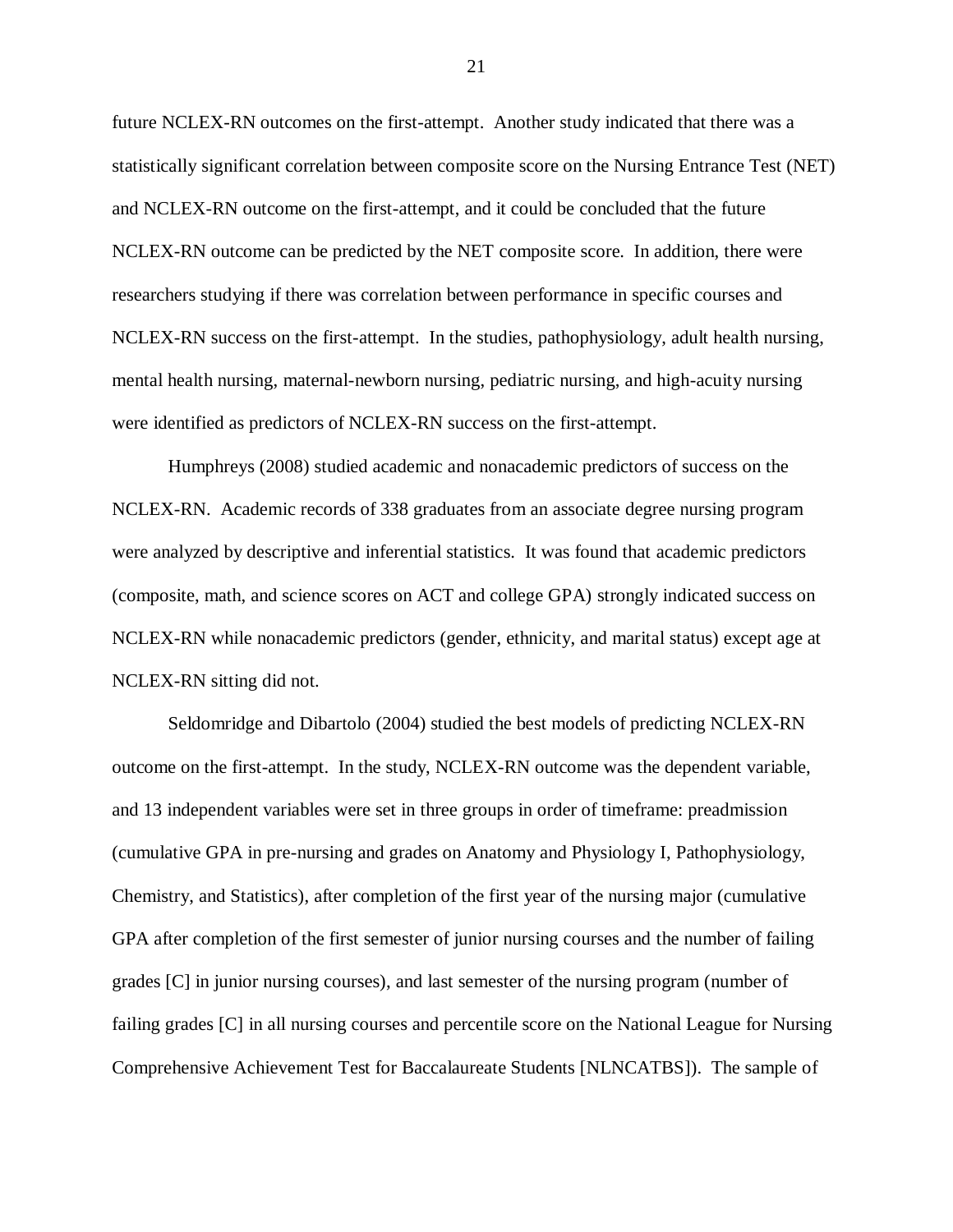the study was 186 graduates from a rural baccalaureate program from 1998 through 2002. While 19.3 percent of the samples failed the NCLEX-RN on the first-attempt, 80.6 percent of the samples passed the NCLEX-RN on the first-attempt. A *t*-test and logistic regression were used to analyze the data in order to identify correlations between dependent and independent variables and predictors of NCLEX-RN outcome among the independent variables. The result of the study showed that the most accurate predictors of both NCLEX-RN success and failure were the combination of the composite score on the NLNCATBS and grade in pathophysiology. They predicted 93.3 percent of NCLEX-RN success, and 50 percent of NCLEX-RN failure. Each of these variables still predicted NCLEX-RN success accurately alone; however, a few of NCLEX-RN failures (2.8 percent by the grade in pathophysiology and 25 percent by the score on the NLNCATBS) were not predicted (p. 364). Although the mean score in Medical-Surgical Nursing course, the number of failing grades in nursing courses, cumulative GPA in pre-nursing and nursing courses effectively predicted NCLEX-RN success, these were not accurate to predict NCLEX-RN failure.

Baker (2008) studied if there were correlations between the number of prerequisite, science courses, and standardized preadmission testing and NCLEX-RN success on the first attempt. The researcher focused on prerequisite and admission criteria as a predictor of NCLEX-RN success. In the study, a combination of qualitative and quantitative research methods was used. Directors of 10 associate nursing programs in Arizona were contacted to identify their prerequisite and admission requirements, and then the data and their NCLEX-RN pass rate were analyzed by Chi square and Spearman rho measurements. The result showed that there were not statistical correlations between the number of prerequisite courses, science courses, and standardized preadmission testing and NCLEX-RN success, although many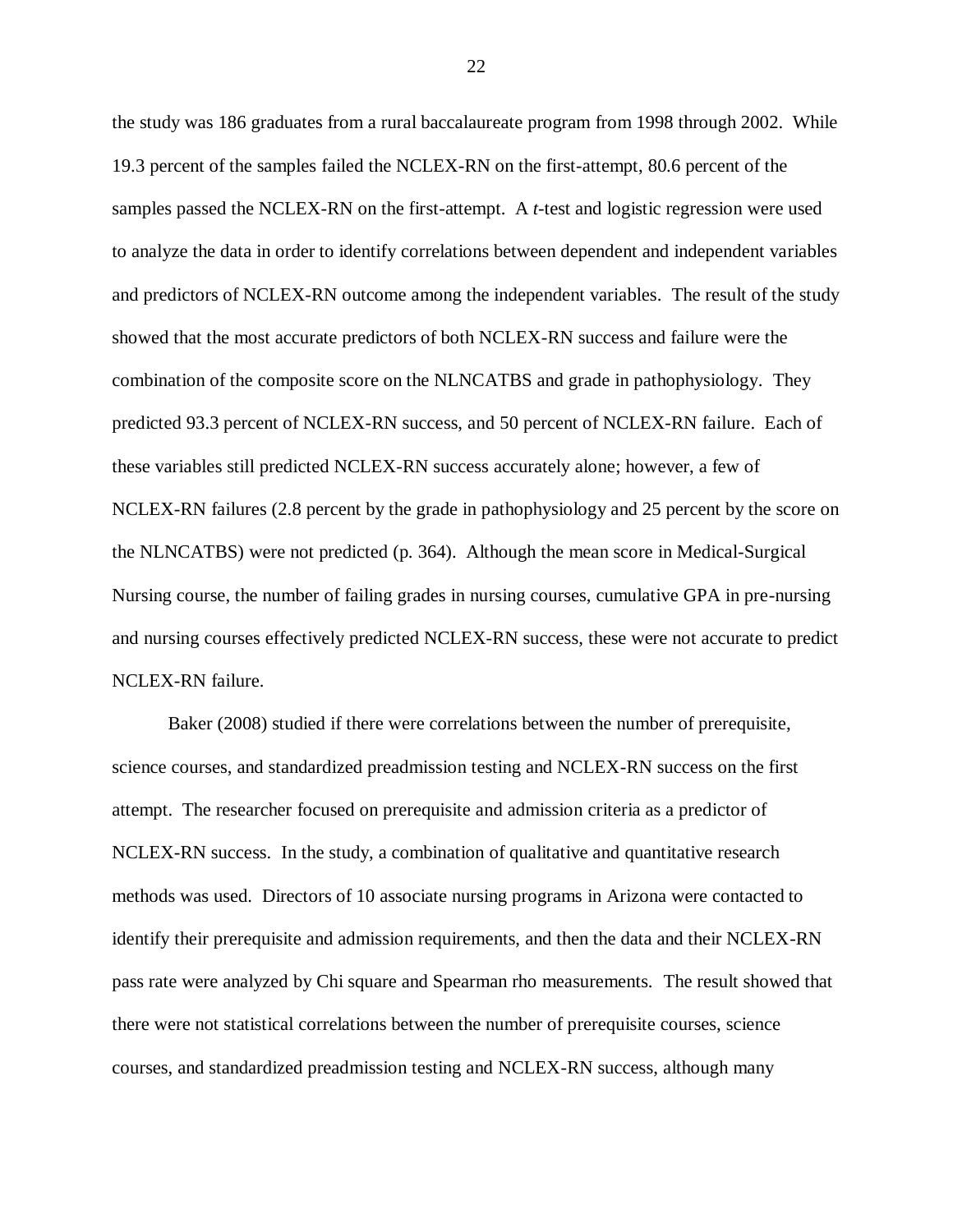directors stated that those factors helped to select students prepared for nursing programs and were utilized as early predictors of success on the NCLEX-RN.

Vandenhouten (2008) studied predictors of NCLEX-RN success on the first-attempt through analyzing data of samples that were composed of 296 graduates from one baccalaureate nursing program. Logistic regression was used to analyze the data, and it was found that older age on admission, ACT cumulative score, performance in pharmacology, adult medical-surgical nursing, and community health nursing, and cumulative GPA predicted success on the NCLEX-RN while attending commercial NCLEX-RN review course did not predict NCLEX-RN success. However, all of the admission variables, performances in nursing courses except pharmacology course, and cumulative GPA did not predict NCLEX-RN failure. Only lower performance in pharmacology course indicated more likely failure on the NCLEX-RN.

Upon introducing standardized tests in nursing education, many nursing programs have used the standardized tests as predictors to promote their students' success on the NCLEX-RN. Crow, Handley, Morrison, and Shelton (2004) surveyed 160 baccalaureate nursing programs and identified that 90 percent of the programs utilized a standardized comprehensive examination, and 29.4 percent of the programs used cumulative GPA in order to predict their students' success on the NCLEX-RN. According to Hedderick (2009), 92.10% of 76 accredited nursing programs in Pennsylvania preparing students to take the NCLEX utilized a NCLEX predictor assessment, which was purchased from a vendor to assess students' readiness to pass the NCLEX (p. 73). Seventy-one nursing programs utilized NCLEX predictor assessment products throughout the nursing curriculum. Among the programs, 15 programs marked the first-attempt NCLEX pass rate in the high range (90-100 percent), 34 programs marked that in the medium range (80-89 percent), and 22 programs marked that in the low range (70-79 percent). In addition,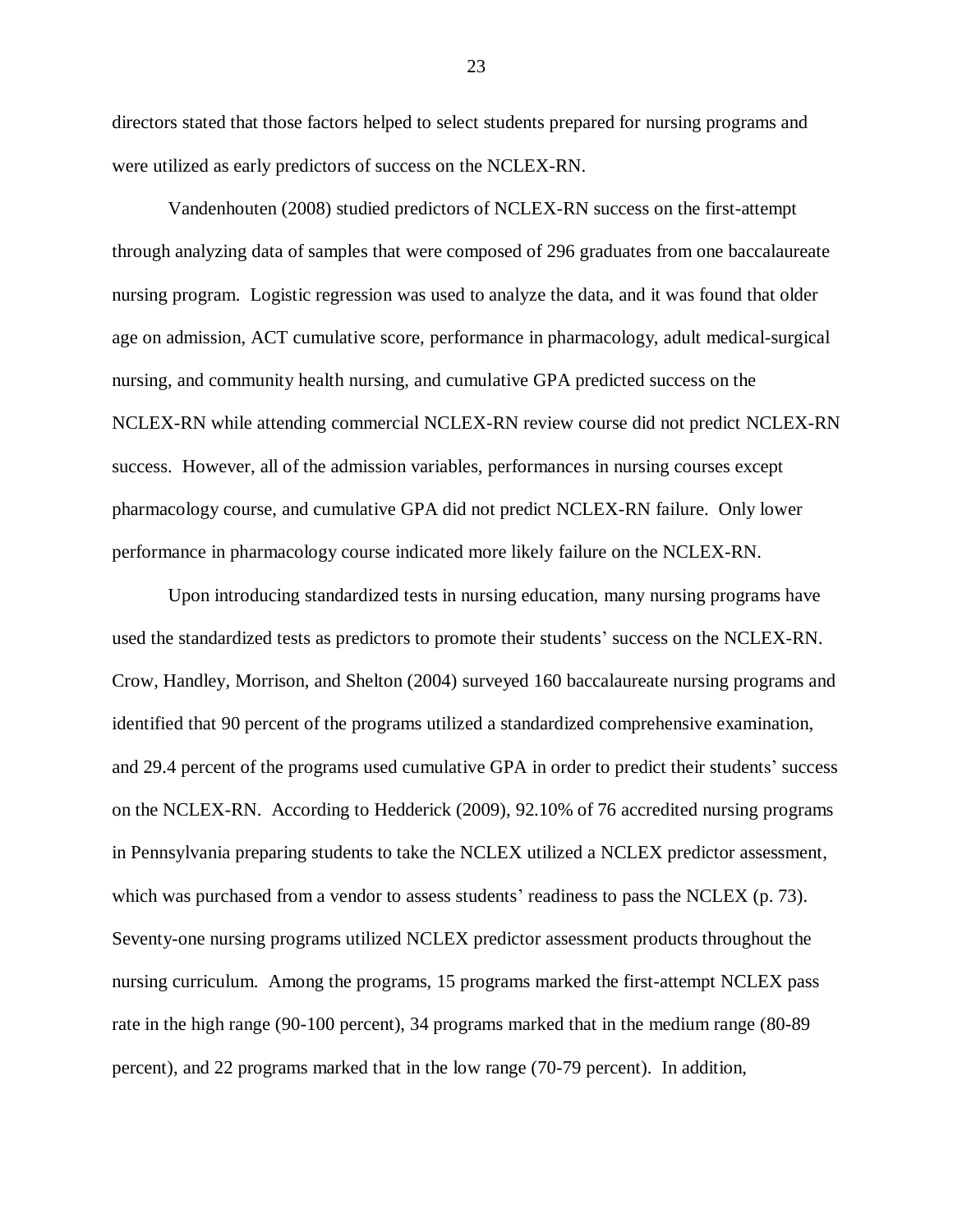Comprehensive NCLEX predictor assessment was implemented at the end of the program in 73 nursing schools. Fifteen schools had a NCLEX pass rate on the first-attempt in the high range, 36 schools had the pass rate in the medium range, and 22 schools had the pass rate in the low range. Therefore, the study showed that there was no statistical significance to use NCLEX-RN predictor assessment products throughout the nursing curriculum and at the end of the program when compared to NCLEX success rates on the first-attempt (p. 76-77).

Standardized tests have been used in many nursing programs as a predictor of NCLEX-RN success on the first-attempt. These types of tests are developed by outside commercial vendors, with the most commonly used being the Educational Resources, Inc. (ERI), ATI, the Health Education Systems, Inc. (HESI) Exit Examination, and the Mosby Assess Test (MAT) (Harding, 2010). In addition, a comprehensive assessment has been the most popular type of standardized test used as a predictor of success on the NCLEX-RN. The assessment is a comprehensive examination, conducted usually in the last semester of the nursing program. The Health Education Systems, Inc. (HESI) Exit Exam is a method commonly used in many nursing programs to predict students' outcomes on the NCLEX-RN (Spurlock & Hunt, 2008).

Harding (2010) reviewed 16 studies to identify the accuracy of standardized comprehensive assessment products developed by commercial vendors on predicting NCLEX-RN success. Most of the 16 studies found predictability of the HESI Exit Exam on NCLEX-RN outcomes on the first-attempt and found the exam had 96.4 percent to 98.3 percent accuracy in predicting NCELX-RN success. However, the HESI Exit Exam predicted only 34 of the 1,248 NCLEX-RN failures in one study, and another study found that a group of "low scoring students, defined as those scoring in the 690 (69 percent) and below range, was significantly more likely to fail (44.32 percent) the licensure examination than high scoring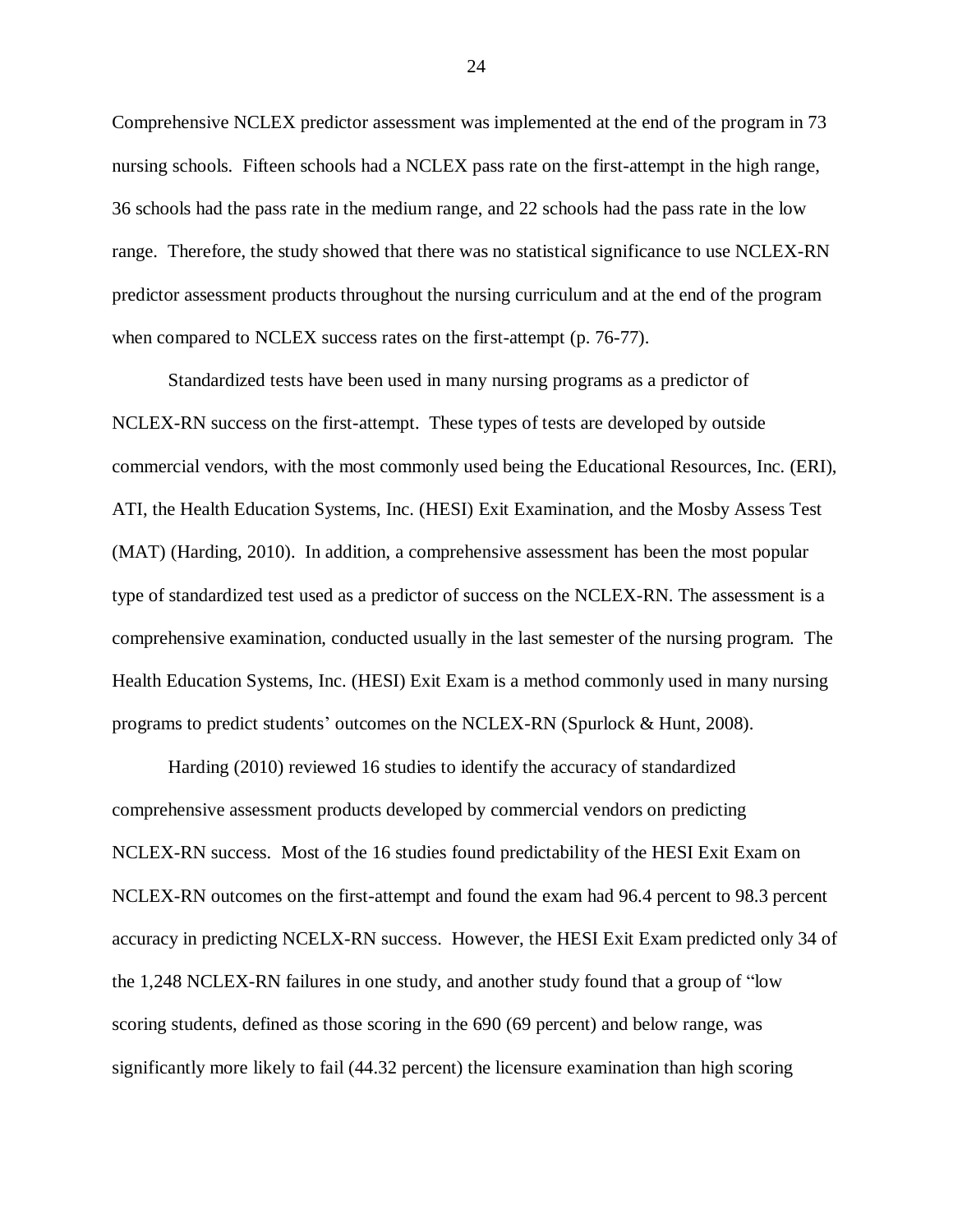students" (Harding, 2010, p. 494). In addition, a study indicated that students with low scores on the HESI Exit Exam more likely (48.1 percent) to fail on the NCLEX-RN than those with high scores on the exam, and only 480 students of the 3,318 with middle scores on the HESI Exit Exam failed on the NCLEX-RN. Also, one of the studies reviewed by Harding (2010) found that the first-attempt score on the HESI Exit Exam had a strong predictability on NCLEX-RN success. As students took the exam multiple times after failure on the exam, the subsequent scores' predictability decreased.

Spurlock and Hunt (2008, p. 160-161) also studied the effectiveness of the HESI Exit Exam as a predictor of NCLEX-RN failure by analyzing 179 students' scores on the exam and outcomes on the NCLEX-RN. Students who achieved above 850 on the HESI Exit Exam were expected to pass the NCLEX-RN, and those who achieved below 850 on the exam were expected to fail the licensure test. Among 167 students with scores above 850 on the HESI Exit Exam, 22 of those failed the NCLEX-RN while ten students of 12 with score below 850 passed the NCLEX-RN. The scores on the first HESI Exit Exam were statistically significant predictors of success on the NCLEX-RN; however, these scores poorly predicted failure on the NCLEX-RN.

Other standardized comprehensive assessments were studied by several researchers. Harding (2010) reviewed the studies. One study found that scores on the MAT of students with success on the NCLEX-RN were significantly higher than those of students who failed on the NCLEX-RN. However, another study showed that the MAT score did not significantly predict NCLEX-RN success. In addition, in a study, the NLN achievement test was found to have a correlation with NCLEX-RN success; however, the NLN achievement was not a strong predictor of NCLEX-RN outcomes when analyzed by logistic regression. Moreover, the ERI was researched in only one study. The composite score on the ERI was significantly higher in a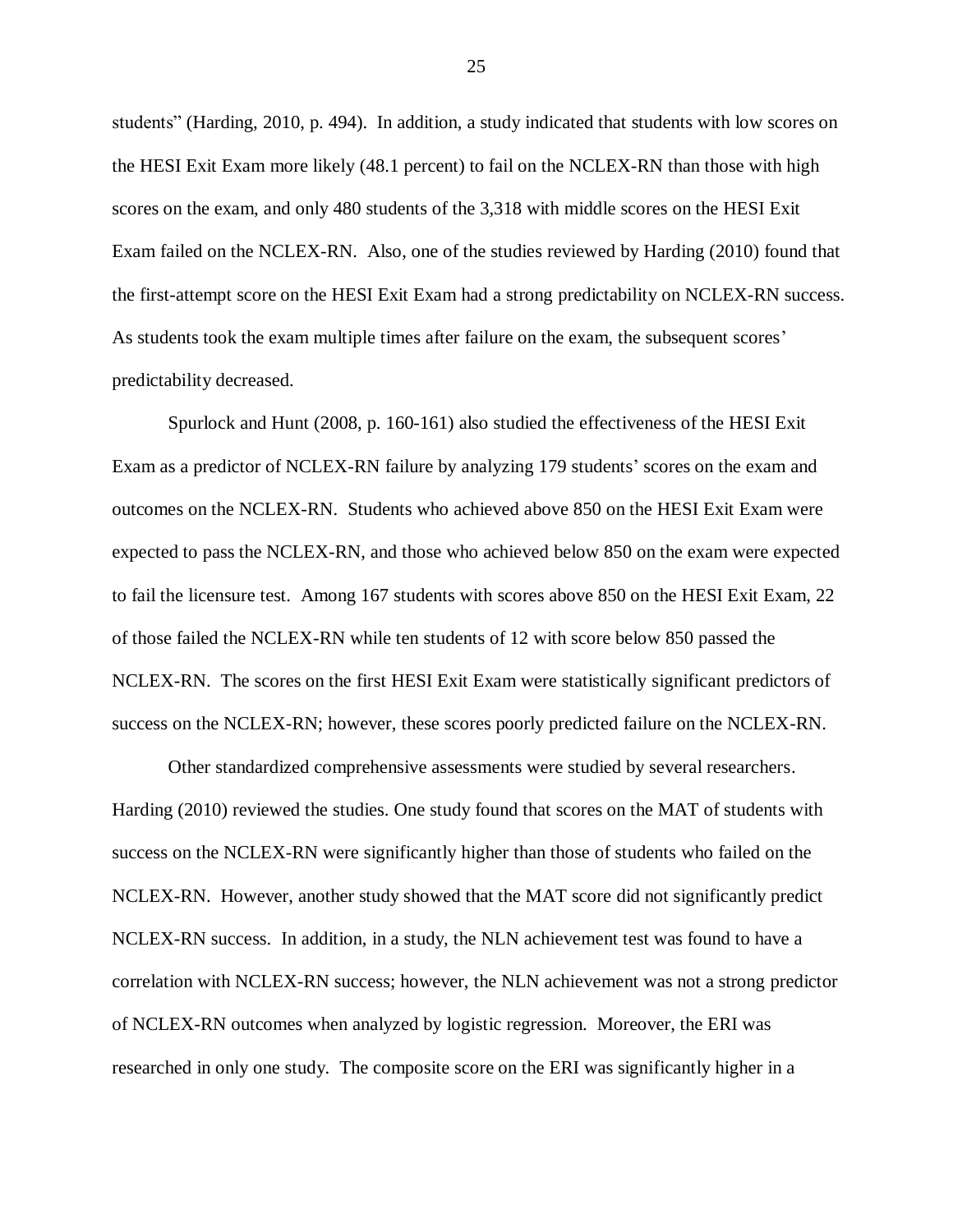group of students with success on the NCLEX-RN than those with failure on the licensure exam. Also, two studies compared the predictabilities of the HESI Exit Exam and the MAT. One study found that the HESI Exit Exam was significantly stronger than the MAT in predicting NCLEX-RN success. Another study also identified that the HESI Exit Exam had higher accuracy (91 percent) than the MAT (57 percent) in predicting success on the NCLEX-RN; however, both assessment's predictabilities of failure on the NCLEX-RN were almost equal. The HESI Exit Exam had 22 percent accuracy, while the MAT had 19 percent accuracy in predicting failure on the NCLEX-RN.

Many researchers have tried to find strong predictors of NCLEX-RN success, and several variables have been studied to identify their effectiveness as a predictor. A summary of the literature reviewed is shown in Table 3. Although performances in science courses and on comprehensive predictor exam have been identified as effective predictors in the studies, there are still controversies surrounding this question, since studies about the predictors showed inconsistent results.

## Table 3

| Authors & Year                                      | Findings                                                                                                                                                                                                                            | Significances                                  |
|-----------------------------------------------------|-------------------------------------------------------------------------------------------------------------------------------------------------------------------------------------------------------------------------------------|------------------------------------------------|
| Uyehara,<br>Magnussen, Itano,<br>and Zhang $(2007)$ | Verbal scores on SAT, NET composite<br>$\bullet$<br>score, and performance in<br>pathophysiology, adult health nursing,<br>mental health nursing, maternal-newborn<br>nursing, pediatric nursing, and high-acuity<br>nursing course | (+) NCLEX-RN success                           |
| Humphreys (2008)                                    | Composite, math, and science scores on<br>$\bullet$<br>ACT, college GPA, and age at NCLEX-<br>RN sitting<br>Gender, ethnicity, and marital status                                                                                   | $(+)$ NCLEX-RN success<br>(-) NCLEX-RN success |

*A Summary of NCLEX-RN Predictors Literature Review*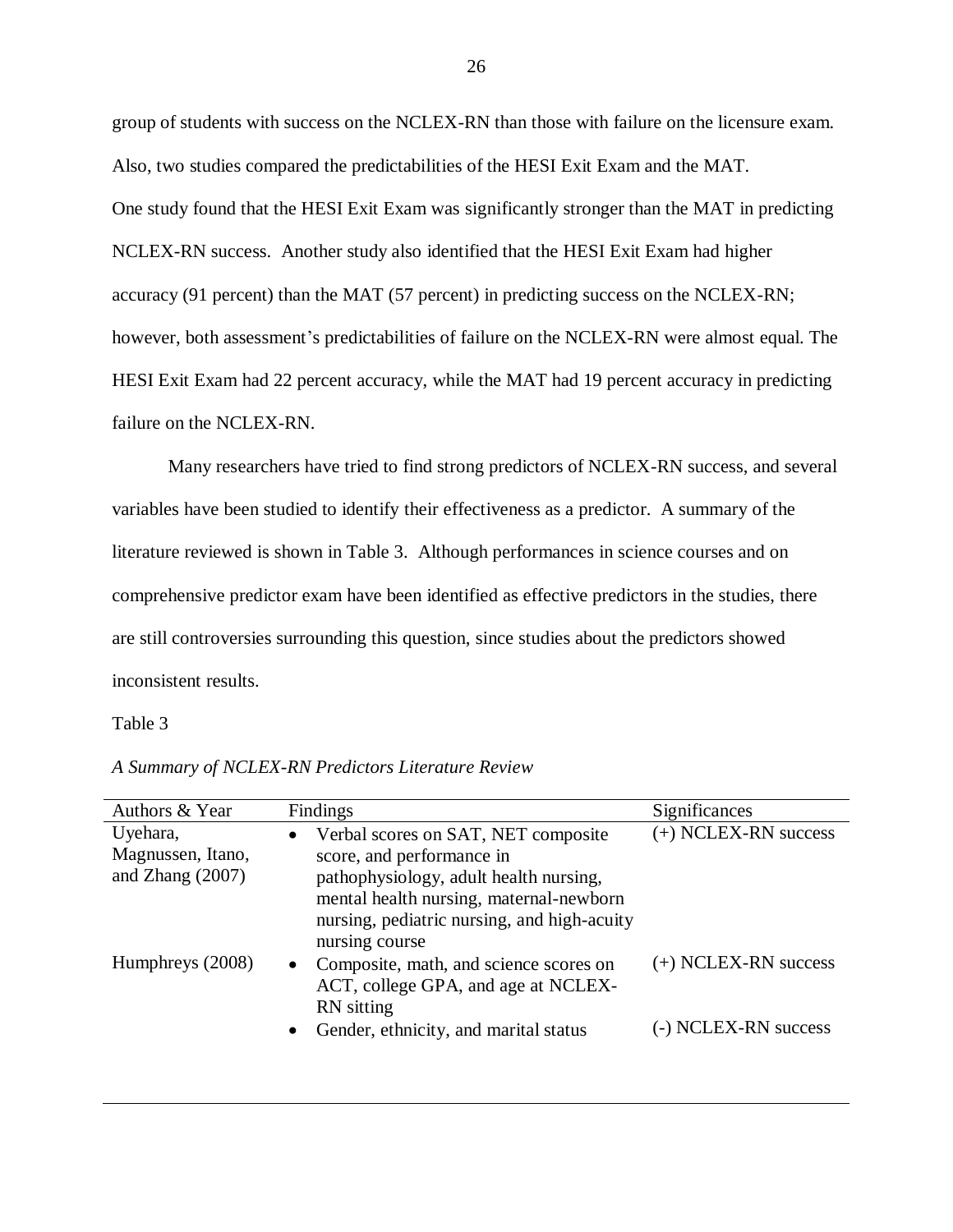| Authors & Year                       | Findings                                                                                                                                                                                   | Significances                                                   |
|--------------------------------------|--------------------------------------------------------------------------------------------------------------------------------------------------------------------------------------------|-----------------------------------------------------------------|
| Seldomeridge and<br>Dibartolo (2004) | Composite score on the NLNCATBS and<br>grade in pathophysiology were predictors<br>of success and failure on the NCLEX-RN.                                                                 | (+) NCLEX-RN success<br>and failure                             |
|                                      | Mean scores in medical-surgical nursing<br>$\bullet$<br>course, the number of failing grades in<br>nursing courses, cumulative GPA in pre-<br>nursing and nursing courses                  | (+) NCLEX-RN success,<br>but (-) failure                        |
| Baker (2008)                         | No statistical correlations between the<br>number of prerequisite courses, science<br>courses, and standardized preadmission<br>testing and NCELX-RN success.                              |                                                                 |
| Vandenhouten<br>(2008)               | Older age on admission, ACT cumulative<br>score, performance in pharmacology,<br>adult medical-surgical nursing, and<br>community health nursing, and                                      | $(+)$ NCLEX-RN success,<br>but (-) failure                      |
|                                      | cumulative GPA<br>Attending commercial NCLEX-RN<br>$\bullet$                                                                                                                               | (-) NCLEX-RN success                                            |
|                                      | review course                                                                                                                                                                              | (+) NCLEX-RN failure                                            |
|                                      | Lower performance in pharmacology<br>course                                                                                                                                                |                                                                 |
| Hedderick (2009)                     | There was no statistical significance to<br>use NCLEX-RN predictor assessment<br>products throughout the nursing<br>curriculum and at the end of the program<br>when compared to NCLEX-RN. |                                                                 |
| Harding $(2010)$                     | The HESI Exit Exam                                                                                                                                                                         | $(+)$ NCLEX-RN success,                                         |
|                                      | <b>MAT</b><br>The NLN achievement test                                                                                                                                                     | but (0) failure<br>(0) NCLEX-RN success<br>(-) NLCEX-RN success |
| Spurlock and Hunt<br>(2008)          | <b>HESI</b> Exit Exam                                                                                                                                                                      | $(+)$ NCLEX-RN success,<br>but (-) failure                      |

Note:  $(+)$  =can predict,  $(0)$  =neutral in predicting, and  $(-)$  =cannot predict

# **Previous ATI Testing Studies**

ATI is a vendor that provides assessment products for nursing education. The Test of

Essential Academic Skills (TEAS) and Comprehensive Assessment and Review Program (CARP)

are the most commonly used assessments among ATI's products. The TEAS is to assess

students' readiness for a nursing program, and the CARP is designed to be utilized throughout

nursing program and provide resources for remediation to improve NCLEX-RN pass rate (ATI,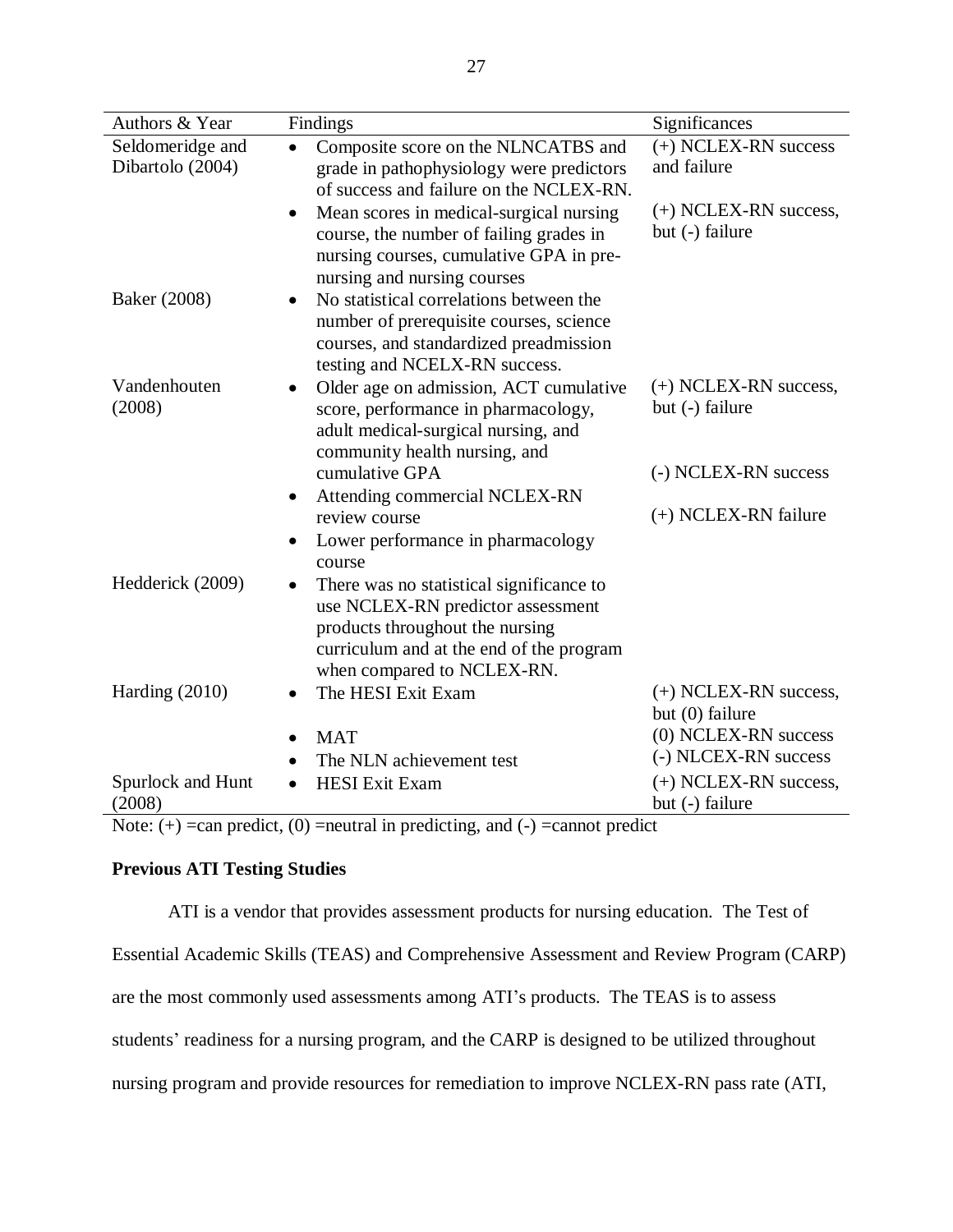2012). The ATI reports that their products have been increasingly used; however, there is a problem of insufficient knowledge about the accuracy of the ATI scores in predicting NCLEX-RN outcomes on the first-attempt in order to identify students at risk for remediation (Carl, 2007).

Vandenhouten (2008) analyzed NCLEX-RN outcomes and scores on the ATI CARP and the ATI RN Comprehensive Predictor 3.0 of 296 graduates from a baccalaureate nursing program by using logistic regression in order to study predictors of NCLEX-RN outcomes. The results of this study showed all of the ATI content exams (Fundamentals, Maternal Newborn, Medical Surgical, Leadership, Community Health, and Pharmacology) significantly predicted NCLEX-RN success; however, those were not effective to predict NCLEX-RN failure. The ATI content exams classified 98.6 percent to 100 percent of success on the NCLEX-RN and 7.7 percent to 30 percent of failure on the NCLEX-RN (p. 113-115). The ATI RN Comprehensive Predictor was also effective to predict success on the NCLEX-RN. The exam classified 100 percent of NCLEX-RN success. However, any NCLEX-RN failure was not classified by the ATI RN Comprehensive Predictor, although low scores in the exam were correlative with NCLEX-RN failure.

Jacobs and Koehn (2006) had a different conclusion in their study from Vadenhouten's (2008) study. Since the researchers' nursing program newly utilized the ATI, students' NCLEX-RN outcomes and scores on the ATI RN Comprehensive Predictor were compared. It was found that "13 percent of the May 2005 class scored less than the national  $(20<sup>th</sup>)$  percentile on the ATI RN Comprehensive Predictor" (p. 376). Fifty percent of those with low scoring on the ATI RN Comprehensive Predictor were unsuccessful on the NCLEX-RN. The researchers concluded that the comprehensive test developed by ATI could be used as an important predictor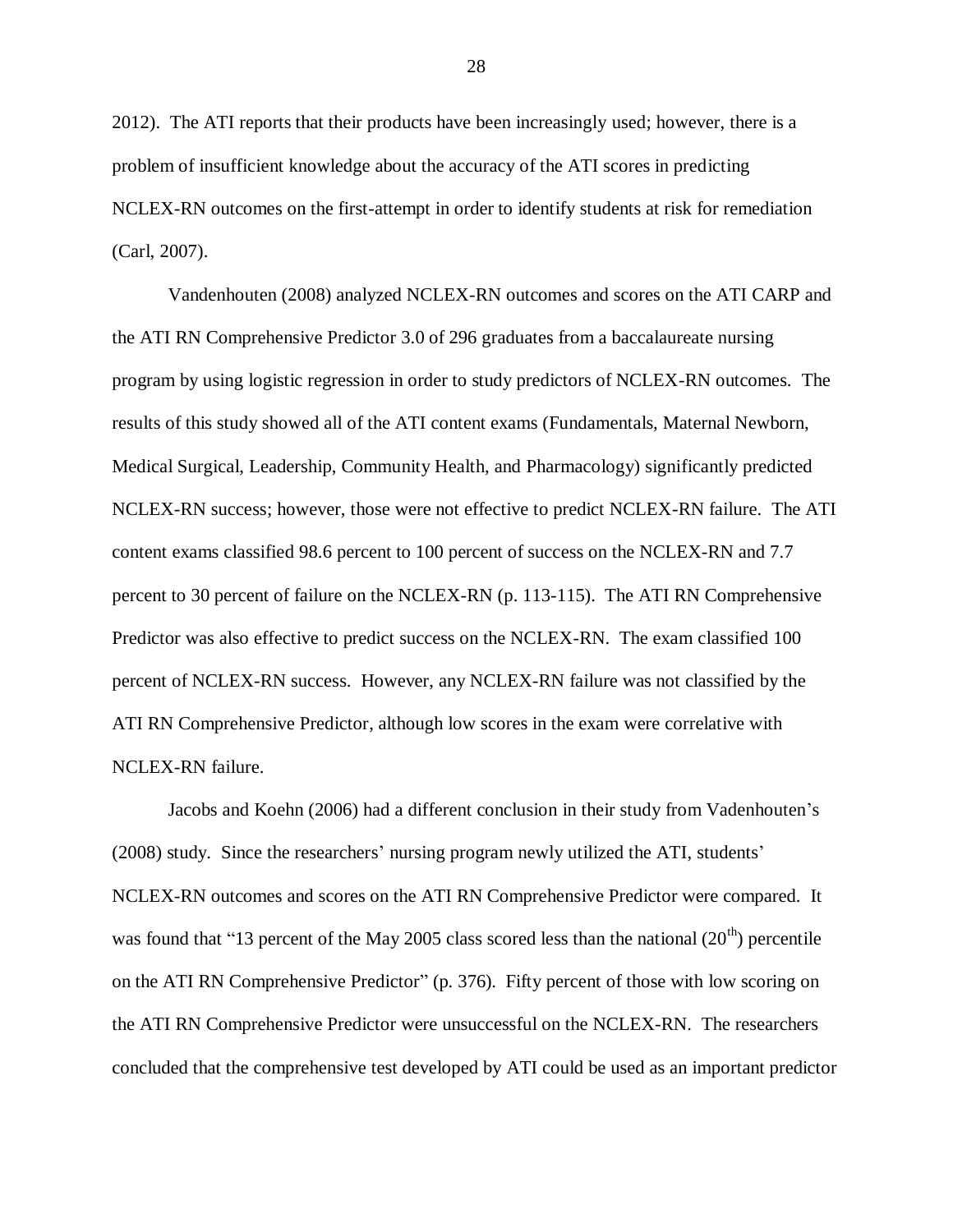to identify students at risk.

Alameida et al. (2011) studied if there was a relationship between the predictive probability on the ATI RN Comprehensive Predictor and success on the first-attempt NCLEX-RN. The researchers analyzed 589 students' data, and the students took different versions of the ATI Comprehensive Predictor, because the versions were changed as the NCLEX-RN test plan changed. Version 3.0 was completed by 367 students, and 222 students took Form A or B. These two sample groups were analyzed separately, since the Form A and B were based on same NCLEX-RN test plan, and Version 3.0 was based on a different test plan. The sample groups were composed of racially diverse students (Asian 38 percent, Caucasian 30.6 percent, African American 7.3 percent, and Hispanic 10.9 percent). Also, there was greater portion of male students (23.3 percent) than typical male portions in other nursing programs. In this study, it was found that there was a significant correlation between success on the NCLEX-RN and the ATI predictive probability on both Version 3.0 and Forms A and B. The mean predictive probability of students with success on the NCLEX-RN was 80.47, and the mean predictive probability of those with failure on the NCLEX-RN was 36.34. By using two-step cluster analysis, three groups of students were identified based on" the range of values on the ATI predictive probability score that indicated first-time success or failure" (p. 265) in the group of students who took Version 3.0. The first group's mean of predictive probability score was 92.04, indicating NCLEX-RN success on the first-attempt. The second group's mean score was 37.55, indicating NCLEX-RN success although these students should fail according to the ATI examination. The last group's mean score was 35.06, indicating NCLEX-RN failure. The researchers interpreted that the second group was composed of students who did not take the exam seriously, because only 3 percent of the course grade came from the exam when the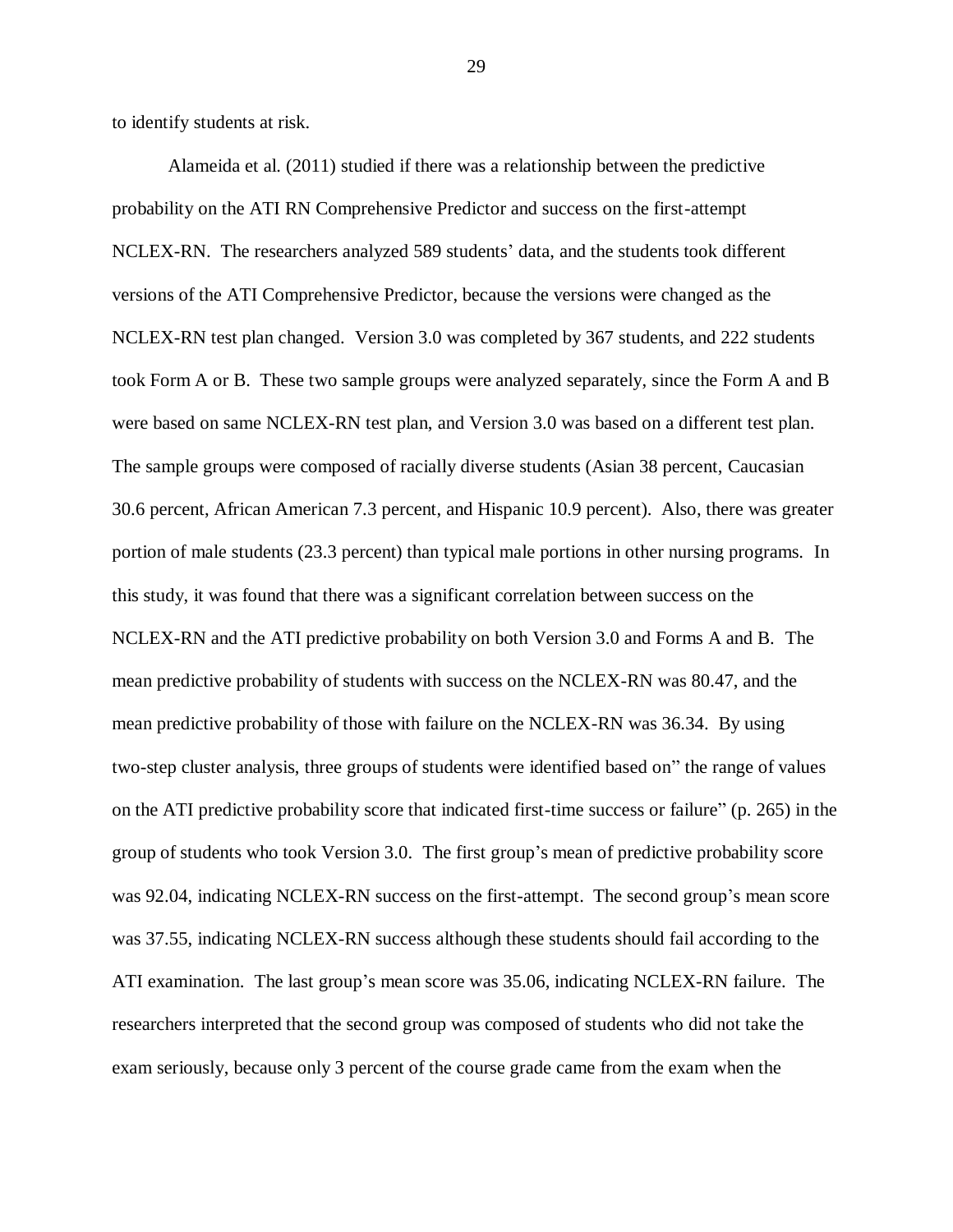nursing program utilized Version 3.0. This assumption was strengthened by the following data. As a version of the ATI Comprehensive Predictor changed to Forms A and B, the nursing program increased the portion of the exam in the course grade to 10%. By using the two-step cluster analysis, only two groups were identified in the sample group, which took the Forms A and B. One group's mean of predictive probability was 83.94, which indicated NCLEX-RN success. The other group's mean of predictive probability was 39.31, which indicated NCLEX-RN failure. The researchers stated that using the ATI Comprehensive Predictor helped faculty to identify content areas student performed well in and students' weak areas. Also, it was possible to identify students at risk and provide remediation for them (p. 264-265).

Jacobs and Koehn (2006) described the process of a standardized testing program implementation in a nursing school. The nursing school had a goal to achieve their NCLEX-RN pass rate at or above the national pass rate; however, they had failed to meet the goal for several semesters. Therefore, the faculty of the nursing school decided to utilize a standardized testing program as one of the strategies to improve students' readiness for NCLEX-RN. The ATI tests were chosen as the standardized testing program because students received scores and detailed feedback immediately, student assessment data could be easily accessed online, non-proctored assessments were available, and technical support was provided. The nursing school used the TEAS as one of the admission criteria, the ATI RN Content Mastery Series throughout the nursing program, the RN Comprehensive Predictor at the end of the nursing program. As a result of implementing the ATI testing, their first group of graduates, who had only the ATI RN Comprehensive Predictor, NCLEX-RN pass rate was 92 percent, which increased from a mean of 86 percent from the prior three semesters. Through utilizing ATI testing, faculty took advantage of the standardized testing to identify students at risk of failure on the NCLEX-RN, to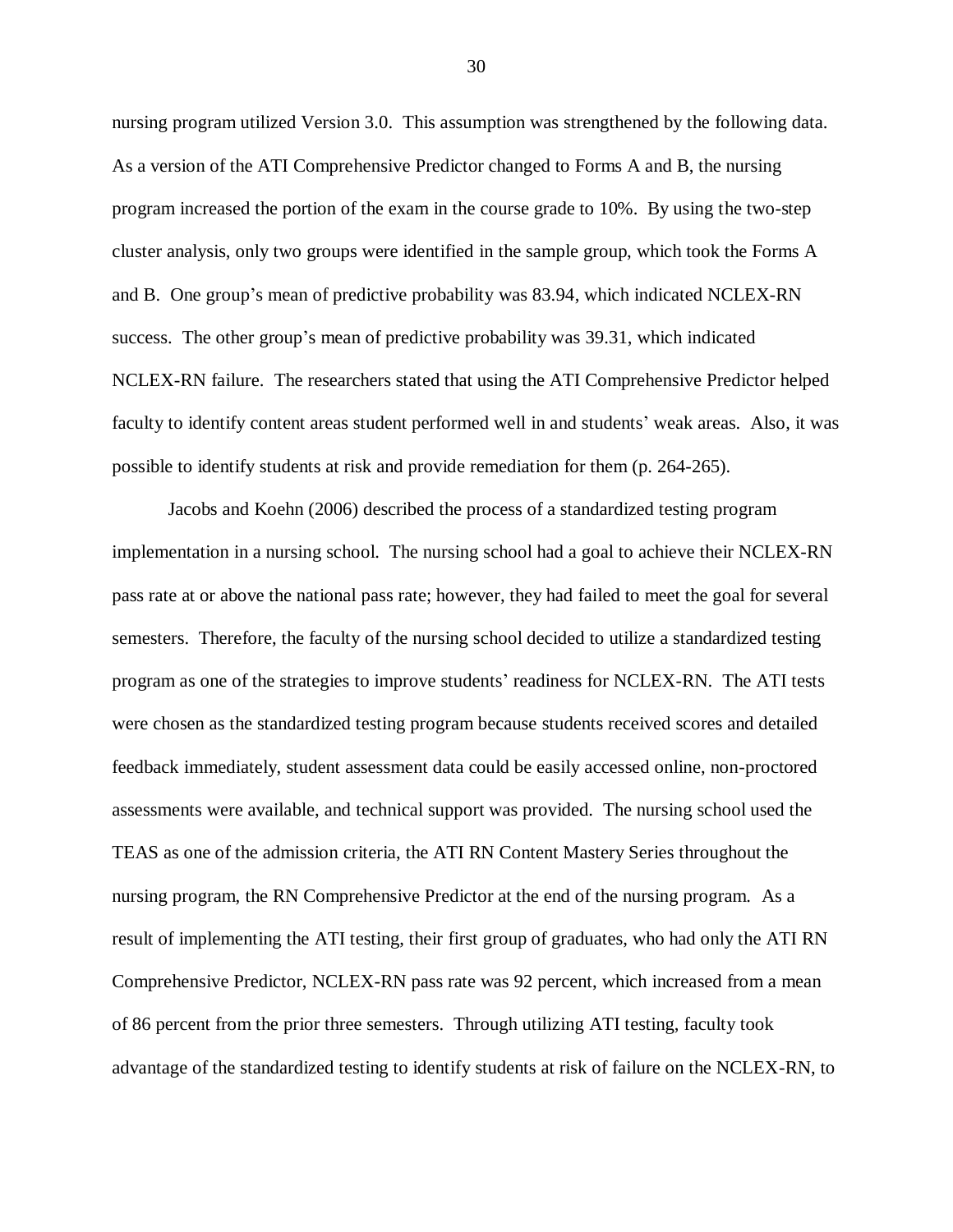be motivated to review their course contents, and to evaluate their course exam items. The ATI testing was also beneficial to their students. On the exit survey, many students answered that the ATI books were good study material for NCLEX-RN; however, the students indicated that they did not frequently use books as the study aids in the nursing program. The students that expressed positive reaction to the ATI testing consisted of 29 out of 35 students. However, few students negatively indicated that they had lack of time to study for the ATI testing. In the conclusion of the study, researchers stated that utilizing the ATI testing helped faculty in the nursing school to support their students to be prepared for NCLEX-RN success and providing excellent nursing care (p. 377).

Although there is an argument about the ATI testing's accuracy in predicting failure on the NCELX-RN, most studies indicated that the ATI testing is effective to predict NCLEX-RN success, identify students at risk, and improve NCLEX-RN pass rate. However, there is a need for having longitudinal studies to identify long-term effects of using the ATI testing on program. Also, the ATI Content Mastery Series should be studied to find on how the test can be used effectively in order to enhance students' success on the NCLEX-RN (Alameida et al., 2011). A summary of the literature reviewed is shown in Table 4.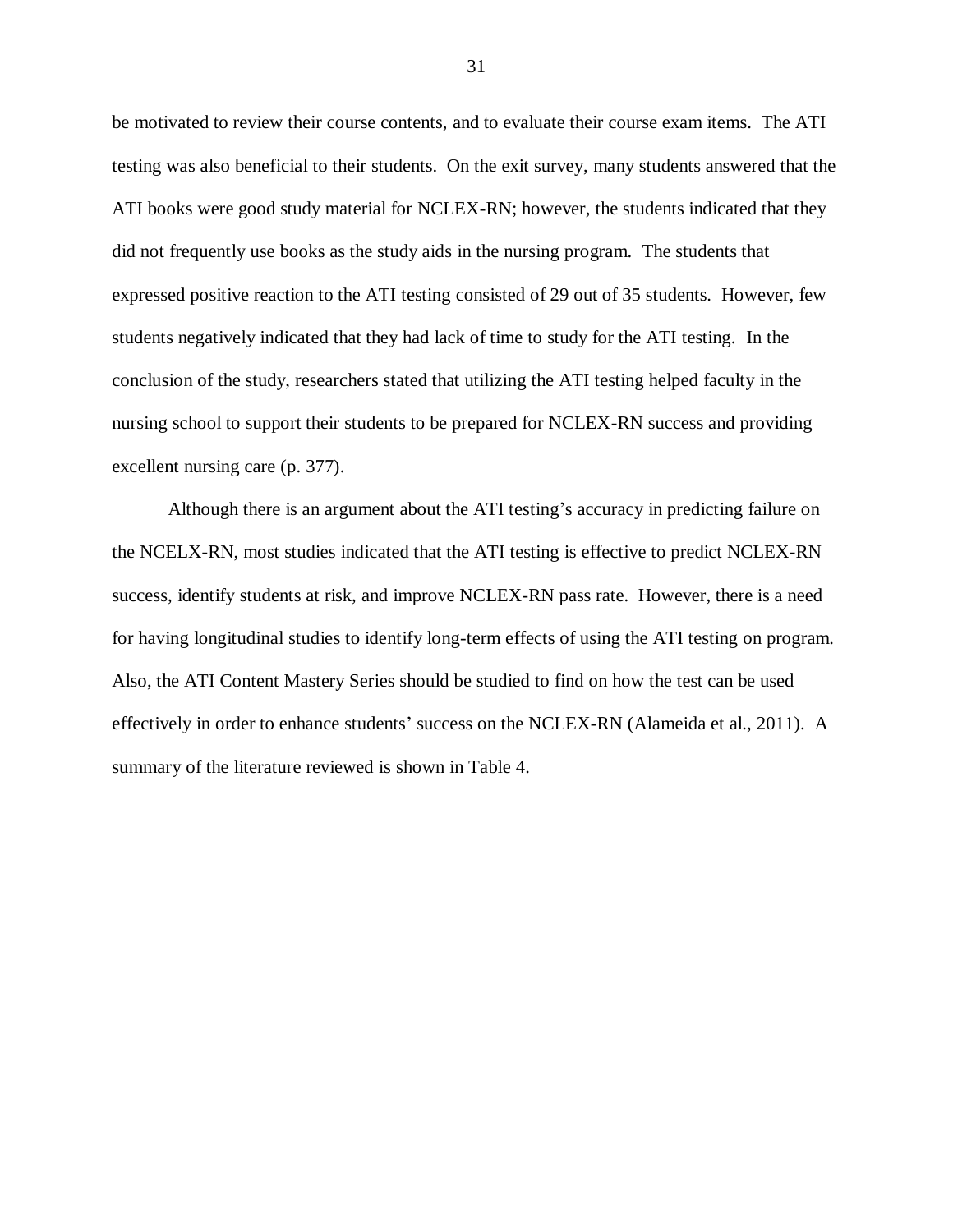# Table 4

| Authors & Year                                                     | Findings                                          | Significances                              |  |  |  |
|--------------------------------------------------------------------|---------------------------------------------------|--------------------------------------------|--|--|--|
| Vandenhouten                                                       | The ATI content exams (Fundamentals,<br>$\bullet$ | (+) NCLEX-RN success,                      |  |  |  |
| (2008)                                                             | Maternal-Newborn, Medical-Surgical,               | but (-) failure                            |  |  |  |
|                                                                    | Leadership, Community Health, and                 |                                            |  |  |  |
|                                                                    | Pharmacology)                                     |                                            |  |  |  |
|                                                                    | The ATI RN Comprehensive Predictor<br>$\bullet$   | $(+)$ NCLEX-RN success,<br>but (-) failure |  |  |  |
| Jacobs and Koehn<br>(2006)                                         | The ATI RN Comprehensive Predictor<br>$\bullet$   | (+) NCLEX-RN failure                       |  |  |  |
| Alameida et al.                                                    | There was a significant correlation<br>$\bullet$  |                                            |  |  |  |
| (2011)                                                             | between success on the NCLEX-RN and the           |                                            |  |  |  |
|                                                                    | ATI Comprehensive Predictor's predictive          |                                            |  |  |  |
|                                                                    | probability.                                      |                                            |  |  |  |
| $N_{\text{obs}}(1)$ = 2012 musclipt and $(1)$ = 2012 part musclipt |                                                   |                                            |  |  |  |

*A Summary of Previous ATI Testing Literature Review* 

Note:  $(+)$  =can predict and  $(-)$  =cannot predict

# **NCLEX-RN Remediation**

Each nursing program uses different methods, usually standardized tests, to identify students at risk for NCLEX-RN failure or with low academic performance. As those students are identified in nursing programs, educational interventions are initiated to support the students. Various interventions have been developed and implemented, and their efficiencies have been studied by researchers (Pennington & Spurlock, 2010).

According to Stark, Feikema, and Wyngarden (2002), in order to succeed on the licensure test, students need to be prepared for taking the test on a computer, managing anxiety and time, and test taking skills as well as knowledge of nursing content. Therefore, it should be included in the remediation plan to help students to manage time while taking test, find key points on question stem, and use relaxation techniques. English and Gordon (2004) found that it was successful to support students who failed on the exit exam with providing sessions of relaxation techniques and test taking skills in the remediation course. The students' levels of stress, anxiety, and learning styles and needs were also assessed in the remediation course. All of the students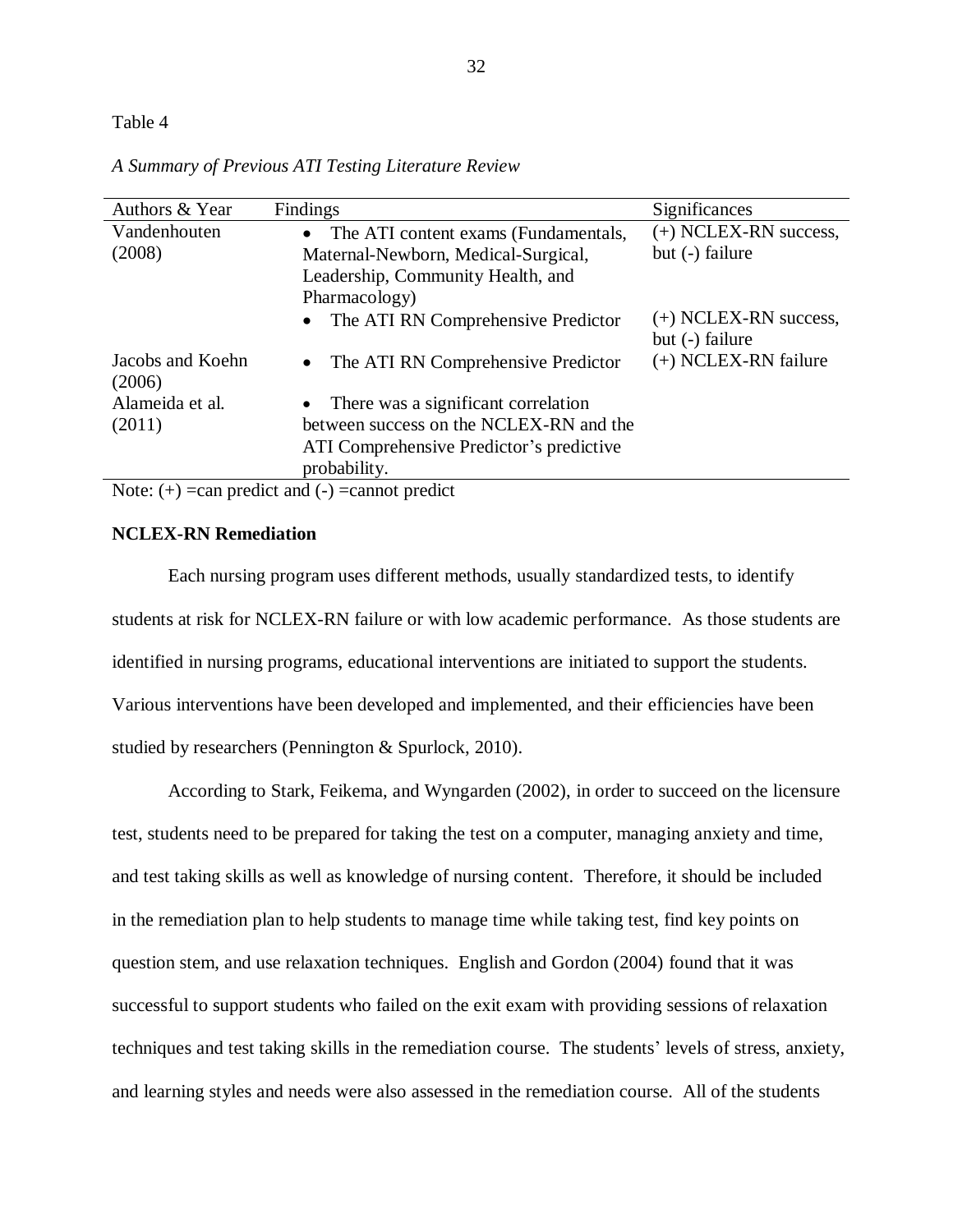who failed on the exit exam on the first-attempt passed on the second-attempt exit exam. However, Sifford and McDaniel (2007) had less satisfied outcomes of remediation, which was similar to English and Gordon's (2004). They provided a two credit graded remediation course for 47 students who failed on the exit exam in the first semester of senior year. The students had instruction on test taking skills, finding key items in the question stem, pacing time, and reducing anxiety as well as nursing process and content. The students' characteristics and learning styles were also assessed to assist finding individual study methods. As a result of the remediation strategy, only 38 percent of the students passed on the exit exam after having the intervention. The researcher assumed that earlier identification, longer hours, and mandatory attendance might be needed to improve the result. Also, "student maturation, concurrent interventions, exposure to additional content via the regular curriculum, and increased pressure to succeed as graduation nears" (Sifford & McDaniel, 2007, p. 36) affected the result since students' performances on the test were influenced by these factors.

A mandatory remediation course is one of the strategies used to assist students at risk. Because students at risk tend not to voluntarily attend supplemental programs or courses, remediation can be more successful when it is mandatory (Heroff, 2009). Norton et al. (2006) indicated that the mandatory remediation with completion of NCLEX-RN questions review was effective to improve NCLEX-RN pass rate. In a nursing program, standardized tests, SAT scores, performances in science and nursing courses, and individual factors (test anxiety and learning disabilities) were used to identify students at risk after completing junior level nursing courses. Then, the students were required to take a mandatory remediation course during their senior year. In the course, case studies were used to improve students' critical thinking skills, and students had review of nursing content and test taking skills. Also, students were required to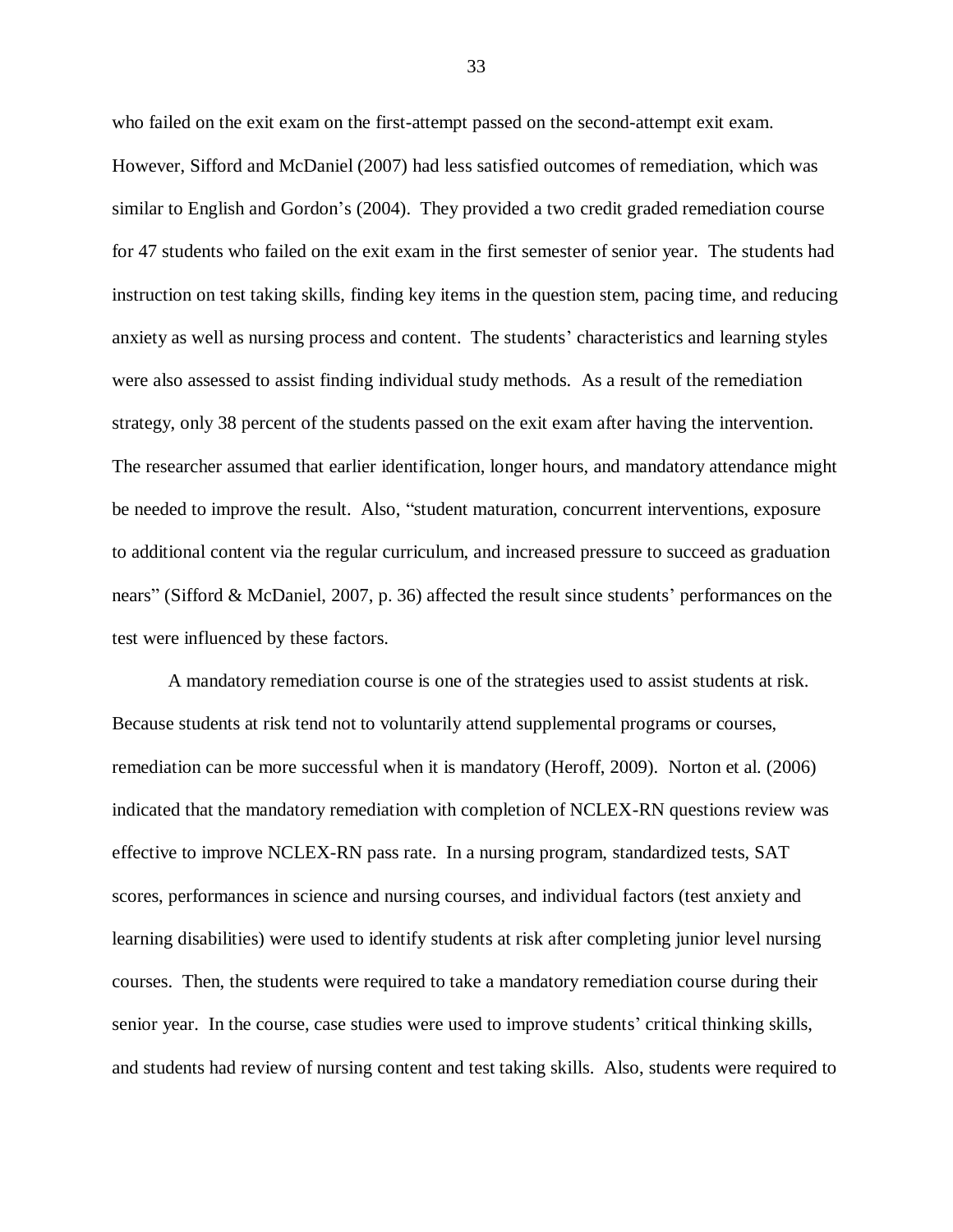complete over 800 NCELX-RN practice questions and attend a 3 day NCLEX-RN review course. After implementing this remediation strategy, the nursing program's NCLEX-RN pass rate significantly improved.

In some nursing programs, standardized tests are utilized as one of the interventions to improve students' readiness for the NCLEX-RN as well as a predictor of NCLEX-RN outcomes. A study of Morrison, Free and Newman (2002) showed how remediation was implemented based on the HESI Exit Exam in five nursing schools. Students, who did not achieve at or above a benchmark score on the HESI Exit Exam, were required to have remediation. In one nursing program, the students were told to have a copy of their scores that includes content areas, which needed to be studied. In another school, faculty recovered content indicated as weak areas on the HESI Exam. Also, in a different nursing school, the associate dean met and encouraged students and answered their questions, and another school's faculty reviewed exam items included in computer programs with students. Although these were not aggressive interventions, the nursing schools NCLEX-RN pass rate increased 9 to 41 percent, and its range from 77 to 97 percent in two years after implementing the remediation policy. Therefore, the researchers concluded that developing and implementing remediation policy based on the HESI Exit Exam was effective to support students to pass on the NCLEX-RN.

In contrast, Spurlock and Hunt (2008) indicated remediation and progression policy based on the HESI Exit Exam was not effective to improve a NCLEX-RN pass rate. They implemented different remediation from the nursing schools in the study of Morrison, Free and Newman (2002). Students were required to achieve at or above 850 on the HESI Exit Exam, and if not, they were required to take the NCLEX-RN review program. Until the nursing program received a validation of taking the NCLEX-RN review program, a certificate of completion of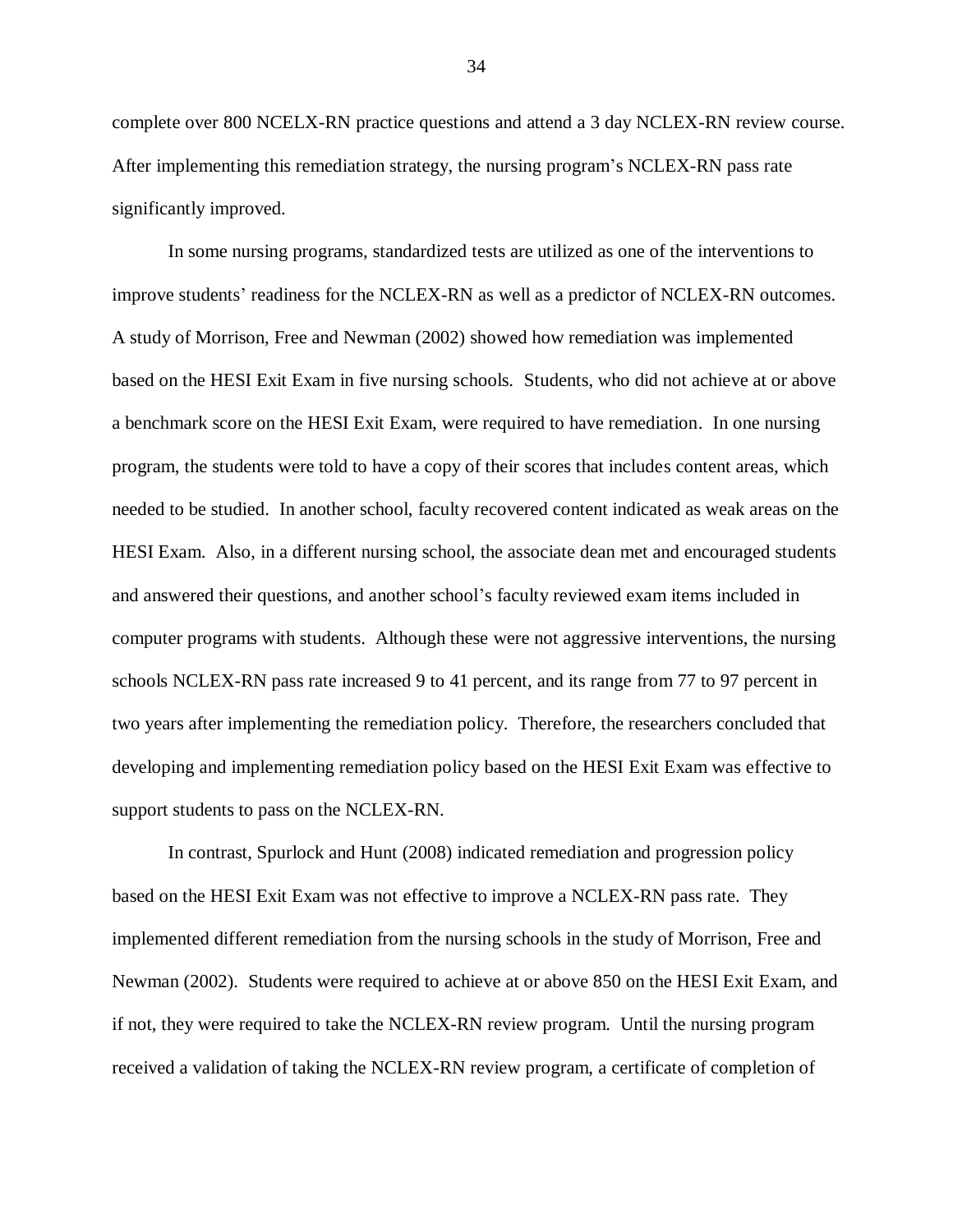the program was not issued. However, the program's NCLEX-RN pass rate was not improved. Therefore, remediation was changed to allow students to retake the HESI Exit Exam until achieving at or above the benchmark score. Until the students achieved the minimum score (850), they received an incomplete grade in a capstone course. However, their NCLEX-RN pass rate still did not improve. This result led their faculty to investigate the accuracy of the HESI Exit Exam as a predictor of NCLEX-RN success.

An individual test plan is one of the remediation strategies. Students can develop a realistic study plan for NCELX-RN with consideration to their circumstances (moving, marriage, divorce, new job, etc.), and the study plan designed by the students can work for them much better than those designed by faculty. Faculty was responsible to review the plan and encourage students to follow the plan (March & Ambrose, 2010). Carr (2011) indicated that individual study plans with taking a remediation course were effective to improve NCLEX-RN pass rate. After identifying students at risk by using standardized tests, they were required to take a remediation course. In the course, students had instruction on test taking strategies and small group or individual meetings with faculty to discuss their individual study plans including reading and practice questions in identified weak areas. The researcher reported that their NCLEX-RN pass rate was significantly improved after having the remediation strategy. March and Ambrose (2010) also indicated an individual study plan was effective to enhance NCLEX-RN success. Students who failed on the standardized tests were required to develop an individual study plan including their strong and weak areas based on the computerized objective analysis provided by the standardized tests results. Faculty met the students individually before their graduations to encourage following the plan and preparing for the NCLEX-RN. This remediation resulted in increasing and keeping the nursing program's NCLEX-RN pass rate to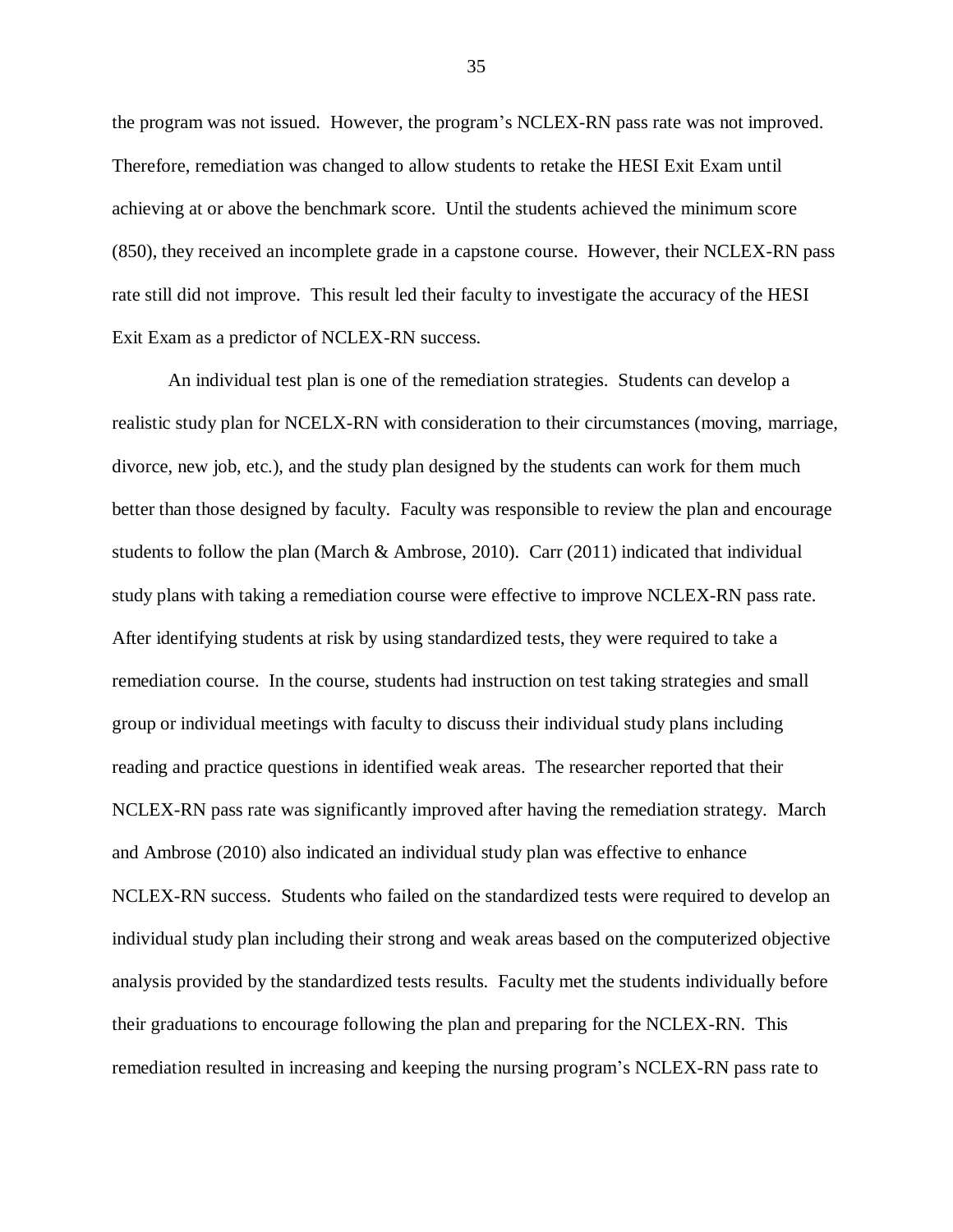above 91 percent for four years (p. 232).

Each nursing program develops various types of remediation, and the remediation is usually based on the results of the standardized tests. However, according to Pennington and Spurlock (2010), there is no strong evidence to support remediation's effectiveness. It is ambiguous which remediation strategy positively affects and which does not. Since remediation is implemented as a set of several strategies, it is not easy to evaluate each strategy's efficiency independently.

#### **Summary**

Since NCLEX-RN pass rate is one of the important outcomes of a nursing program, there is a lot of literature discussing NCLEX-RN structure, NCLEX-RN predictors, ATI testing, and remediation. Key predictors included: Verbal score on the SAT, composite score on the NET, cumulative score in the SAT, older age on admission, cumulative GPA, HESI Exit Exam, and performance in pathophysiology, adult health nursing, mental health nursing, maternal-newborn nursing, pediatric nursing, and high-acuity nursing. Standardized tests are commonly used in many nursing programs and are popular subjects to study in order to identify effectiveness as a predictor of outcomes on the NCLEX-RN. Most standardized tests were identified as effective predictors of NCLEX-RN success; however, there was a controversy about whether standardized tests were effective to predict failure on the NCLEX-RN. Many researchers have recommended studying more variables of the NCLEX-RN predictor in longitudinal studies.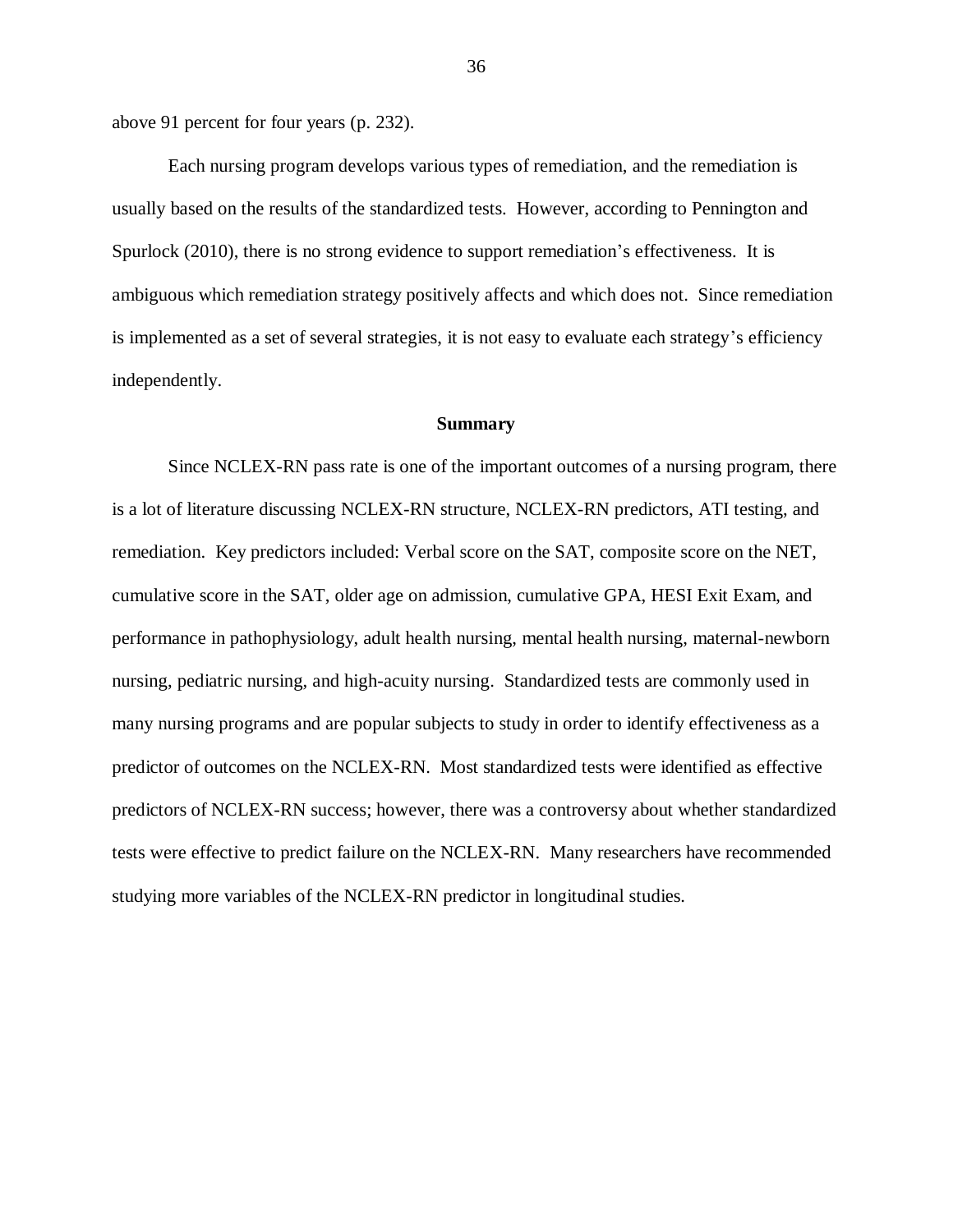# CHAPTER 3

## METHODOLOGY

## **Introduction**

In order to contribute to resolving the problem of the nursing shortage and preventing problems caused by NCLEX-RN failures, nursing programs have tried to identify students who are at risk of NCLEX-RN failure and to support them for NCLEX-RN success on the first-attempt by providing remediation. For that, finding NCLEX-RN predictors is necessary; therefore, many nursing education researchers have studied various effective predictors of NCLEX-RN outcomes and remediation as discussed in the literature review. Most studies have focused on standardized comprehensive exams as predictors. However, those tests have usually been conducted at the end of nursing programs, and there are needs for predictors that can be used for earlier remediation. This study focused on the standardized tests that are used throughout the nursing program in order to contribute to the implementation of early remediation. The purpose of this study was to investigate predictors of NCLEX-RN success on the first-attempt among standardized tests; adult medical-surgical, fundamentals, pharmacology, maternal-newborn, nursing care of children, mental health, community health, and leadership and management. In this chapter, this study's research questions, research design, participants, inclusion criteria, exclusion criteria, data collection procedures, protection of human subjects, validity and reliability of instruments, and data analysis methods are presented.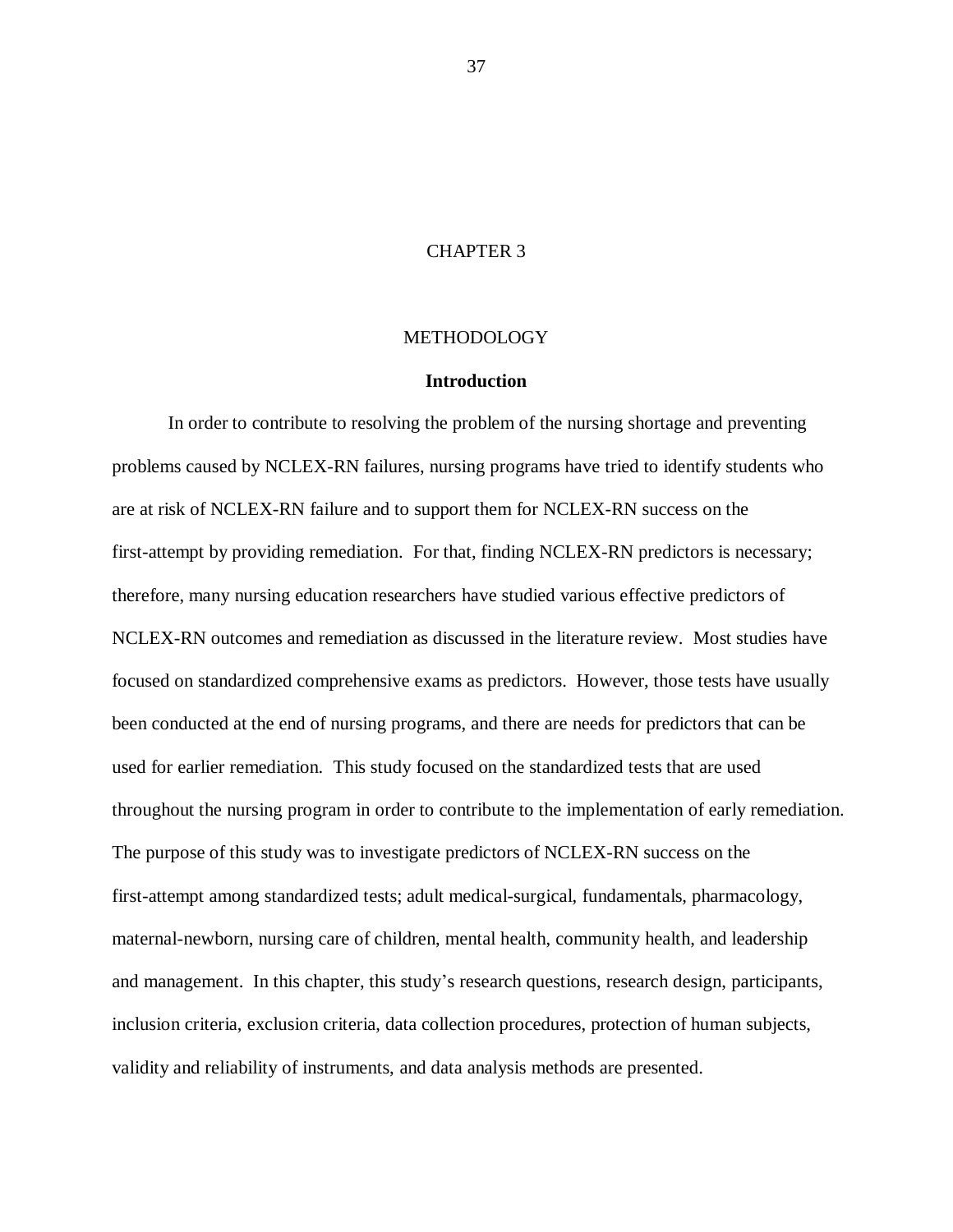## **Research Questions**

- 1. Are there significant differences in the individual adjusted scores of the standardized tests (adult medical-surgical, fundamentals, pharmacology, maternal-newborn, nursing care of children, mental health, community health, and leadership and management) between the two groups of students with NCLEX-RN success and failure on the first-attempt?
- 2. Can the NCLEX-RN outcome (success or failure) on the first-attempt be correctly predicted from the standardized tests?
- 3. If the NCLEX-RN outcome on the first-attempt can be predicted correctly, which variables are central in the prediction of the NCLEX-RN outcome on the first-attempt?
- 4. How many of the NCLEX-RN successes on the first-attempt are classified correctly? How many of the NCLEX-RN failures on the first-attempt are classified correctly?

#### **Research Design**

A quantitative research approach was used in this study. A list of individuals who were in the last nursing course of the traditional baccalaureate nursing program in the spring 2010, summer 2010, fall 2010, spring 2011, summer 2011, and fall 2011 was gathered to determine individuals who graduated from the program from May 2010 to December 2011. Among the individuals, only those who took the NCLEX-RN before May 2012 were added to a sample group of this study. Then, their NCLEX-RN outcomes, which were a dependent variable of this study, and individual adjusted scores on the nursing content standardized tests, which were independent variables of this study, were gathered. The ATI Content Mastery Series developed by a vendor of the ATI was utilized in the traditional baccalaureate nursing program, which was a setting used to collect data. Among the subjects of the ATI Content Mastery Series, adult medical-surgical, fundamentals, pharmacology, maternal-newborn, nursing care of children,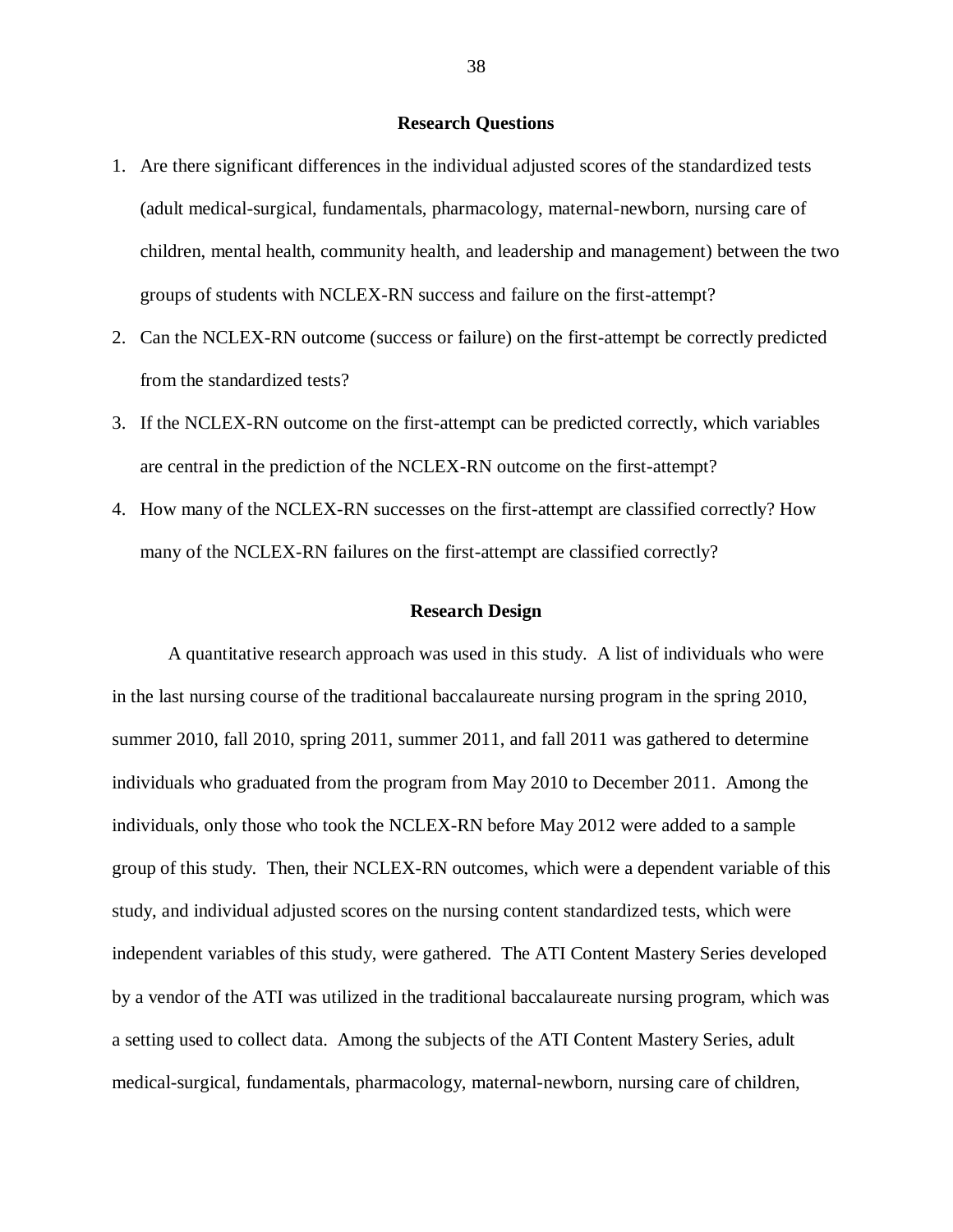mental health, community health, and leadership and management were selected as the independent variables because this study focused on the standardized tests conducted throughout the nursing program. Therefore, there were a total of eight independent variables as predictors of NCLEX-RN outcomes on the first-attempt. The samples' demographic data (age, gender, and ethnicity) were also collected to describe the samples; however, the data were not used as data analyzed in this study. The list of graduates, their NCLEX-RN outcomes, and their individual adjusted scores on the standardized tests were archival data.

The research design of this study was composed of two steps. First, the samples were divided by their NCLEX-RN results so that there were two groups. One was composed of those who succeeded the NCLEX-RN on the first-attempt, and another was composed of those who failed the NCLEX-RN on the first-attempt. This was to compare those two sample groups' individual adjusted scores on the standardized tests and determine if there were significant differences in the adjusted individual scores on the standardized tests between the two groups of students with NCLEX-RN success and failure on the first-attempt. The second step was to find which standardized tests could correctly predict NCLEX-RN outcome on the first-attempt. The participants' individual adjusted scores on the standardized tests, which were the continuous variables, and their NCLEX-RN outcomes on the first-attempt, which were dichotomous variables, were analyzed to determine if the continuous variables correctly predict the dichotomous variables.

## **Participants**

The participants of this study were graduates from the traditional baccalaureate nursing program of a public university located in the Midwest from May 2010 to December 2011. It was expected to have approximately 150 participants that were composed of approximately 120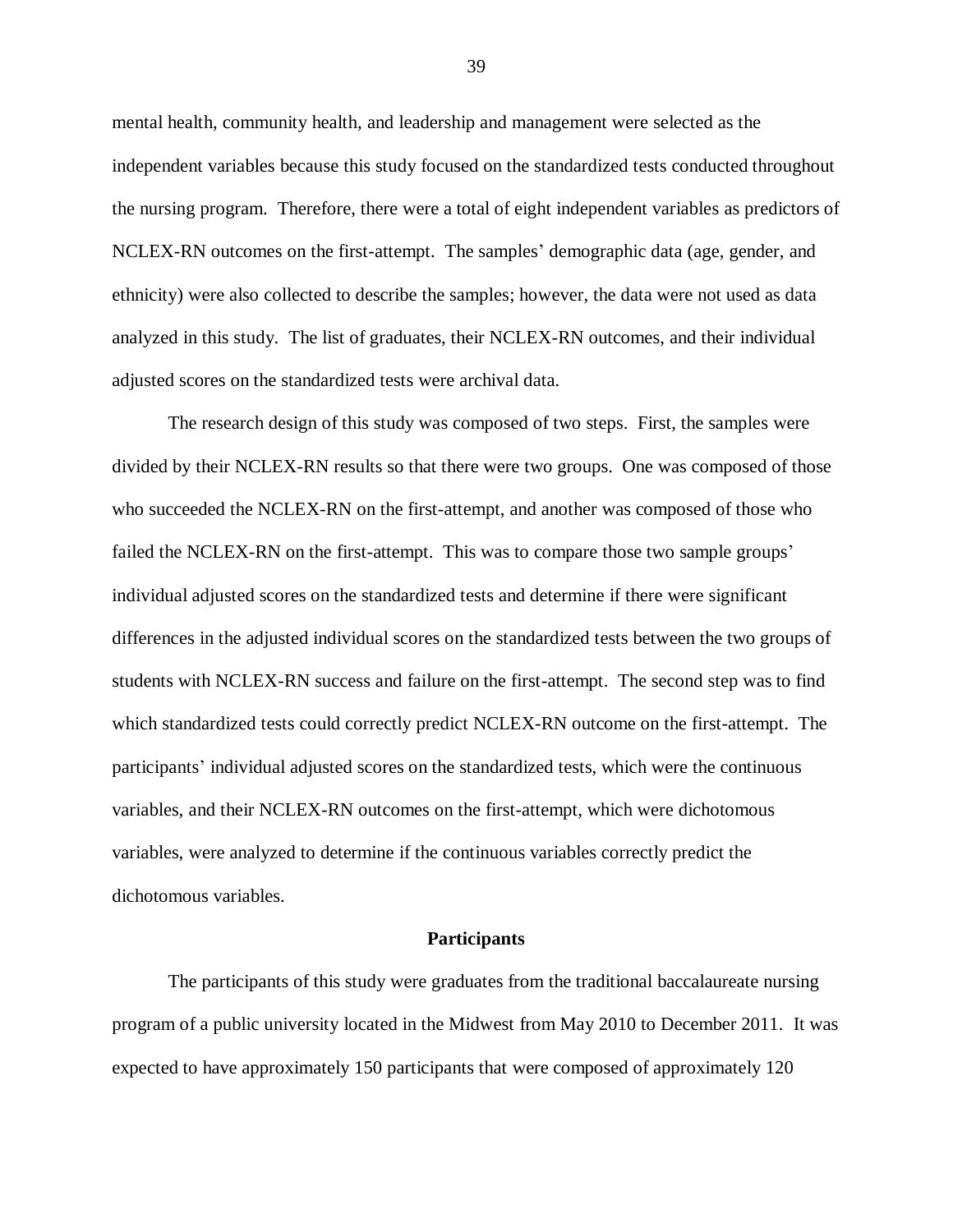graduates who passed and 30 graduates who failed the NCLEX-RN on the first-attempt. All of the graduates had physically attended campus classes. Most of the participants began their college experience at the University; however, some of them were transfer students. Also, there were international and returning students with previous degrees. The participants took fundamentals and mental health standardized tests during their sophomore year, maternal newborn, nursing care of children, and pharmacology standardized tests during their junior year, and adult medical-surgical, community health, and leadership and management standardized tests during their senior year. In order to have the largest possible number of participants, a convenience sample of all eligible graduates was used in this study. In 2011, 89.9 percent of candidates with baccalaureate degrees passed the NCLEX-RN on the first-attempt (NCSBN, 2010b). As shown on the national pass rate of the NCLEX-RN in 2011, there were many more graduates who passed the NCLEX-RN on the first-attempt than those who failed. In the traditional baccalaureate nursing program, which was a setting of this study, had the same circumstance. If sample sizes of students who succeeded and failed the NCLEX-RN were matched by the random sampling method, the sample size of this study would be too small. Therefore, a convenience sample of all eligible graduates identified by the inclusion and exclusion criteria was utilized in this study.

## **Inclusion Criteria**

The inclusion criteria of the sample included all graduates from the nursing program from May 2010 to December 2011 who took the NCLEX-RN, which was revised in April 2010 by the time of data collection. Transfer, international, and returning students were also included in the sample group if they met the same requirements. In each nursing class, students who did not achieve individual adjusted scores at or above the benchmark score on the first- attempt were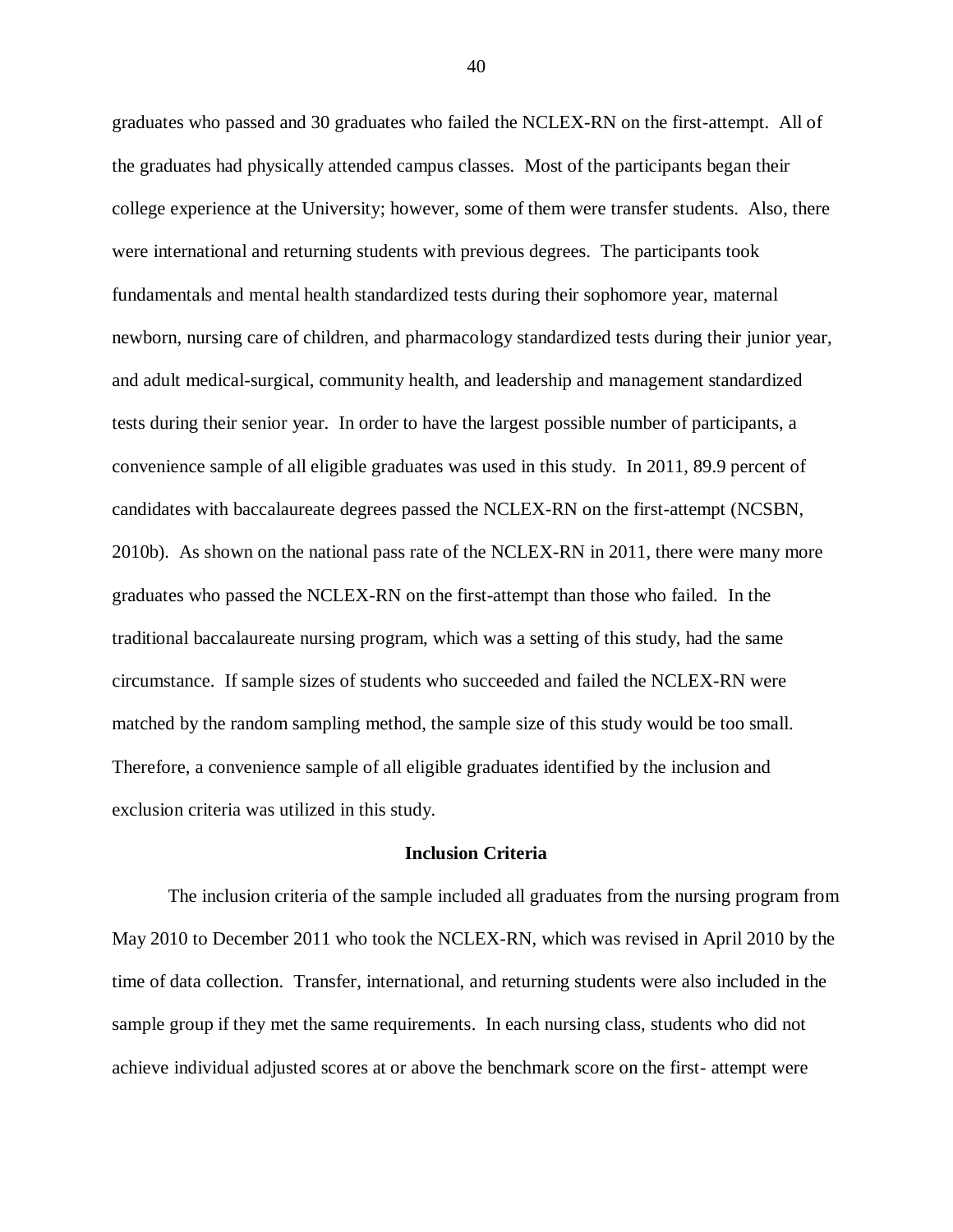allowed to retake the standardized test one more time. They did not have identical tests on the second attempt. In this study, the individual adjusted scores of each nursing subject standardized test only on the first-attempt were eligible to be utilized in this study in order to collect data from the same tests.

## **Exclusion Criteria**

As stated above, the students were allowed to retake each standardized test one more time if they did not achieve an individual adjusted score at or above the benchmark score on the first-attempt. Any individual adjusted scores on each standardized test achieved on the second-attempt were not eligible for use in the study in order to maintain the same conditions and collect data from the same tests. Also, the students were allowed to retake a nursing course if they did not achieve the course grade above C. Any other individual adjusted scores achieved while retaking nursing courses were excluded from this study. Moreover, any students who took any standardized tests in different sequences from other students and any students with missing data were excluded.

## **Data Collection Procedures**

The list of graduates from May 2010 to December 2011, their NCLEX-RN outcomes, and their individual adjusted scores on the standardized tests were archival records. Following approval from the IRB of the University, the list of graduates from May 2010 to December 2011 was gathered from the student affairs office of the nursing program. Among the graduates, those eligible were determined by using the inclusion and exclusion criteria. Once the samples were identified, their NCLEX-RN outcomes and individual adjusted scores on the standardized tests were collected. The NCLEX-RN outcomes were gathered from the dean's office, and the scores were available online with an instructor access code since all students' scores of the assessments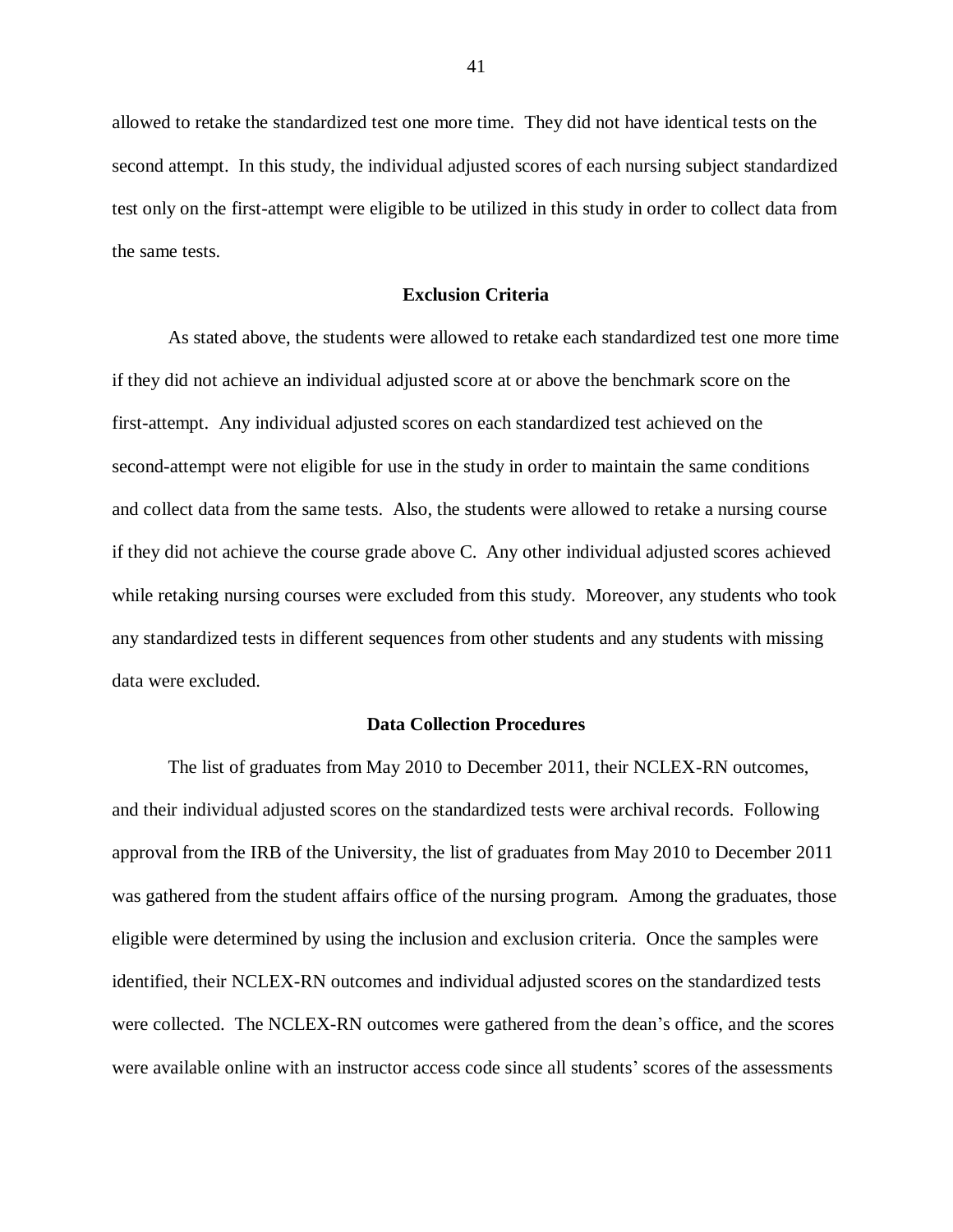developed by the ATI was maintained online. If any students took any standardized tests more than once, only scores achieved on the first-attempt were collected in order to maintain the same conditions and collect data from the same tests since test items on the first-attempt and second-attempt were not identical. All of the students' names were deleted and coded to prevent identification of particular students.

## **Protection of Human Subjects**

In order to protect the participants' human rights, this study was reviewed by the university Institutional Review Board (IRB), and the data collection procedure was initiated after obtaining approval from the IRB. The data were accessible without the participants' consents to this study since they agreed to the use of their personal assessments and aggregate data for program assessment or research purposes by signing the Student Outcome Assessment Memorandum of Understanding Baccalaureate Nursing Program (see Appendix A). Any particular participant could not be identified since all participants' names were deleted and coded to maintain confidentiality. All data have been kept in a locked cabinet, in which all academic and immunization records of students in the traditional baccalaureate nursing program are kept. The cabinet is located in the student affairs office of the nursing program.

## **Validity and Reliability of Instruments**

For content validity of the ATI Content Mastery Series, each test item was reviewed and evaluated by experts of nursing education and clinical practice. They determined the content of each test item's appropriateness and relevance. Samples of nursing schools were selected for field tests in order to examine validation of the content. Based on the analysis, test items were revised as needed (ATI, 2004).

Each of the ATI Content Mastery Series assessments' reliability data were provided by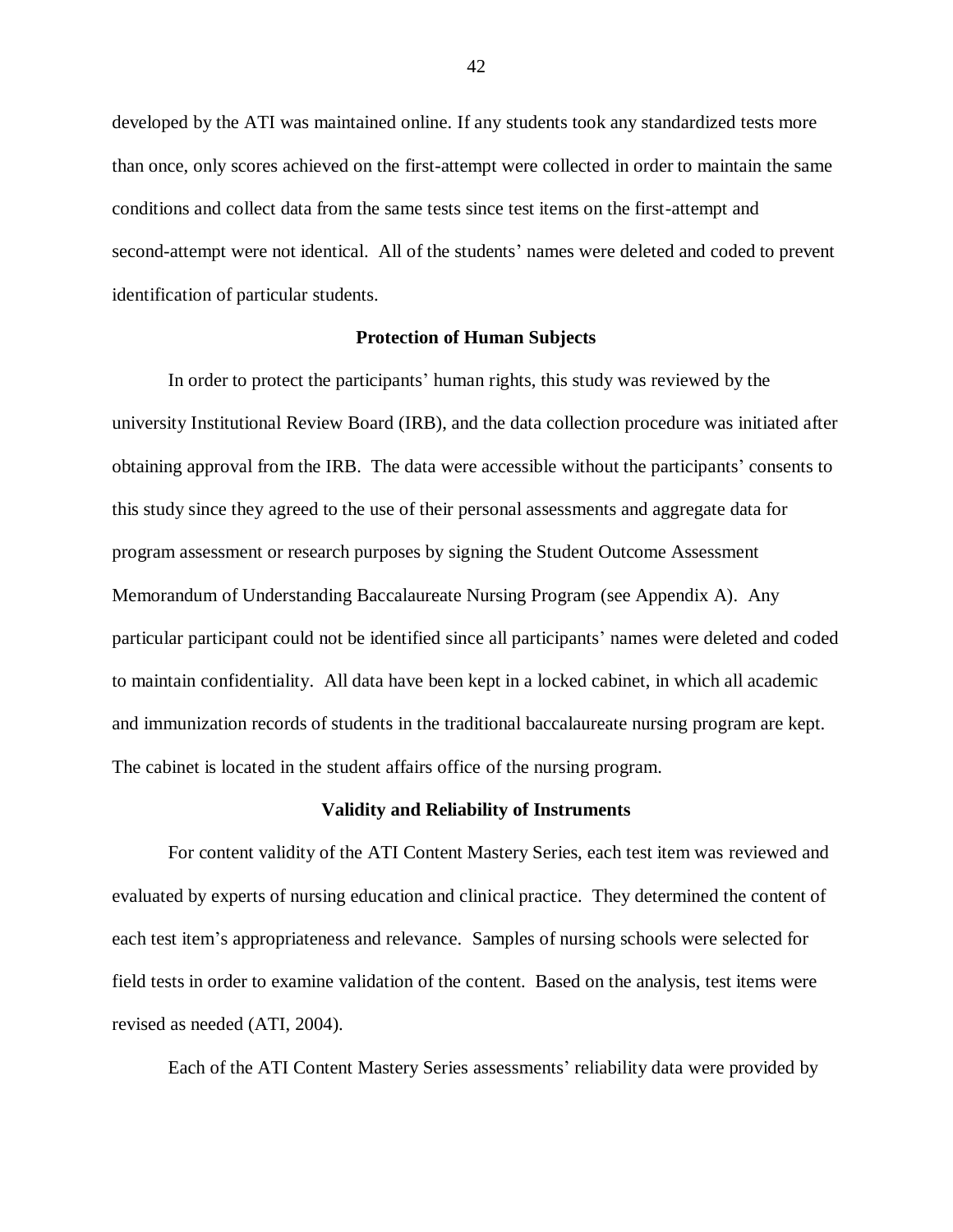ATI. Cronbach's alpha reliability coefficient was used to calculate each assessment's reliability, which is consistency over time (ATI, 2004). A value of Cronbach's alpha reliability coefficient is normally between 0 to 1, and when the value is smaller than 0.5, it is considered unacceptable reliability (George & Mallery, 2003). All of the ATI Content Master Series assessments' Cronbach's alpha reliability coefficients were greater than 0.526, which was the lowest alpha value on the leadership assessment. The highest alpha value was 0.688 on the adult medical surgical assessment on their own data (ATI, 2008).

#### **Data Analysis Methods**

Since this study used a quantitative research approach, all non-quantitative data, except the participants' demographic data, were converted into quantitative data and analyzed by using the Statistical Package for the Social Sciences (SPSS) 20.0. The participants' NCLEX RN outcomes on the first- attempt took the value of one (1) with success and value of zero (0) with failure as dichotomous variables for statistical analysis for NCLEX-RN success. On the contrary, NCLEX-RN success took the value of zero (0), and NCLEX-RN failure took the value of one (1) for statistical analysis for NCLEX-RN failure. The participants' individual adjusted scores on the standardized tests were used as continuous variables without any conversion for analyzing because the scores were provided in the form of quantitative data.

Descriptive statistics were conducted to analyze and summarize the participants' demographic data. A *t*-test of the statistical methods was conducted by using the SPSS 20.0 in order to determine if there were significant differences in the adjusted individual scores of the standardized tests between the two groups of participants with NCLEX-RN success and failure on the first-attempt. The individual adjusted scores on the standardized tests of the two groups were compared separately by the *t*-test, and an alpha level of .05 was used as the level of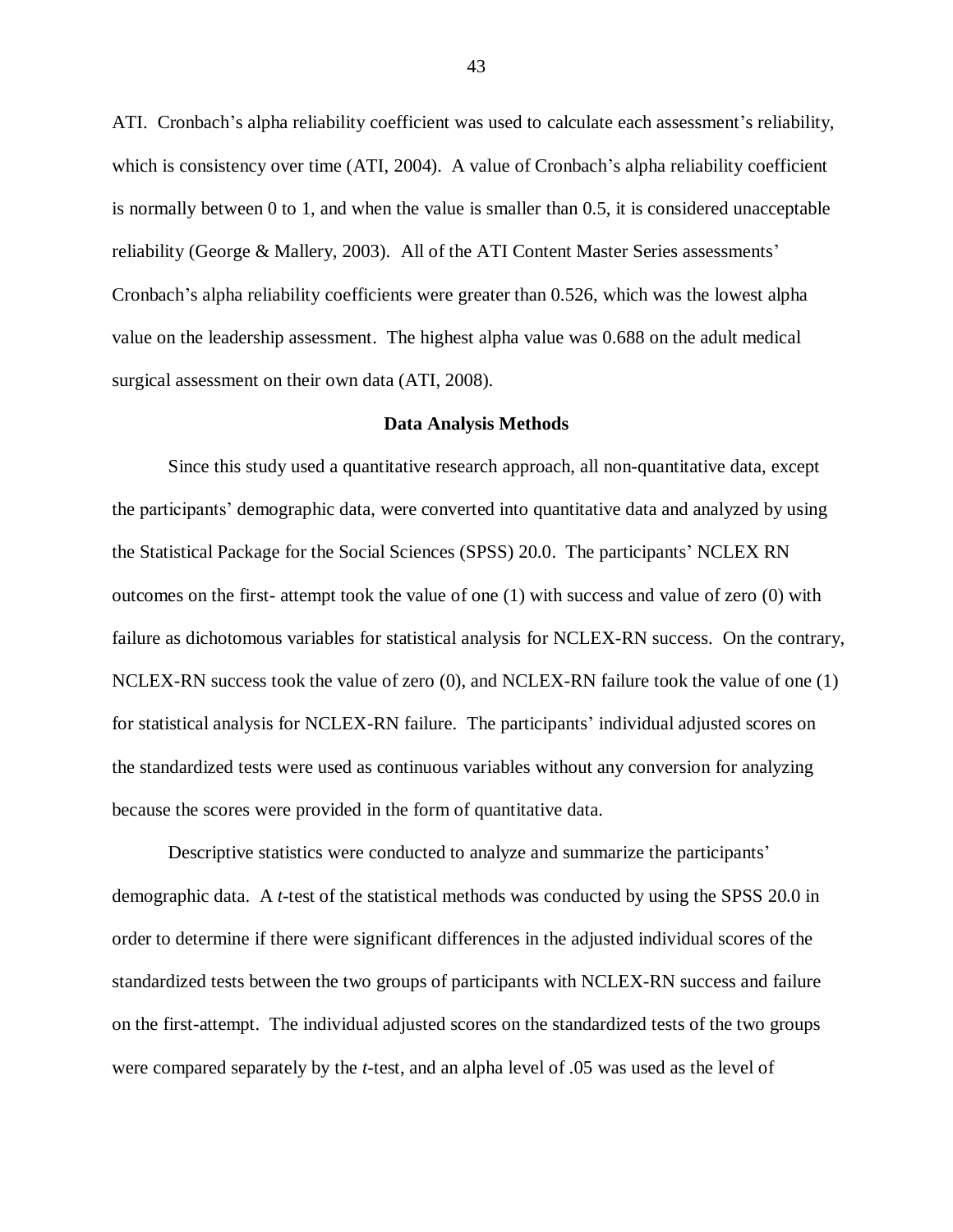sifnificance for data analysis. It helped to provide ideas of possible predictors of NCLEX-RN outcomes among the standardized tests although this analysis method could not be used to conclude if the tests predict NCLEX-RN outcomes.

The logistic regression, which "tests the ability of a model or group of variables to predict group membership as defined by some categorical dependent variables" (Mertler & Vannatta, 2010, p. 304), was used to find if the NCLEX-RN outcomes could be correctly predicted from the standardized tests conducted throughout the nursing program. If the NCLEX-RN outcome on the first attempt could be predicted correctly, then which standardized tests were central in the prediction of the NCLEX-RN outcome and how many of the NCLEX-RN successes and failures were classified correctly were found by logistic regression. The logistic regression was conducted by using the SPSS 20.0. An alpha level of .05 was used as the level of significance for data analysis using the logistic regression. Through analyzing the data by a *t*-test and logistic regression, all research questions of this study were answered.

#### **Limitations of Study**

There were several possible limitations of this study. All of the data were collected from only one nursing program, and only the ATI Content Mastery Series was used as the standardized test variables. Each nursing program has a different curriculum, student support programs, faculty performances, other aspects that affect students' outcomes on standardized tests and the NCELX-RN. Also, many different kinds of standardized tests are supplied by various vendors, and nursing programs choose and use different products as standardized tests. Therefore, it was expected that there was a limitation to generalize the results of this study to other populations and products of the standardized tests.

Another expected limitation was that participants who passed the NCLEX-RN were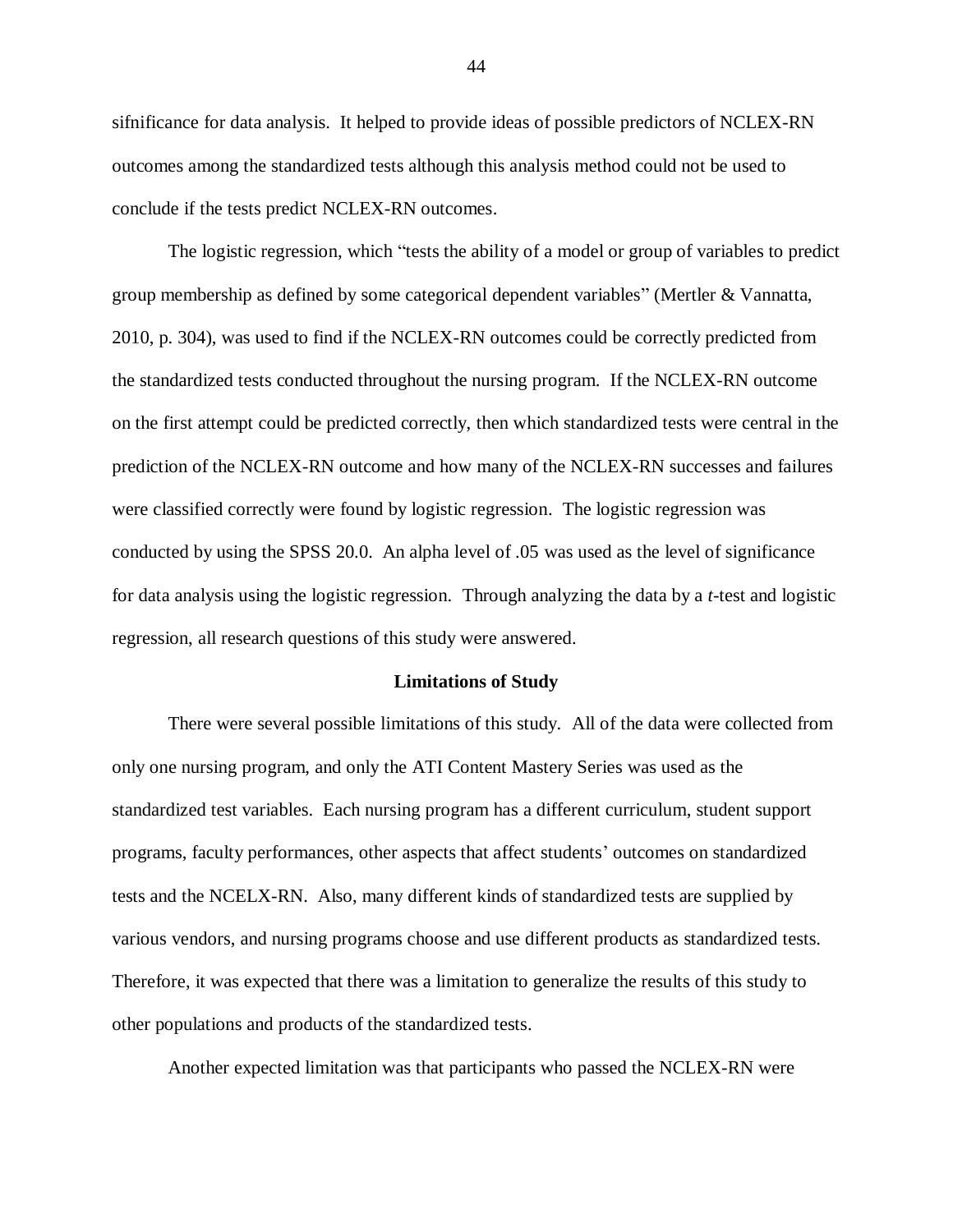much larger than those who failed in the sample group of this study. Unequal group sizes were difficult to compare statistically.

The number of questions on the standardized tests was not same. The participants had ninety questions on the adult medical-surgical test, fifty questions on the community health test, and sixty questions on the fundamentals, the pharmacology, the maternal-newborn, the nursing care of children, mental health, and leadership and management standardized tests. In this study, the participants' individual adjusted scores, which were calculated by the number of questions answered correctly divided by the number of scored questions on each test with adjustment for the differences in the difficulty of the form taken (ATI. LLC, n.d.), were used. Although this adjustment was used for the score, the different numbers of the questions on each test limited the ability to have the same conditions for comparisons between each other.

Each participant had individual differences that could not be accounted for by test result differences. Such differences could not be controlled. If a student achieved lower individual adjusted scores than the benchmark score, the student might have remediation or be nervous about failure on the NCLEX-RN. It might make the student have quality support or work harder, and the student might pass the NCLEX-RN on the first-attempt. Also, faculty performance was one of the important factors affecting the participants' scores on the standardized tests. The participants did not have the same faculty in some nursing courses, and they might have a different quality of faculty performance.

#### **Summary**

This study was conducted by using a quantitative research approach. The samples were identified by the inclusion and exclusion criteria among graduates from a traditional baccalaureate program from May 2010 to December 2011. After identifying samples, their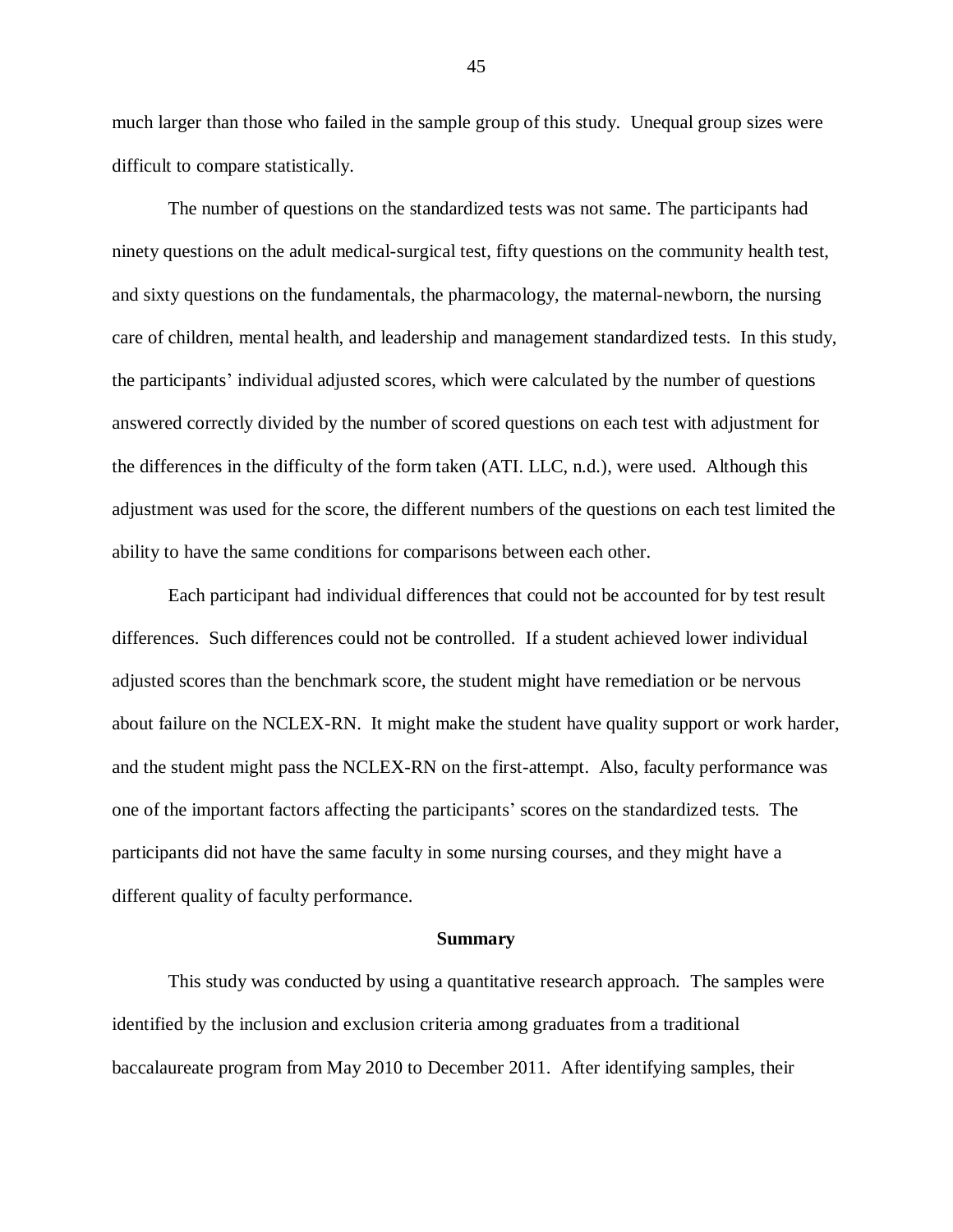NCLEX-RN outcomes on the first-attempt and individual adjusted scores of the adult medical surgical, fundamentals, pharmacology, maternal-newborn, nursing care of children, mental health, community health, and leadership and management standardized tests were collected from archival data. In this study, the ATI Content Mastery Series was used as the standardized tests since it was used in the traditional baccalaureate nursing program that was a setting used to collect data. The participants' identities were protected by coding their names, obtaining the approval from the IRB, and keeping all of the data in a locked cabinet in the student affairs area of the nursing program. The participants' demographic data were summarized by using descriptive statistics. *T*-tests were used to determine significant differences in the adjusted individual scores of each of the standardized tests of the eight subjects between the two groups of participants with NCLEX-RN success and failure on the first-attempt. Also, the samples' NCLEX-RN outcomes and the individual adjusted scores on the standardized tests were analyzed by conducting logistic regression to determine if the NCLEX-RN outcome could be correctly predicted from the standardized tests. Which subjects of the standardized tests were central in the prediction, and how many of the NCLEX-RN successes and failures were classified correctly were also determined by logistic regression. In addition, there were limitations of this study such as collecting data from only one nursing program, unequal sizes of the samples with NCLEX- RN success and failure, different numbers of questions on the standardized tests, and differences in the samples.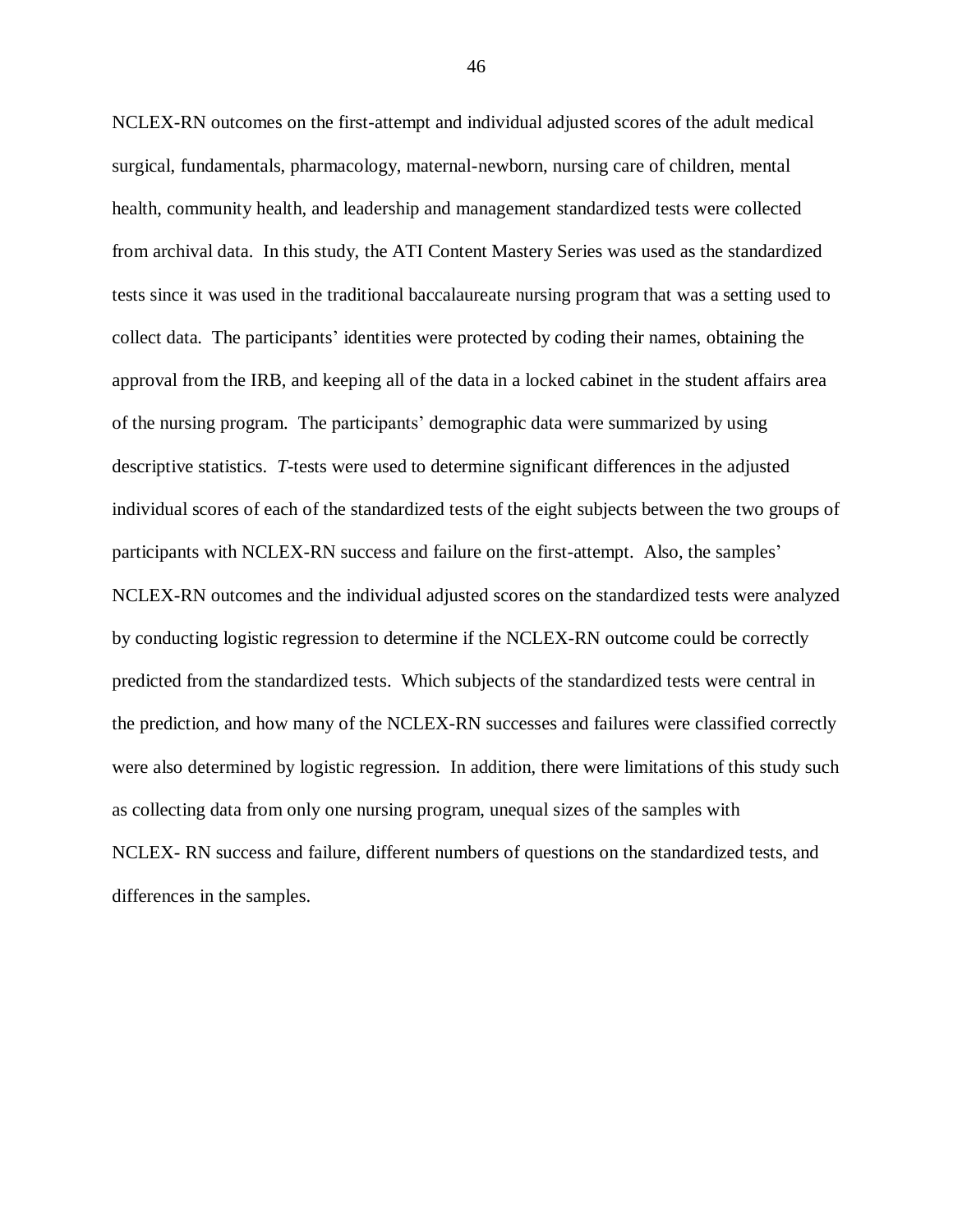# CHAPTER 4

## RESULTS AND DATA ANALYSIS

#### **Introduction**

The purpose of the study was to investigate effective predictors of NCLEX-RN outcomes on the first-attempt among standardized tests: adult medical-surgical, fundamentals, pharmacology, maternal-newborn, nursing care of children, mental health, community health, and leadership and management. The participants took fundamentals and mental health standardized tests during their sophomore year, maternal newborn, nursing care of children, and pharmacology standardized tests during their junior year, and adult medical-surgical, community health, and leadership and management standardized tests during their senior year.

This investigation started with comparing the participants' individual adjusted scores on the standardized tests between the groups of students with NCLEX-RN success and failure on the first attempt. It was determined if there were significant differences in the adjusted individual scores of the standardized tests between the two groups of students with NCLEX-RN success and failure on the first-attempt. This helped to provide ideas of possible predictors of NCLEX-RN outcome among the standardized tests, although it was not possible to conclude by this comparison if the tests predicted NCLEX-RN outcomes. In order to investigate if the standardized tests correctly predicted the probability of NCLEX-RN outcomes, the participants' NCLEX-RN outcomes and individual adjusted scores on standardized tests were analyzed by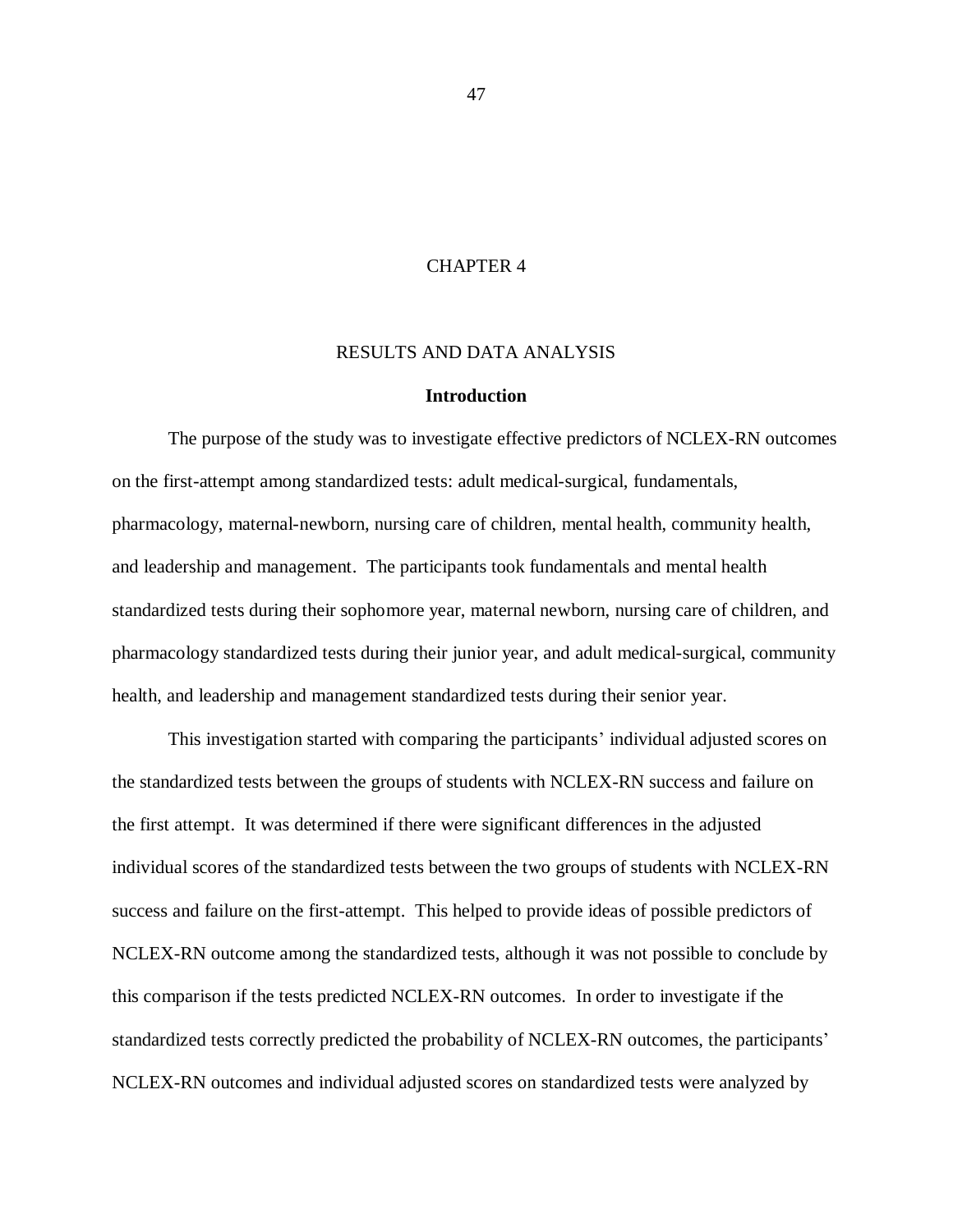logistic regression.

The followings research questions guided the investigation of this study: (1) Are there significant differences in the individual adjusted scores of the standardized tests (adult medical-surgical, fundamentals, pharmacology, maternal-newborn, nursing care of children, mental health, community health, and leadership and management) between the two groups of students with NCLEX-RN success and failure on the first-attempt? (2) Can the NCLEX-RN outcome (success or failure) on the first-attempt be correctly predicted from the standardized tests? (3) If the NCLEX-RN outcome on the first-attempt can be predicted correctly, which variables are central in the prediction of the NCLEX-RN outcome on the first-attempt? and (4) How many the NCLEX-RN successes on the first-attempt are classified correctly? How many the NCLEX-RN failures on the first-attempt are classified correctly? In this chapter, the results of the study are presented in four sections. The first section explains how data were collected and the participants are describing. In the second section, the results of the comparison of the individual adjusted scores on the standardized tests between the two groups of students with NCLEX-RN success and failure on the first-attempt are presented. The first research question is answered in this section. Finally, the results of determining if the standardized tests can predict the NCLEX-RN outcome and identifying which variables are central in the prediction of the NCLEX-RN outcome on the first-attempt are presented in the third section. The percentage of NCLEX-RN success and failure cases correctly classified with the generated model by logistic regression is also addressed. Therefore, answers of the research question 2, 3, and 4 are presented in the third section.

# **Description of Participants**

There were 49 graduates in May 2010, 19 graduates in August 2010, 21 graduates in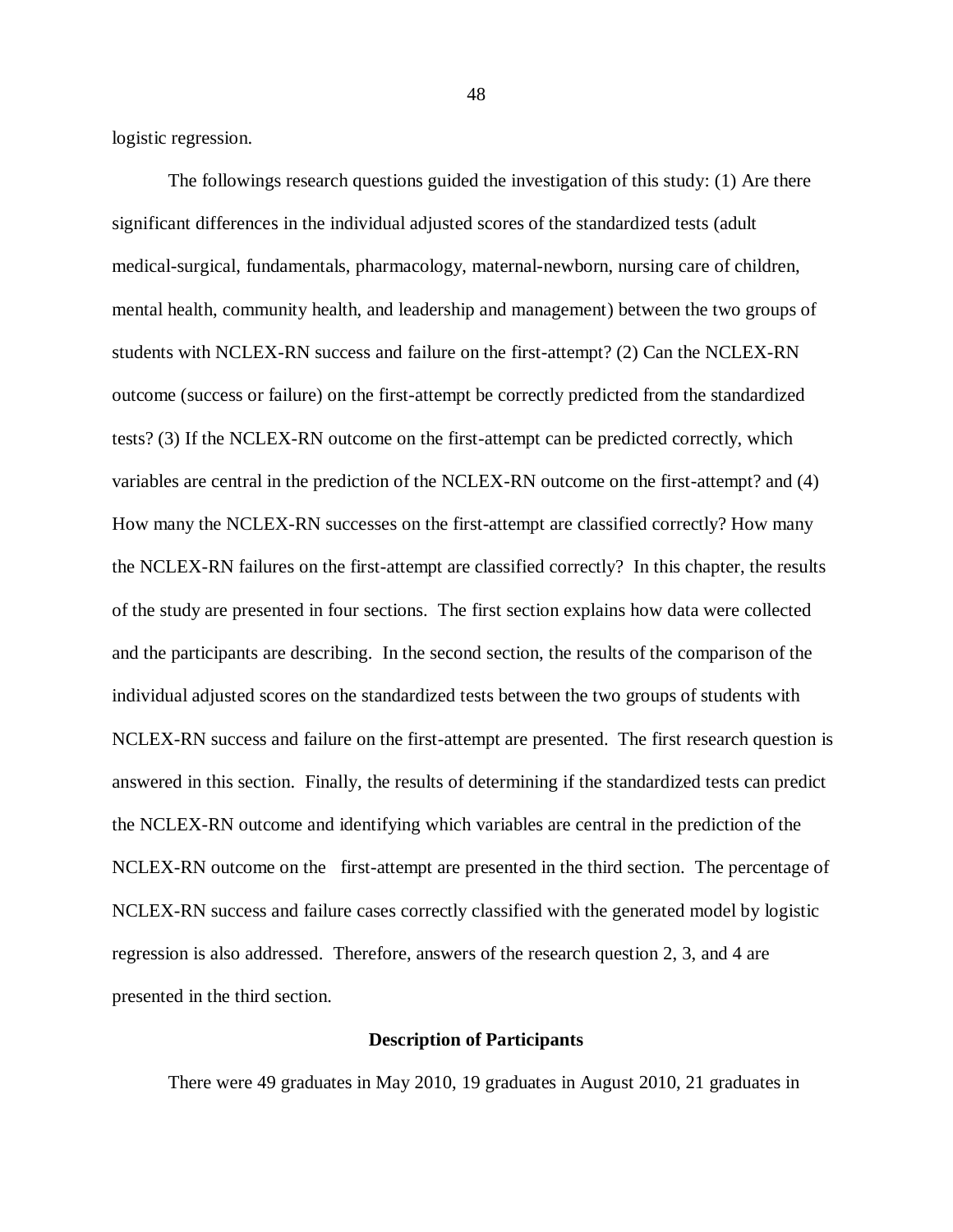December 2010, 46 graduates in May 2011, 13 graduates in August 2011, and 19 graduates in December 2011; therefore, a total of 167 graduates during the time period. After gathering a list of the graduates from May 2010 to December 2011, the graduates' NCLEX-RN outcomes on the first-attempt were collected. Only outcomes on the first-attempt were used in this study. Among the 167 graduates, 11 graduates' NCLEX-RN outcomes were not found; therefore, the number of eligible graduates was reduced to 156. It was assumed that the graduates had not taken the NCLEX-RN by the time of data collection. Among the 156 graduates, 5 graduates were excluded because their individual adjusted scores on one or more the standardized tests were missing. After applying inclusion and exclusion sample criteria, a total of 151 participants were eligible, and their first-attempt NCLEX-RN outcomes and scores on the standardized tests were included and analyzed in this study. A random number between 1 and 200 was assigned to each participant for confidentiality.

There were 151 participants in this study. They were composed of 118 (78.1 percent) graduates who passed the NCLEX-RN on the first-attempt and 33 (21.9 percent) graduates who failed the NCLEX-RN on the first-attempt. Their demographic information was not analyzed in this study. The participants' mean age, gender, and ethnicity self-reported to the university are presented in Table 5 only for descriptive purposes. As shown in Table 5, females and Caucasians were in a majority of the participants. The mean age of the NCLEX-RN success group was slightly older than the NCLEX-RN failure group.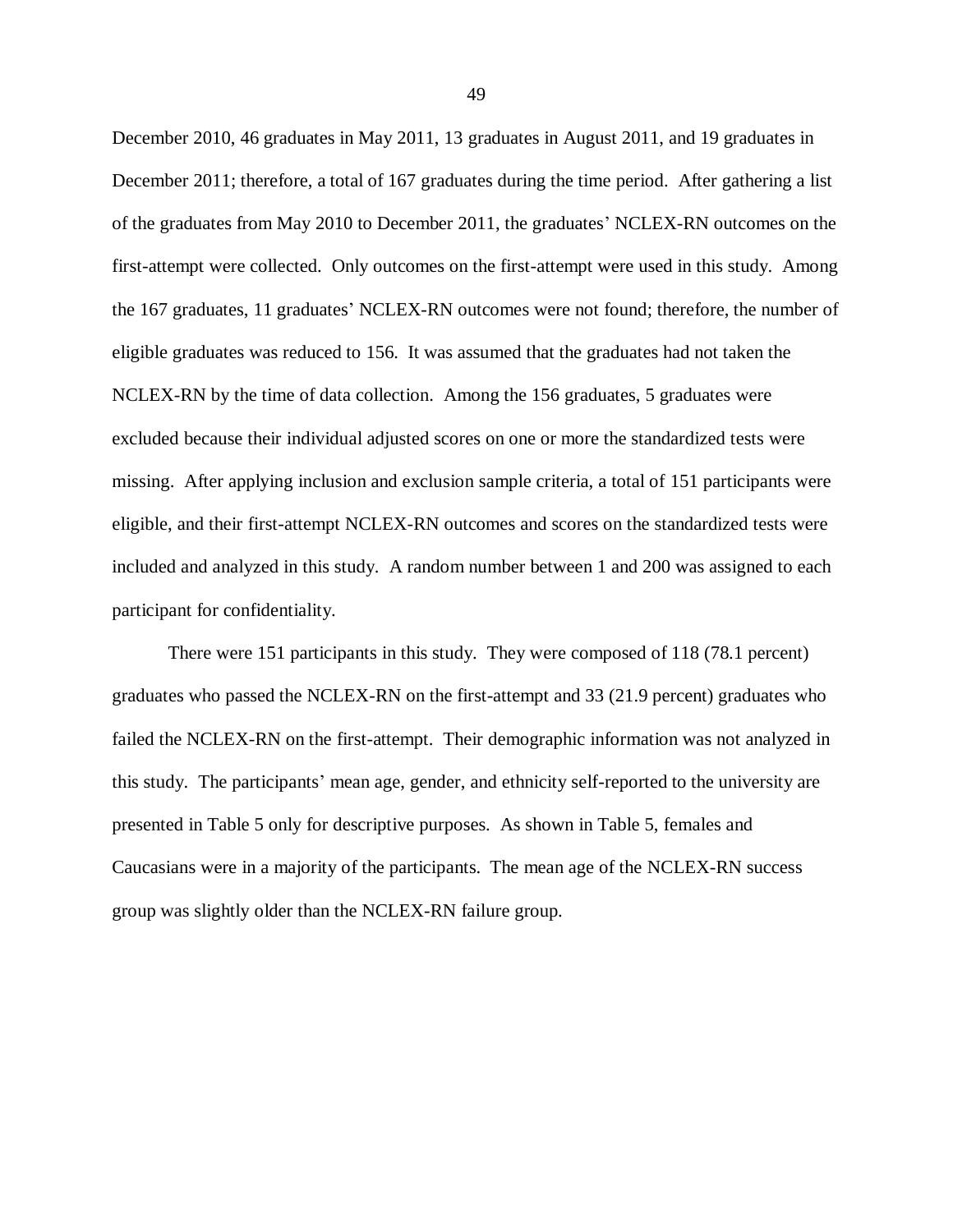# Table 5

|                                   | Mean  |      | Gender |                     | Ethnicity |                           |                  |
|-----------------------------------|-------|------|--------|---------------------|-----------|---------------------------|------------------|
|                                   | age   | Male | Female | African<br>American | Caucasian | Asian/Pacific<br>Islander | Hispanic         |
| <b>NCLEX-RN</b><br><b>Success</b> | 27.02 | 9    | 109    | 3                   | 29        | 2                         |                  |
| <b>NCLEX-RN</b><br>Failure        | 26.78 | 3    | 30     | 3                   | 112       |                           | $\boldsymbol{0}$ |
| The<br>participants               | 26.97 | 12   | 139    | 6                   | 141       | 3                         |                  |
| Note: $n=151$                     |       |      |        |                     |           |                           |                  |

## *Demographic Information*

# **Comparison of the Scores on the Standardized Tests**

The first research question was "Are there significant differences in the individual adjusted scores of the standardized tests (adult medical-surgical, fundamentals, pharmacology, maternal-newborn, nursing care of children, mental health, community health, and leadership and management) between the two groups of students with NCLEX-RN success and failure on the first-attempt?" In order to find answers to this question, the participants were divided by their NCLEX-RN results. One was composed of those who succeeded on the NCLEX-RN on the first-attempt, and the other was composed of those who failed the NCLEX-RN on the first-attempt. Then, the participants' individual adjusted scores on each standardized test and their NCLEX-RN outcomes were analyzed by a *t*-test.

Table 6 shows the two groups' mean and standard deviation of each standardized test (adult medical-surgical, fundamentals, pharmacology, maternal-newborn, nursing care of children, mental health, community health, and leadership and management), *t* statistic, and *p* value (2-tailed).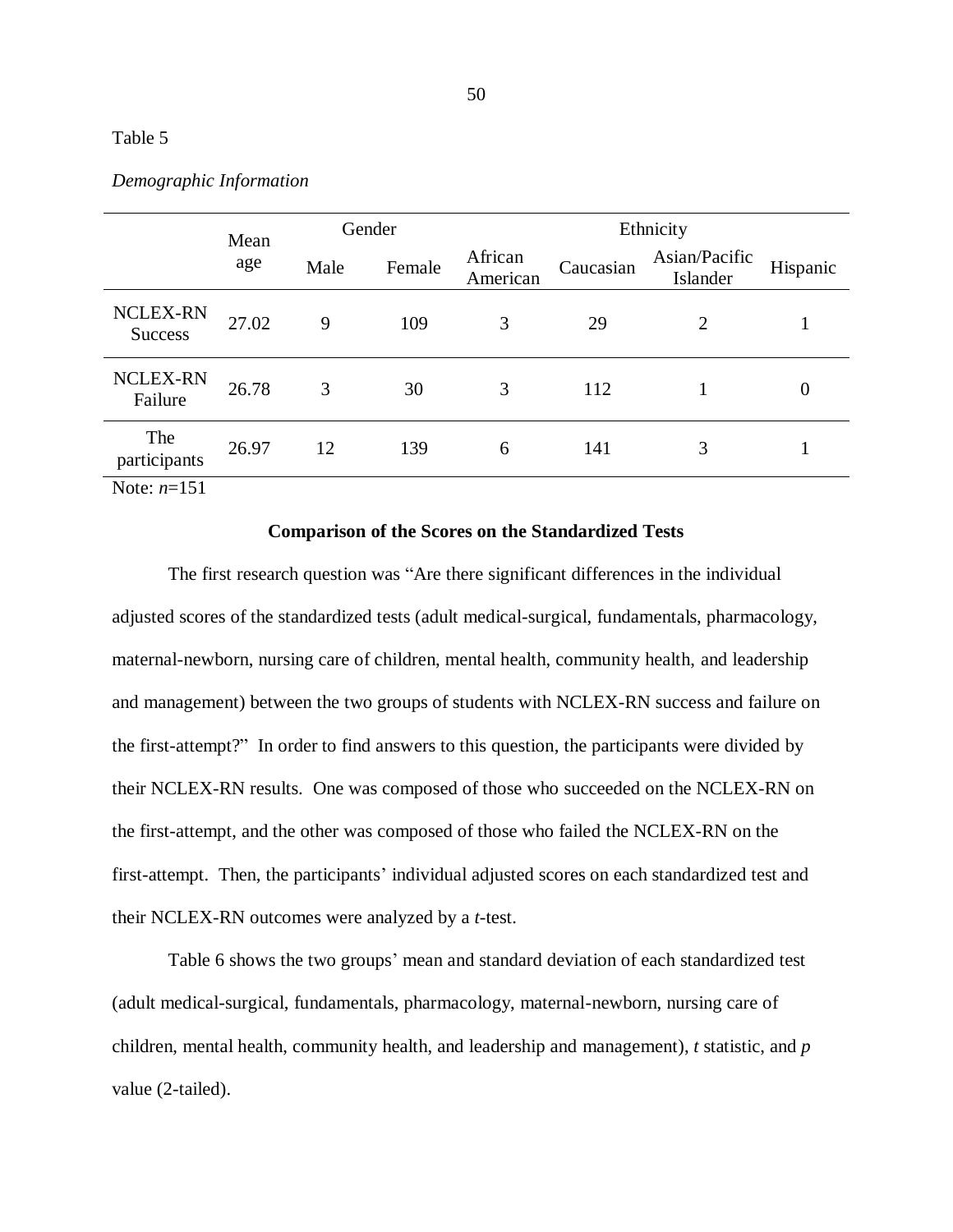51

# Table 6

|                                    | Mean           |         | <b>Standard Deviation</b> |         | $t$ -value | Sig.         |
|------------------------------------|----------------|---------|---------------------------|---------|------------|--------------|
|                                    | <b>Success</b> | Failure | <b>Success</b>            | Failure |            | $(2-tailed)$ |
| <b>Adult Medical-</b><br>Surgical  | 61.40          | 52.79   | 8.03                      | 6.18    | $-5.697$   | .000         |
| Fundamentals for<br><b>Nursing</b> | 74.05          | 70.70   | 8.90                      | 9.51    | $-1.880$   | .062         |
| Pharmacology                       | 64.79          | 56.02   | 9.27                      | 7.93    | $-4.944$   | .000         |
| Maternal-<br>Newborn               | 76.21          | 71.87   | 7.18                      | 7.30    | $-3.060$   | .003         |
| Nursing Care of<br>Children        | 70.62          | 70.04   | 8.70                      | 12.09   | $-0.308$   | .759         |
| <b>Mental Health</b>               | 72.82          | 67.73   | 8.41                      | 7.49    | $-3.143$   | .002         |
| Community<br>Health                | 78.45          | 74.24   | 6.21                      | 5.01    | $-3.582$   | .000         |
| Leadership $\&$<br>Management      | 72.14          | 68.27   | 5.86                      | 6.19    | $-3.311$   | .001         |

*The Standardized Tests Scores of the Groups of NCLEX-RN Success and Failure*

Note: *n*=151

It was found that there were significant statistical differences between the two groups with NCLEX-RN success and failure in the individual adjusted scores on almost all of the standardized tests. There were no significant statistical differences between the two groups only in individual adjusted scores on the fundamental  $(p=.62)$  and nursing care of children  $(p=.759)$ standardized tests. Answers of the research question 1 were found as follows:

- There was a statistically significant difference in the individual adjusted score of the adult medical-surgical standardized test between the participants who succeeded (*M*=61.40, *SD*=8.03) and those who failed (*M*=52.79, *SD*=6.18) on the NCLEX-RN on the first-attempt, *t*(149)=-5.697, *p*=.000 (*r* 2 =.179)..
- There was not a statistically significant difference in the individual adjusted score of the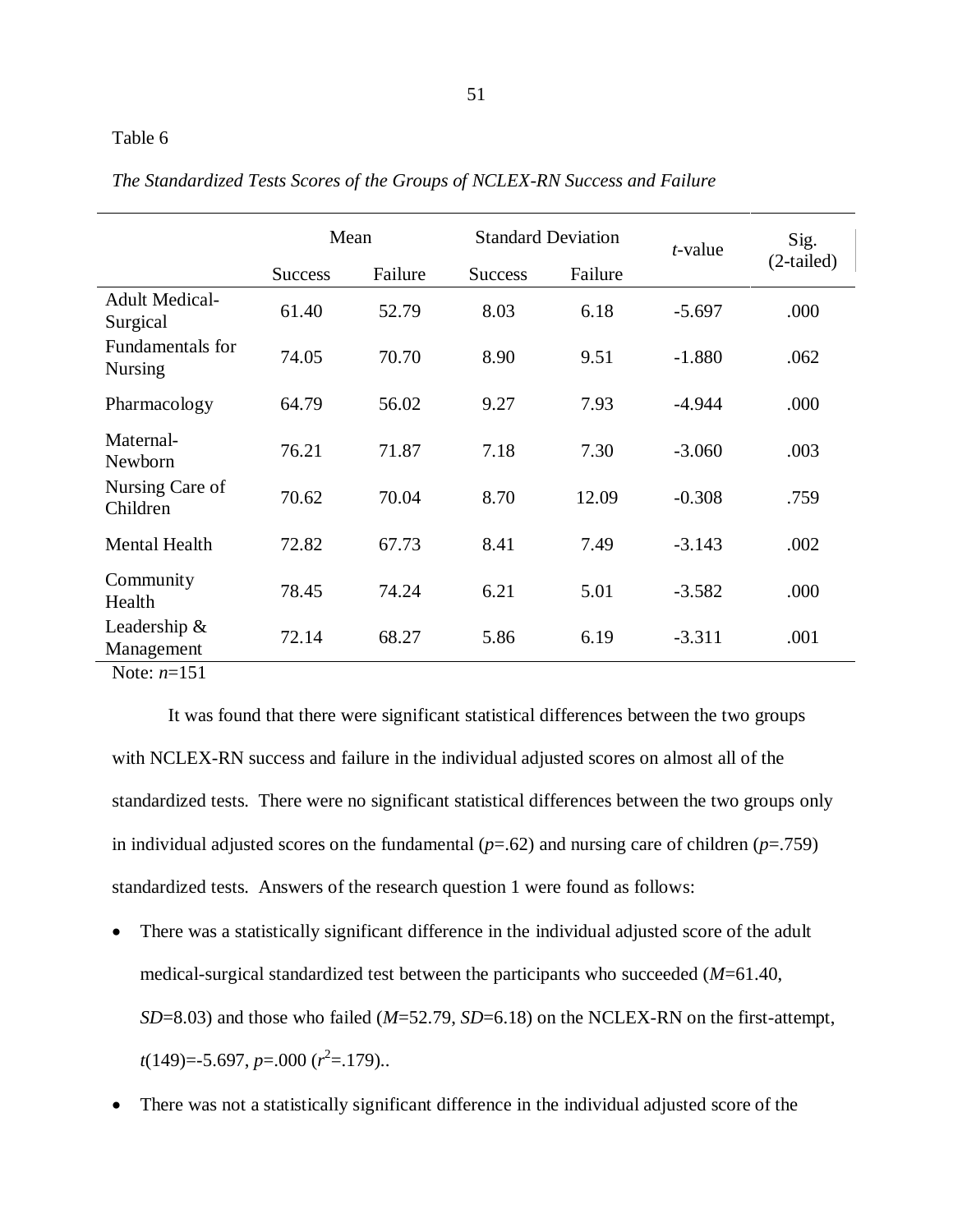fundamentals standardized test between the participants who succeeded (*M*=74.05, *SD*=8.90) and those who failed ( $M=70.70$ ,  $SD=9.15$ ) on the NCLEX-RN on the first-attempt,  $t(149)=$ -1.880, *p*=.062.

- There was a statistically significant difference in the individual adjusted score of the pharmacology standardized test between the participants who succeeded (*M*=64.79, *SD*=9.27) and those who failed (*M*=56.02, *SD*=7.93) on the NCLEX-RN on the first-attempt, *t*(149)=  $-4.944, p=0.000 (r^2=14).$
- There was a statistically significant difference in the individual adjusted score of the maternal-newborn standardized test between the participants who succeeded (*M*=76.21, *SD*=7.18) and those who failed (*M*=71.87, *SD*=7.30) on the NCLEX-RN on the first-attempt, *t*(149)=-3.060, *p*=.003 (*r*<sup>2</sup>=.059).
- There was not a statistically significant difference in the individual adjusted score of the nursing care of children standardized test between the participants who succeeded (*M*=70.62, *SD*=8.70) and those who failed (*M*=70.04, *SD*=12.09) on the NCLEX-RN on the first-attempt, *t*(149)=-0.308, *p*=.759.
- There was a statistically significant difference in the individual adjusted score of the mental health standardized test between the participants who succeeded (*M*=72.82, *SD*=8.41) and those who failed  $(M=67.73, SD=7.49)$  on the NCLEX-RN on the first-attempt,  $t(149)=3.143$ , *p*=.002 (*r*<sup>2</sup>=.062).
- There was a statistically significant difference in the individual adjusted score of the community health standardized test between the participants who succeeded (*M*=78.45, *SD*=6.21) and those who failed (*M*=74.24, *SD*=5.01) on the NCLEX-RN on the first-attempt, *t*(149)=-3.582, *p*=.000 (*r* 2 =.079).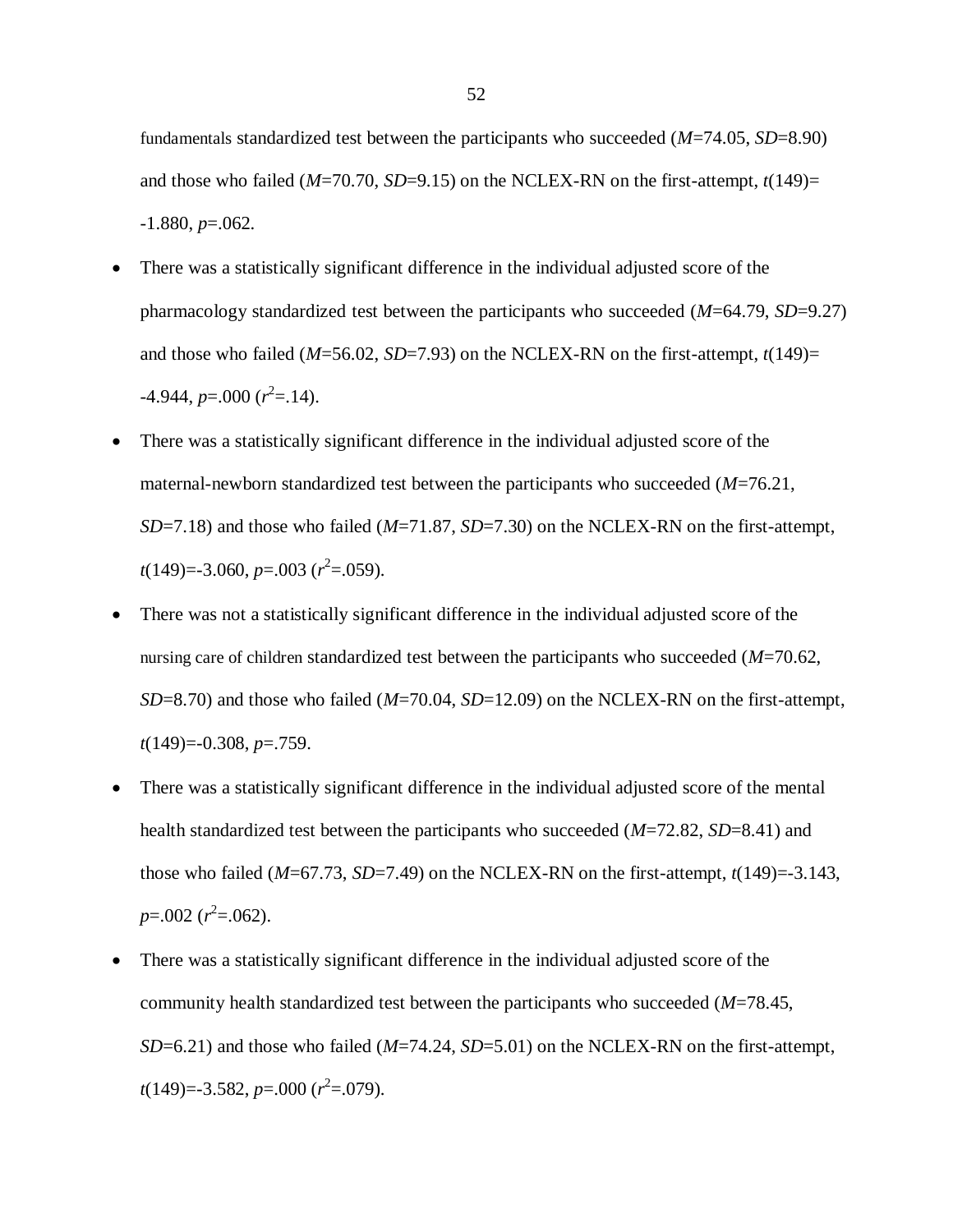There was a statistically significant difference in the individual adjusted score of the leadership and management standardized test between the participants who succeeded (*M*=72.14, *SD*=5.86) and those who failed (*M*=68.27, *SD*=6.19) on the NCLEX-RN on the first-attempt,  $t(149)=3.311$ ,  $p=.001$  ( $r^2=.069$ ).

The participants with NCLEX-RN success had higher mean scores than those with NCLEX-RN failure on all of the standardized tests. However, the *p* values for fundamentals and nursing care of children were greater than .05, and these were the only results indicating that there were no statistically significant differences in the individual adjusted scores between the participants who succeeded and failed on the NCLEX-RN on the first-attempt. Except these two standardized tests (fundamentals and nursing care of children), the participants who succeeded and failed on the NCLEX-RN on the first–attempt had statistically significant differences in their scores on the other six standardized tests (adult medical-surgical, pharmacology, maternal-newborn, mental health, community health, and leadership and management).

## **Predicting the Probabilities of NCLEX-RN Outcome**

The research question 2 was "Can the NCLEX-RN outcome (success or failure) on the first-attempt be correctly predicted from the standardized tests?", and the research question 3 was "If the NCLEX-RN outcome on the first-attempt can be predicted correctly, which variables are central in the prediction of the NCLEX-RN outcome on the first-attempt?" In order to find answers to these questions, the participants' individual adjusted scores on the standardized tests and their NCLEX-RN outcomes on the first-attempt were analyzed by logistic regression. Logistic regression "…predicts the probability of membership occurring, which varies from zero to one, and a good-fitting model typically have: fairly low values for -2 Log Likelihood, significant model chi-square, and variables with odds ratios greater than 1" (Mertler & Vannatta,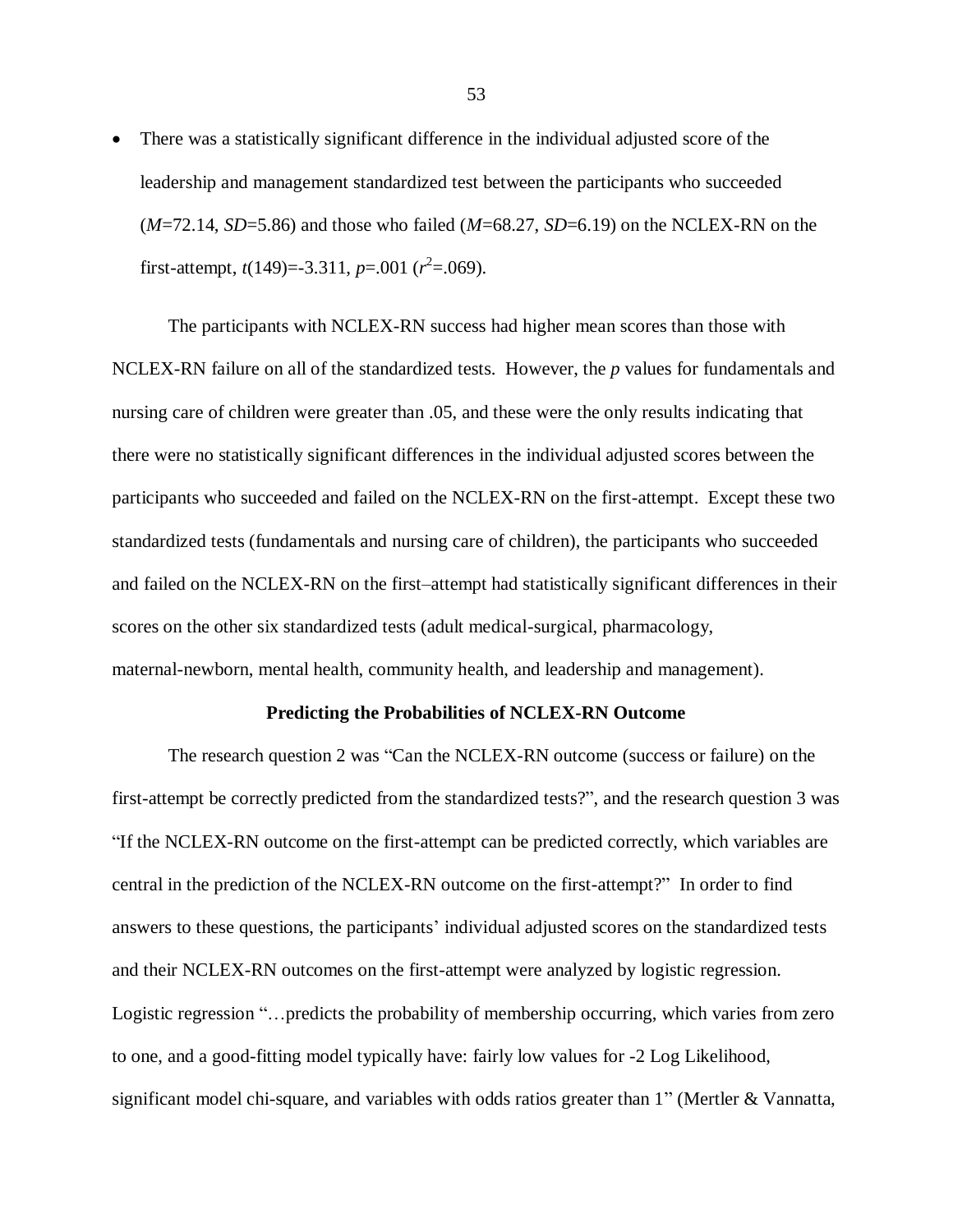2010, p. 304).

# **Predicting NCLEX-RN Success**

The results of logistic regression conducted to determine which standardized tests were predictors of NCLEX-RN success is shown in Table 7. The overall model was statistically reliable in distinguishing those who succeed on the NCLEX-RN on the first-attempt (-2 Log likelihood=111.713,  $X^2(2)$ =46.854, and  $p=0.00$ ). The model correctly classified 93.2 percent (110 out of 118) of the NCLEX-RN success cases. Regression coefficients are presented in Table 7.

Table 7

| Regression Coefficients for Predicting NCLEX-RN Success |  |  |  |  |
|---------------------------------------------------------|--|--|--|--|
|---------------------------------------------------------|--|--|--|--|

|                                   | $\boldsymbol{B}$ | Wald  | df           | $\boldsymbol{p}$ | <b>Odds Ratio</b> |
|-----------------------------------|------------------|-------|--------------|------------------|-------------------|
| <b>Adult Medical-</b><br>Surgical | .115             | 6.550 | $\mathbf{1}$ | .010             | 1.122             |
| Fundamentals                      | $-.010$          | .127  | $\mathbf{1}$ | .721             | .990              |
| Pharmacology                      | .084             | 6.554 | $\mathbf{1}$ | .010             | 1.087             |
| Maternal-<br>Newborn              | .041             | 1.471 | $\mathbf{1}$ | .225             | 1.042             |
| Nursing Care of<br>Children       | $-.011$          | .218  | 1            | .641             | .989              |
| <b>Mental Health</b>              | $-.015$          | .145  | 1            | .703             | .985              |
| Community<br>Health               | .096             | 4.899 | 1            | .027             | 1.101             |
| Leadership and<br>Management      | .050             | 1.261 | 1            | .261             | 1.052             |

Wald statistics indicated that the adult medical-surgical, pharmacology, and community health standardized tests significantly predicted NCLEX-RN success on the first-attempt. The participants achieving higher scores on these standardized tests were more likely to succeed on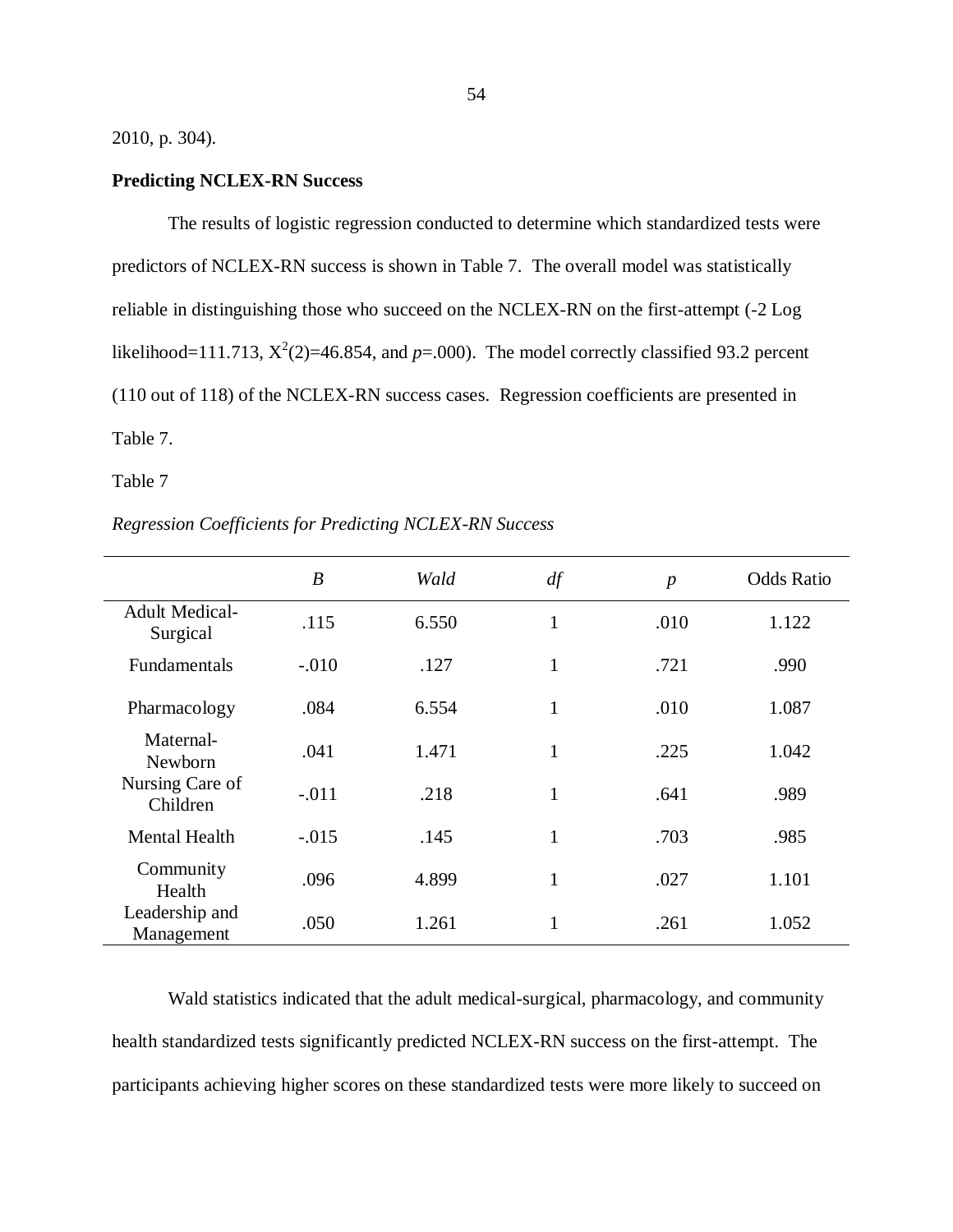the NCLEX-RN on the first-attempt. Although the adult medical-surgical standardized test has the highest odds ratio, there are not significant differences between odds ratios of adult medical-surgical, pharmacology, and community health standardized tests. The odds ratios for the adult medical-surgical, pharmacology, and community health standardized tests revealed little increase in the likelihood of NCLEX-RN success when the predictors increase by 1.

# **Predicting NCLEX-RN Failure**

Logistic regression was executed to identify which standardized tests were predictors of NCLEX-RN failure. The overall model was statistically significant in distinguishing those who failed the NCLEX-RN on the first- attempt  $(-2 \text{ Log likelihood} = 111.713, X^2(2) = 46.854,$  and *p*=.000). However, the model correctly classified only 33.3 percent (11 out of 33) of the NCLEX-RN failure cases. Regression coefficients for predicting NCLEX-RN failure are presented in Table 8.

Table 8

|                                   | $\boldsymbol{B}$ | Wald  | df           | $\boldsymbol{p}$ | <b>Odds Ratio</b> |
|-----------------------------------|------------------|-------|--------------|------------------|-------------------|
| <b>Adult Medical-</b><br>Surgical | $-115$           | 6.550 | 1            | .010             | .891              |
| Fundamentals                      | .010             | .127  | $\mathbf{1}$ | .721             | 1.010             |
| Pharmacology                      | $-.084$          | 6.554 | $\mathbf{1}$ | .010             | .920              |
| Maternal-<br>Newborn              | $-.041$          | 1.471 | 1            | .225             | .960              |
| Nursing Care of<br>Children       | .011             | .218  | $\mathbf{1}$ | .641             | 1.011             |
| <b>Mental Health</b>              | .015             | .145  | 1            | .703             | 1.015             |
| Community<br>Health               | $-.096$          | 4.899 | 1            | .027             | .908              |
| Leadership and<br>Management      | $-.050$          | 1.261 |              | .261             | .951              |

*Regression Coefficients for Predicting NCLEX-RN Failure*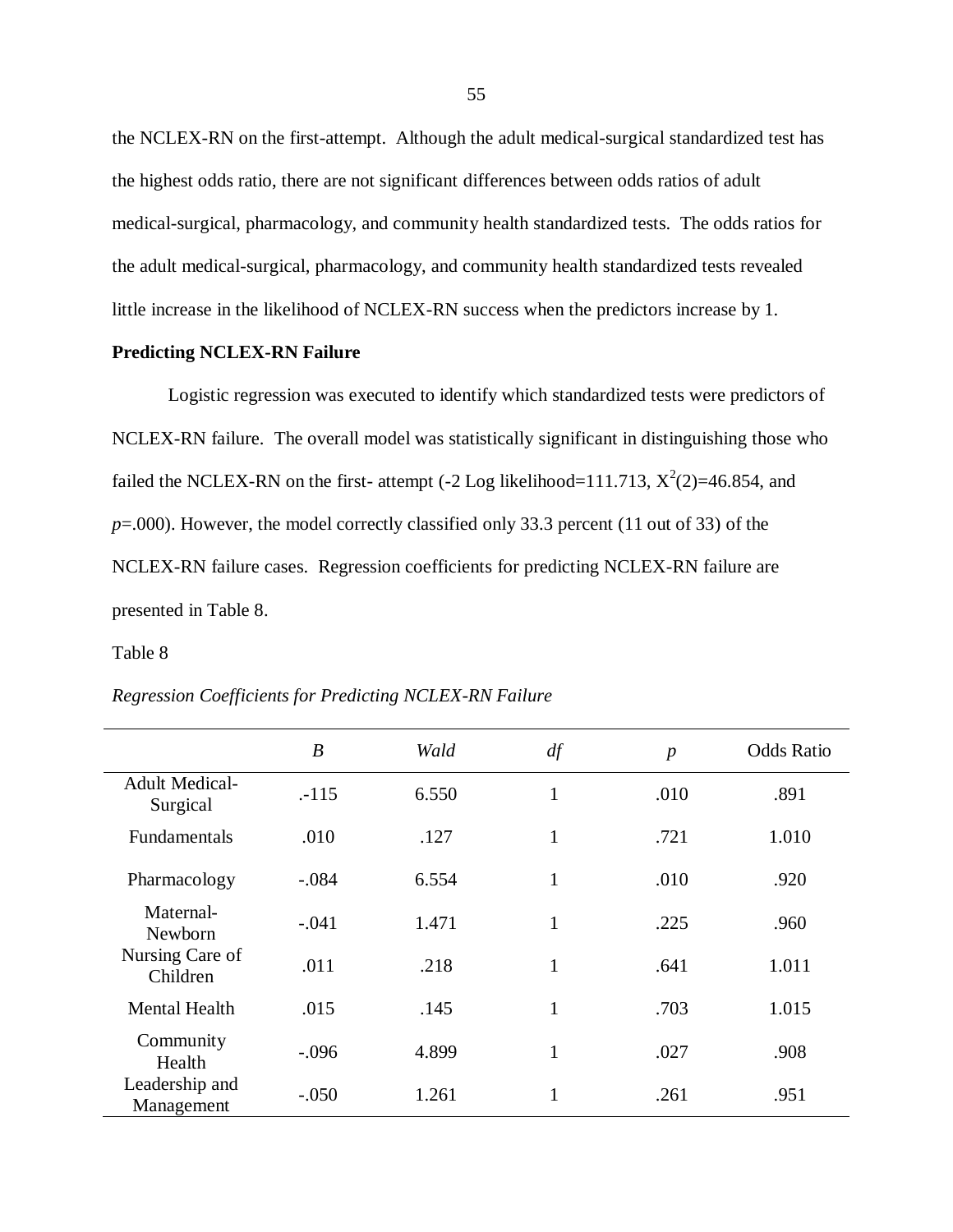Wald statistics indicated that the adult medical-surgical, pharmacology, and community health standardized tests significantly predicted NCLEX-RN failure. However, the odds ratios for the adult medical-surgical, pharmacology, and community health standardized tests indicated little change in the likelihood of NCLEX-RN failure.

## **Summary**

The investigation found that there were significant statistical differences between the two groups with NCLEX-RN success and failure in the individual adjusted scores on the adult medical-surgical, pharmacology, maternal-newborn, mental health, community health, and leadership and management standardized tests. Only in individual adjusted scores on the fundamental and nursing care of children standardized tests, there were no significant statistical differences between the two groups. Also, the result of logistic regression indicated the overall regression models were significant in predicting both NCLEX-RN success and failure; however, the model classified much lower percentage of NCLEX-RN failure than success. The adult medical-surgical, pharmacology, and community health standardized tests were central in the prediction of both NCLEX-RN success and failure, and their odds ratios indicated little changes in the likelihood of both NCLEX-RN success and failure.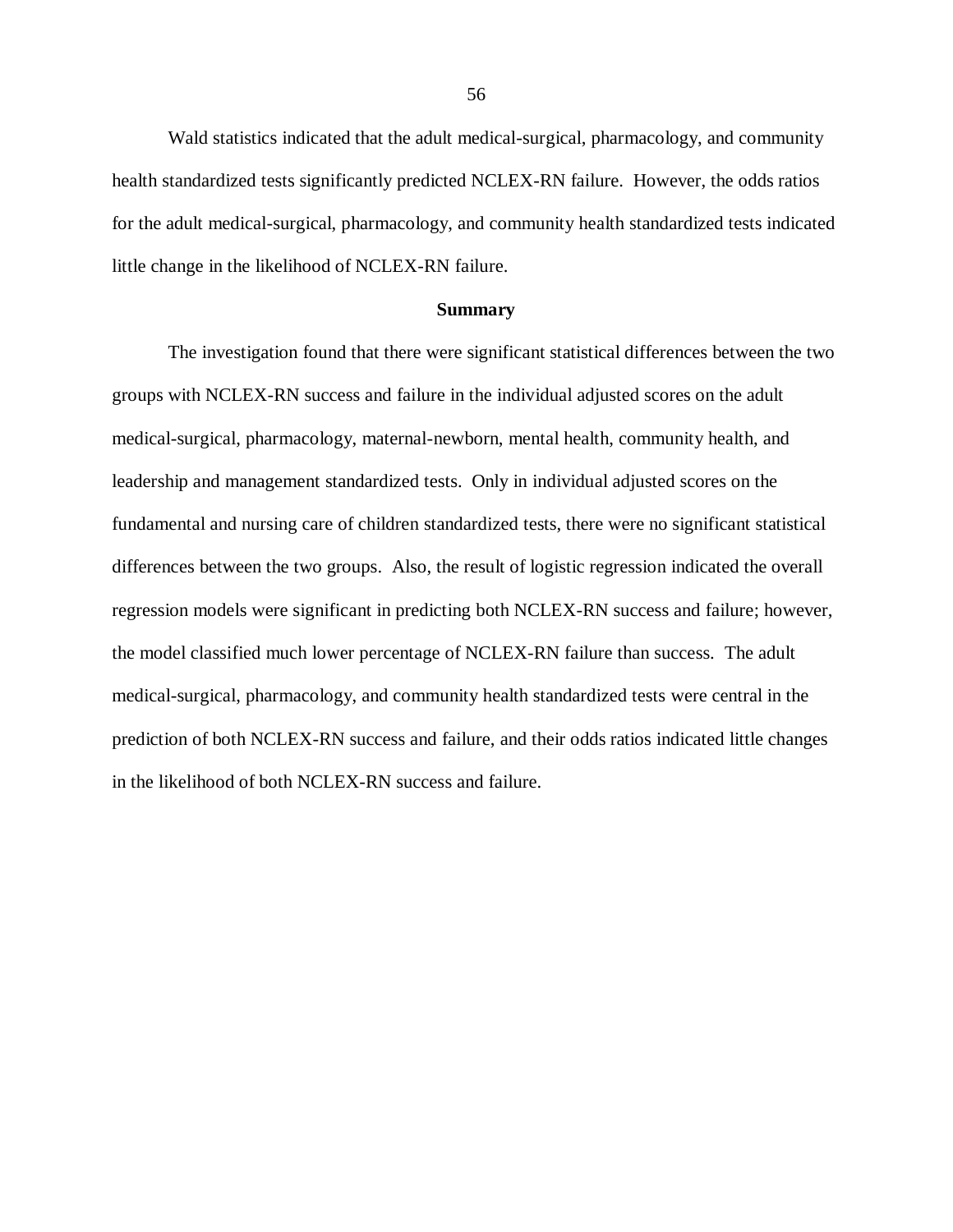# CHAPTER 5

# CONCLUSIONS AND RECOMMENDATIONS

Early studies regarding NCLEX-RN predictors focused on admission criteria and performances in cognate and nursing courses. As standardized tests have been available by commercial vendors, the standardized tests' effectiveness as NCLEX-RN predictors have been studied by many researchers in current literature. However, comprehensive standardized tests, which are usually performed at the end of the nursing programs, have been mostly studied, and there is a rising need to study nursing content standardized tests, which are utilized throughout the nursing program, in order to detect students at risk and provide remediation early. This study was to investigate effective predictors of NCLEX-RN outcomes on the first-attempt among standardized tests conducted throughout the nursing program. In this chapter, significance and conclusions, guiding framework, limitations, and recommendations of this study are discussed.

# **Significance and Conclusions**

Success on the NCLEX-RN has significant importance to nursing students, nursing programs, and society. Nursing students have to pass the NCLEX-RN to become RNs, and the NCLEX-RN is one of the important evaluation factors of a quality of education provided by nursing programs. Since the nursing shortage is a critical issue in the U.S., more RNs are needed to meet increased demands for nursing care. In addition, NCLEX-RN failure causes many negative effects on graduates, nursing programs, consumers, and society. If graduates fail the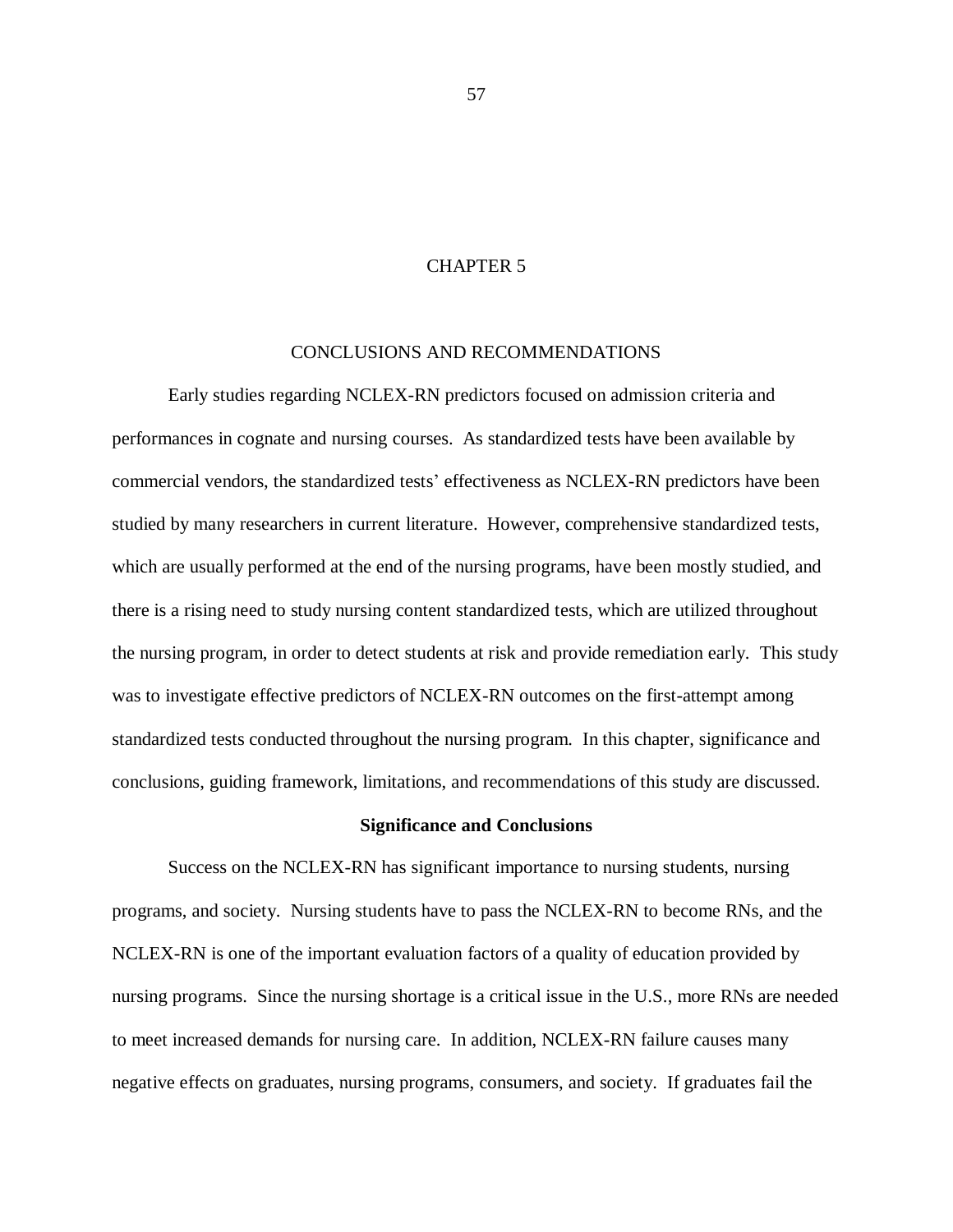NCLEX-RN, they may experience emotional distress and financial difficulties. Nursing programs performing a low NCLEX-RN pass rate are in a risk of losing accreditation and decreasing enrollments, and graduates' failure on the NCLEX-RN aggravates the problem of the nursing shortage. It is possible to foster more qualified RNs by supporting graduates to succeed on the NCLEX-RN, which is developed to assess competencies required to provide quality nursing care.

In order to improve a NCLEX-RN pass rate, supporting students who are at risk of failure on the NCLEX-RN is indispensable. Researchers and nursing programs have tried to find effective remediation, and various remediation methods have been developed and implemented to improve students' NCLEX-RN outcomes. Since identification of the students at risk should be preceded in order to provide remediation to them, many studies have investigated effective NCLEX-RN predictors; however, common variables of the studies are limited to admission criteria, comprehensive standardized tests, and performances in courses with controversies over the results of the studies. In this study, nursing content standardized tests (adult medical-surgical, fundamentals, pharmacology, maternal-newborn, nursing care of children, mental health, community health, and leadership and management) conducted throughout the nursing program, were investigated to determine their effectiveness as NCLEX-RN predictors.

One of the findings in this study indicated that there were significant statistical differences between the two groups with NCLEX-RN success and failure in the individual adjusted scores of the adult medical-surgical, pharmacology, maternal-newborn, mental health, community health, and leadership and management standardized tests. The NCLEX-RN success group's mean scores in those standardized tests were higher than the NCLEX-RN failure group.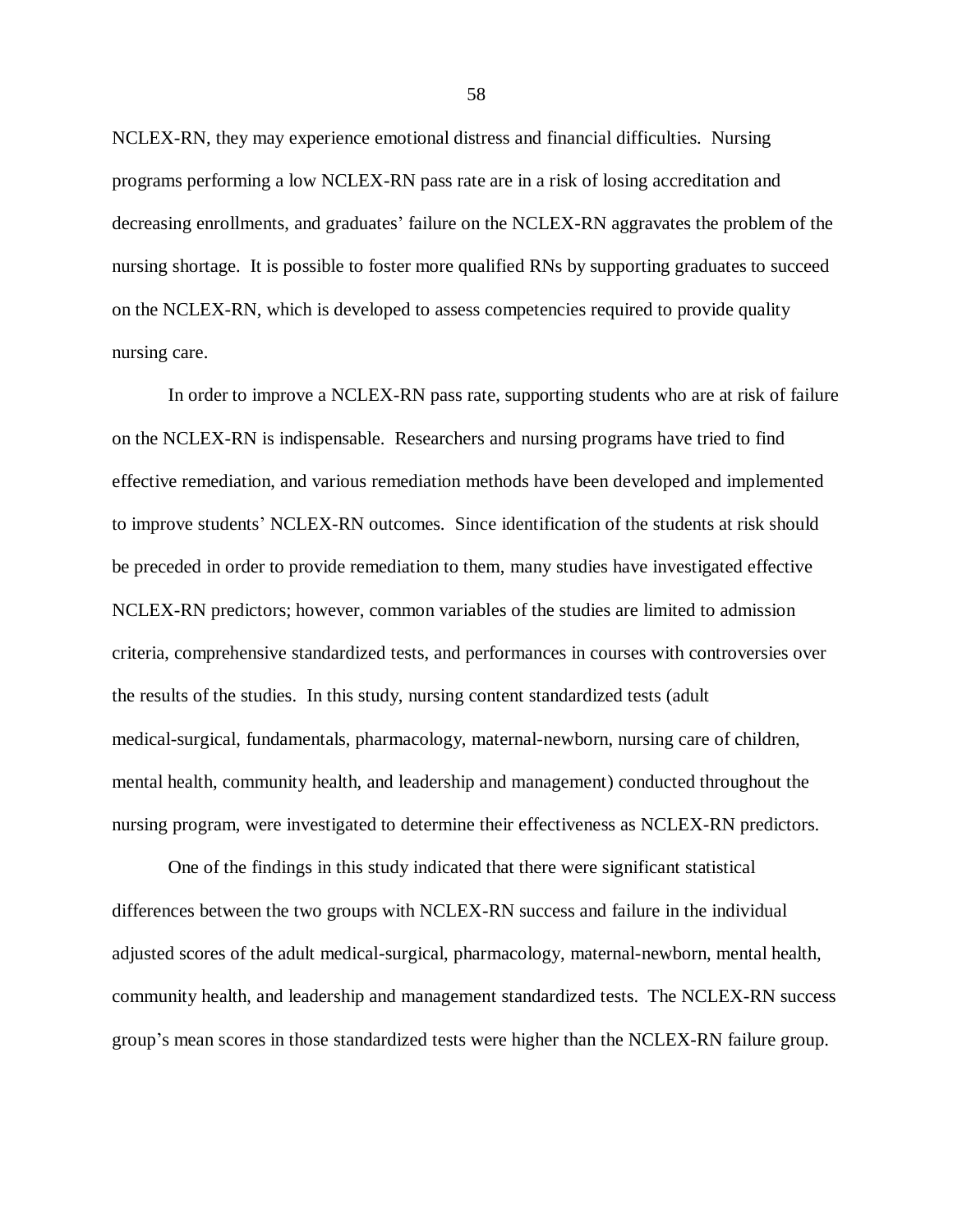These findings can be linked to the finding of Uyehara, Magnussen, Itano, and Zhang (2007)'s study, which indicated that there was correlation between performance in adult health nursing, mental health nursing, maternal-newborn nursing courses and NCLEX-RN success, although their study did not include scores on standardized tests. However, while Uyehara, Magnussen, Itano, and Zhang (2007) found that there was correlation between performance in pediatric nursing course and NCLEX-RN success, this study's finding indicated that there were no significant statistical differences between the NCLEX-RN success and failure groups in the individual adjusted scores on the fundamentals and nursing care of children standardized tests.

Moreover, in this study, logistic regression models showed that adult-medical surgical, pharmacology, and community health standardized tests were effective to predict NCLEX-RN success, and the regression model including these tests was accurate to classify 93.2 percent of the NCLEX-RN cases. This finding is consistent with Vandenhouten (2008)'s study indicating that medical-surgical, community health, and pharmacology standardized tests significantly predicted NCLEX-RN success. However, Vandenhouten (2008)'s study also included leadership and maternal-newborn standardized tests as NCELX-RN success predictors while this study's finding indicated that those two tests did not predict NCLEX-RN success. In addition, the finding of this study is associated with Seldomridge and Dibartolo (2004)'s study finding that performance in a medical-surgical nursing course could predict NCLEX-RN success, and Vandenhouthen (2008)'s study indicating that grades in pharmacology, adult medical-surgical nursing, and community health nursing courses were able to predict NCLEX-RN success.

The result of logistic regression in this study showed adult medical-surgical, pharmacology, and community health standardized tests were able to predict NCLEX-RN failure; however, much less percentage (33.3 percent) of NCLEX-RN failure cases than cases of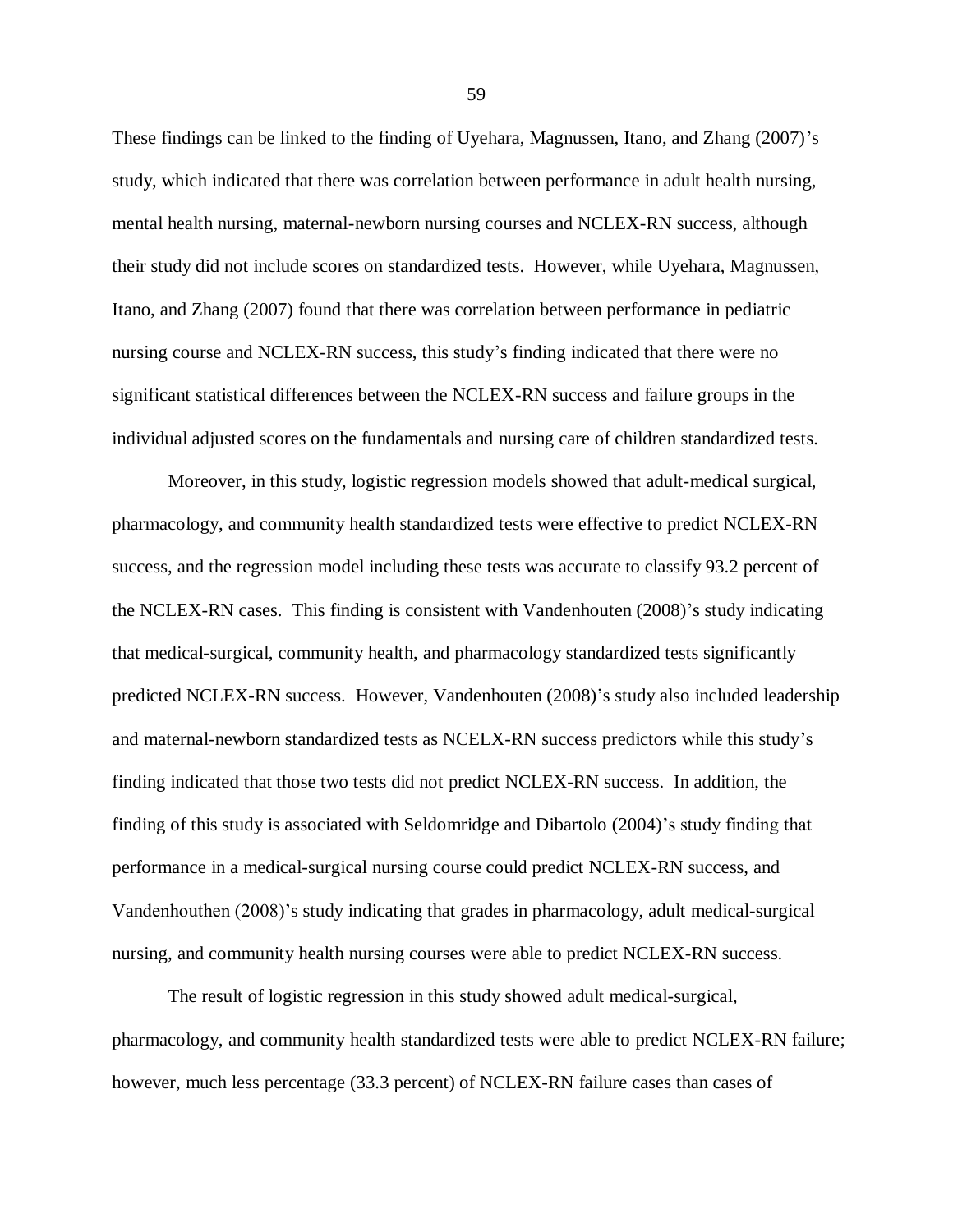NCLEX-RN success could be classified by the generated model. It can be concluded that the standardized tests are less effective to predict NCLEX-RN failure than NCLEX-RN success since the standardized tests were less accurate to classify NCLEX-RN failure. This finding is consistent with Sledomridge and Dibartolo (2004) and Vandenhouthen (2008)'s studies concluding that variables were not accurate in predicting students who are likely to fail on the NCLEX-RN as much as in predicting those who are likely to pass the NCLEX-RN.

In order to provide early remediation to students at risk, it is required to utilize effective predictors earlier in the nursing curriculum. This study's results indicated that adult medical-surgical, pharmacology, and community health nursing were powerful NCLEX-RN success predictors. Through using these predictors, students at risk can be identified before comprehensive standardized tests usually conducted in the last semester of nursing programs, and early remediation can be provided. After early remediation is implemented, and the comprehensive standardized test may be used as a mid-point indicator of the remediation's effectiveness before taking the NCLEX-RN.

# **Guiding Framework**

Constructivism, Knowles' Adult Learning Theory, and Bloom's Revised Taxonomy served as a theoretical framework in this study. The theories explained ways of gaining nursing knowledge and skills that result in achieving higher scores on standardized tests and success on the NCLEX-RN. Nursing students are required not only to acquire knowledge but also to develop critical thinking in order to be successful on NCLEX-RN and provide quality nursing care after graduation. Constructivism provided a foundation to understand what cognitive model nursing students bring to nursing programs in this study. Also, Constructivism provided a conceptual framework describing essentially the approach on how nursing students learn through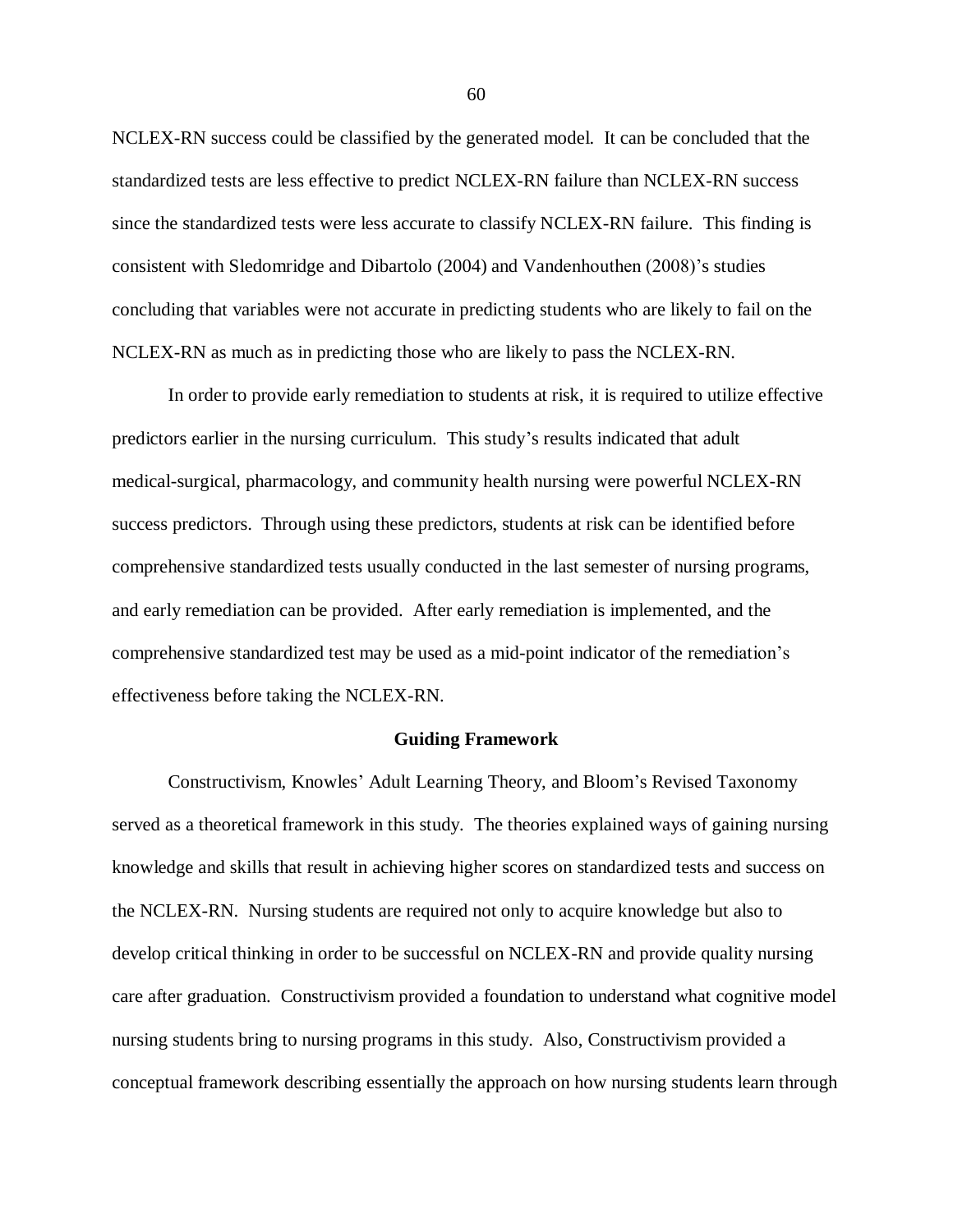explaining the complex cognitive process based on their own knowledge (Brandon & All, 2010). Developing critical thinking skills, which are required to meet cognitive domains evaluated on standardized tests and NCLEX-RN, were also explained by Constructivism since they present cognitive development built through interactions with the environment.

Adult Learning Theory, developed by Knowles, emphasizes that adults are different from children in learning, and it guides important components of adult learning (Dumchin, 2010). Six principles of adult learning are presented in the Adult Learning Theory, and those are the need to know, self-concept, the learner's experiences, readiness to learn, life-centered orientation, and motivation. In this study, Adult Learning Theory practically explained how nursing students are motivated and promoted to achieve better scores on standardized tests and succeed on NCLEX-RN as well as how they learn. Also, the six principles provided practical frameworks to promote nursing students to utilize gained knowledge and skills on standardized tests and NCLEX-RN.

In addition, Bloom's Revised Taxonomy identifies six cognitive categories that can be used to classify cognitive learning objectives (Su & Osisek, 2011). Knowledge, comprehension, application, analysis, synthesis, and evaluation are six cognitive categories, which compose the taxonomy. In this study, intended learning outcomes, which nursing students are evaluated on the standardized tests and NCLEX-RN, were conceptualized by Bloom's Revised Taxonomy, since it is used for the cognitive level classification of the standardized tests and NCLEX-RN examination. Nursing Students have to accomplish all of the outcomes ordered from simple to complex and concrete to abstract in the Taxonomy to achieve higher scores on standardized tests and succeed on the NCLEX-RN. Figure 1 shows how Constructivism, Knowles' Adult Learning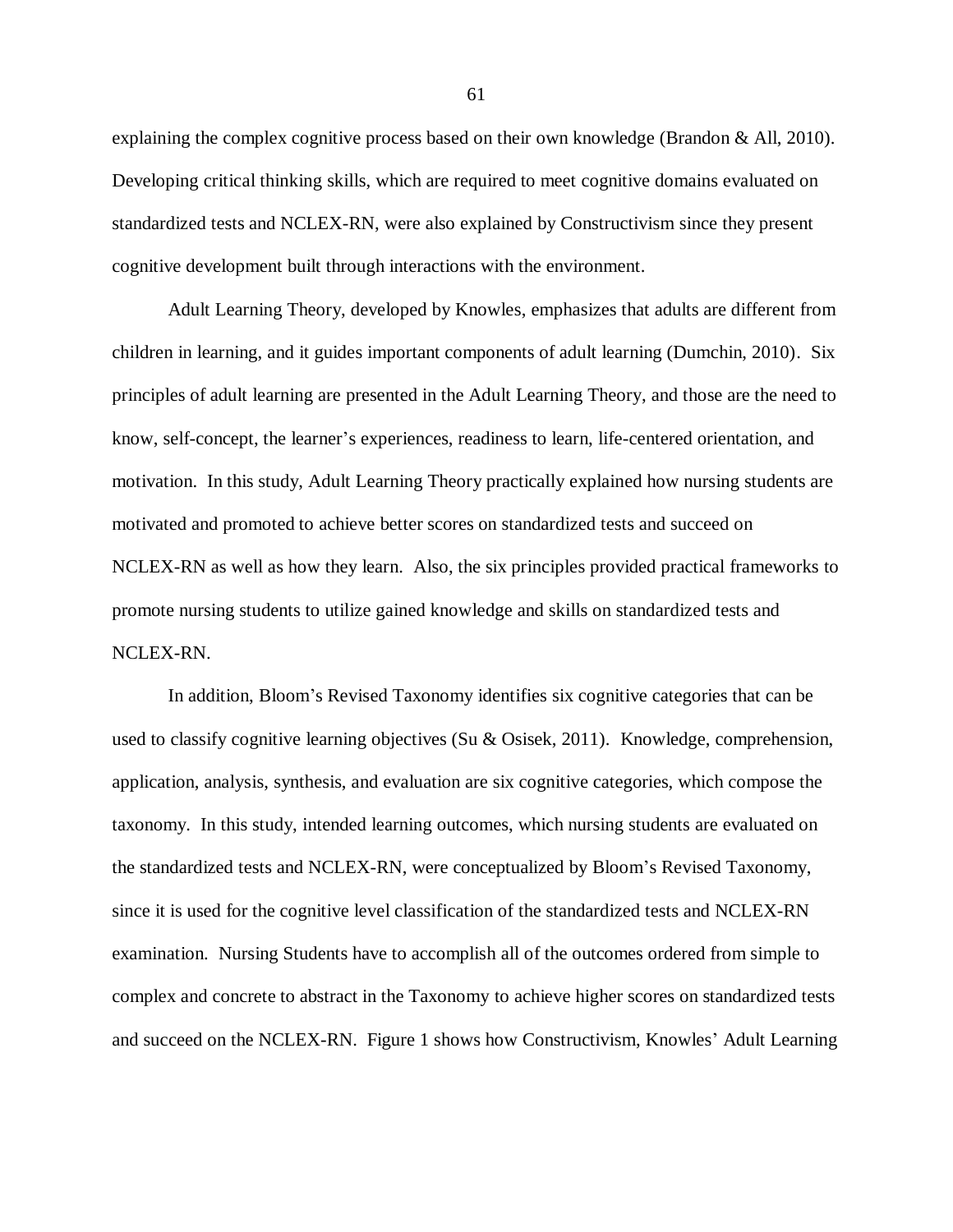Theory, and Bloom's Revised Taxonomy were blended and served together as a theoretical framework of this study.

### **Limitations**

One of the limitations of this study was unequal sizes of groups of students who succeeded and failed on the NCLEX-RN on the first-attempt. Since the majority of candidates pass NCLEX-RN as shown in the national NCLEX-RN pass rate, this limitation has been persisted in most studies regarding NCLEX-RN predictors. In this study, there were 118 participants in the NCLEX-RN success group, and 33 participants in the NCLEX-RN failure group. These unequal sizes might negatively affect the accuracy of statistical results of this study, particularly predicting NCLEX-RN failure.

Another limitation is that all of this study's data was collected in one traditional baccalaureate nursing program of a public university located in the Midwest. A diversity of different curriculums, student support programs, remediation, student populations, and other aspects, which are unique to each nursing program, is not captured in this study. As shown in Table 5, a majority of the participants was female Caucasians. Also, various products of standardized tests offered by vendors are available besides the ATI Content Series. However, only the ATI Content Series was used as variables of the standardized tests in this study. These can limit generalizability of this study's findings to other nursing programs and standardized tests products.

In addition, individual differences were not captured in this study. Each participant's NCLEX-RN outcome could be affected by different motivations, maturations, life situations, emotional reactions to NCLEX-RN, and other aspects. Although students did not achieve benchmark scores on the standardized tests, the nursing program might provide remediation to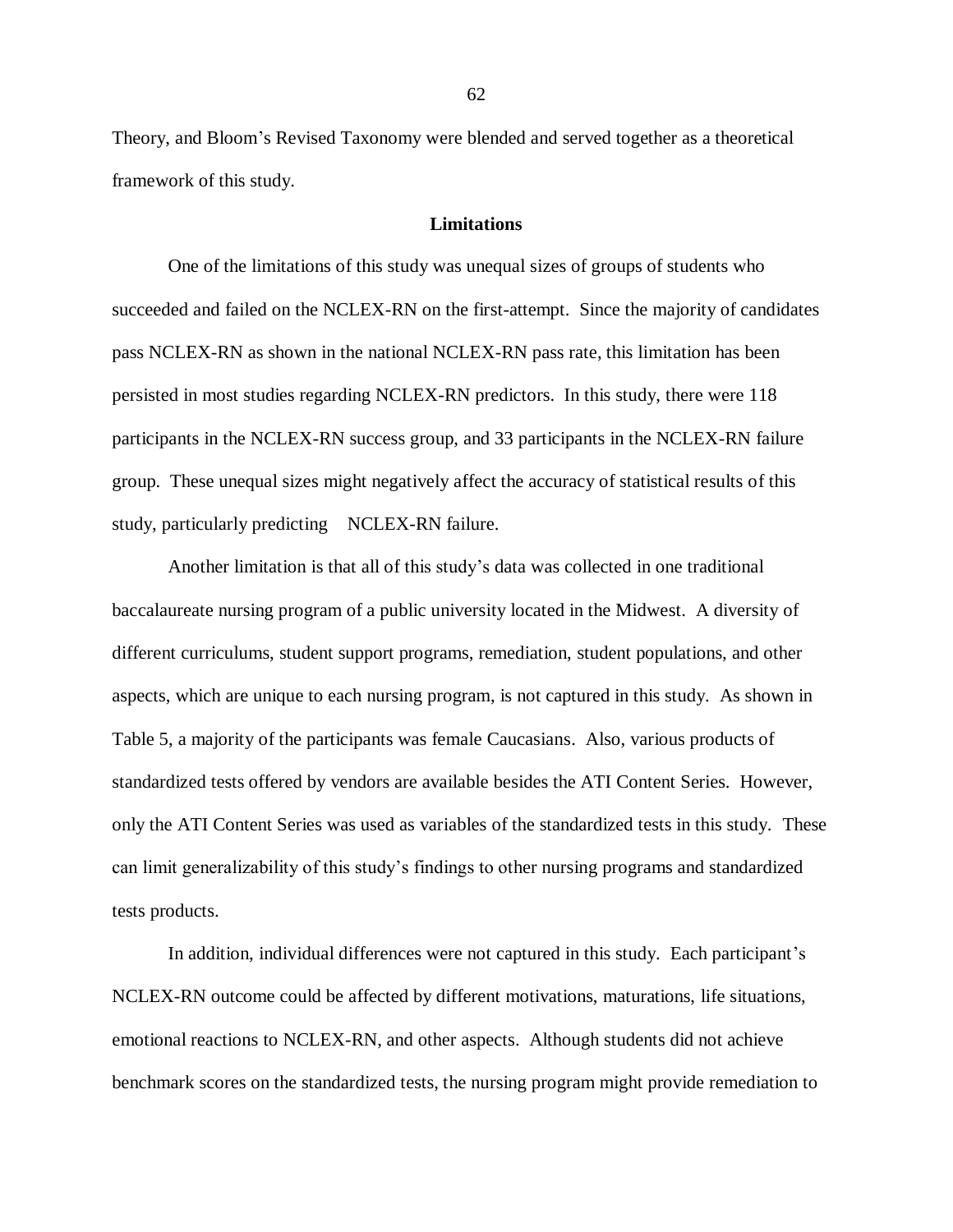them, and it might be effective and help the students to succeed on the NCLEX-RN. Also, students who achieved low scores on the standardized tests might be nervous, and it might result in preparing more extensively for the NCLEX-RN. The other consideration is that students might feel comfortable with NCLEX-RN after achieving benchmark scores on the standardized tests, and it might reduce the intension of preparation for the NCLEX-RN and resulted in failure on the NCLEX-RN. Moreover, the participants had different faculty, textbooks, teaching strategies, and assessment methods in nursing courses, and these might affect the participants' learning, performances on the standardized tests, and outcomes on the NCLEX-RN. These aspects could not be controlled for this study.

Finally, each standardized test had different question numbers. Although individual adjusted scores on each standardized test were used for this study, the different numbers of the questions could limit to compare its effectiveness as a NCLEX-RN predictor between each other. These limitations have to be considered in interpreting this study's results.

### **Recommendations**

There are different kinds of standardized tests, which are offered by various commercial vendors. It is recommended to include various products of standardized tests as variables in the future studies. It will help to investigate effective NCLEX-RN predictors and compare effectiveness of each nursing content standardized test. Also, it is possible to have more powerful evidences showing if the findings of this study are repeated in other studies having variables of different products of the standardized tests.

In addition, it is recommended to study the same topic with this study in more diverse populations and in many different nursing programs. In this study, a majority of the participants were female Caucasians, and one of the limitations was data collection from only one nursing

63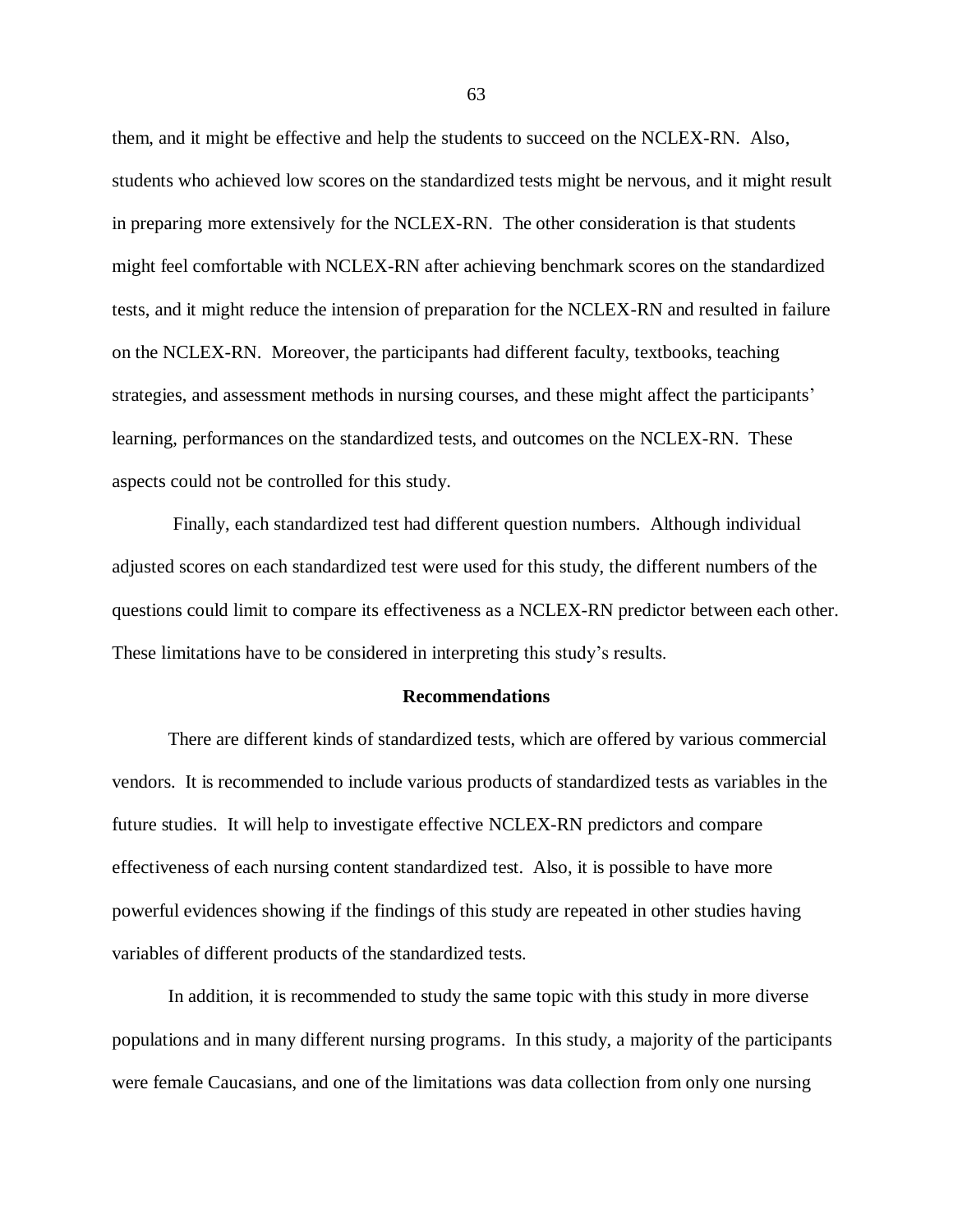program. Collecting data from more diverse participants from different nursing programs can increase the generalizability of the findings for future studies.

Also, one of the recommendations is to include a large number of participants who fail on the NCLEX-RN if possible; therefore, it will be available to have equal sizes of participants who succeed and fail on the NCLEX-RN. This will result in having more accurate results of regression models predicting and classifying NCLEX-RN failure.

Finally, there is a need for having longitudinal and repeated similar studies. The NCLEX-RN is revised every three years, and the next revision will be in April, 2013. After the revised version of NCLEX-RN starts to be conducted, commercial vendors will accordingly revise their products of standardized tests based on the revised NCLEX-RN. Therefore, it is recommended to continue studies to investigate the effectiveness of nursing content standardized tests conducted throughout nursing curriculum as NCLEX-RN predictors.

#### **Summary**

This study investigated the effectiveness of the nursing content standardized tests as predictors of NCLEX-RN outcome while previous literature focused on admission criteria, performances in cognate and nursing courses, and comprehensive standardized tests. The findings of this study can be used to identify students at risk and provide early remediation since adult medical-surgical, pharmacology and community health nursing standardized tests were conducted before comprehensive standardized tests. However, as shown in the results of this study, those standardized tests were not effective in predicting NCLEX-RN failure, and the result was consistent with other previous studies. It is recommended to include various products of standardized tests as variables, have a large sample size of those who fail the NCLEX-RN, have more diverse participants, and continue longitudinal and similar studies for future research.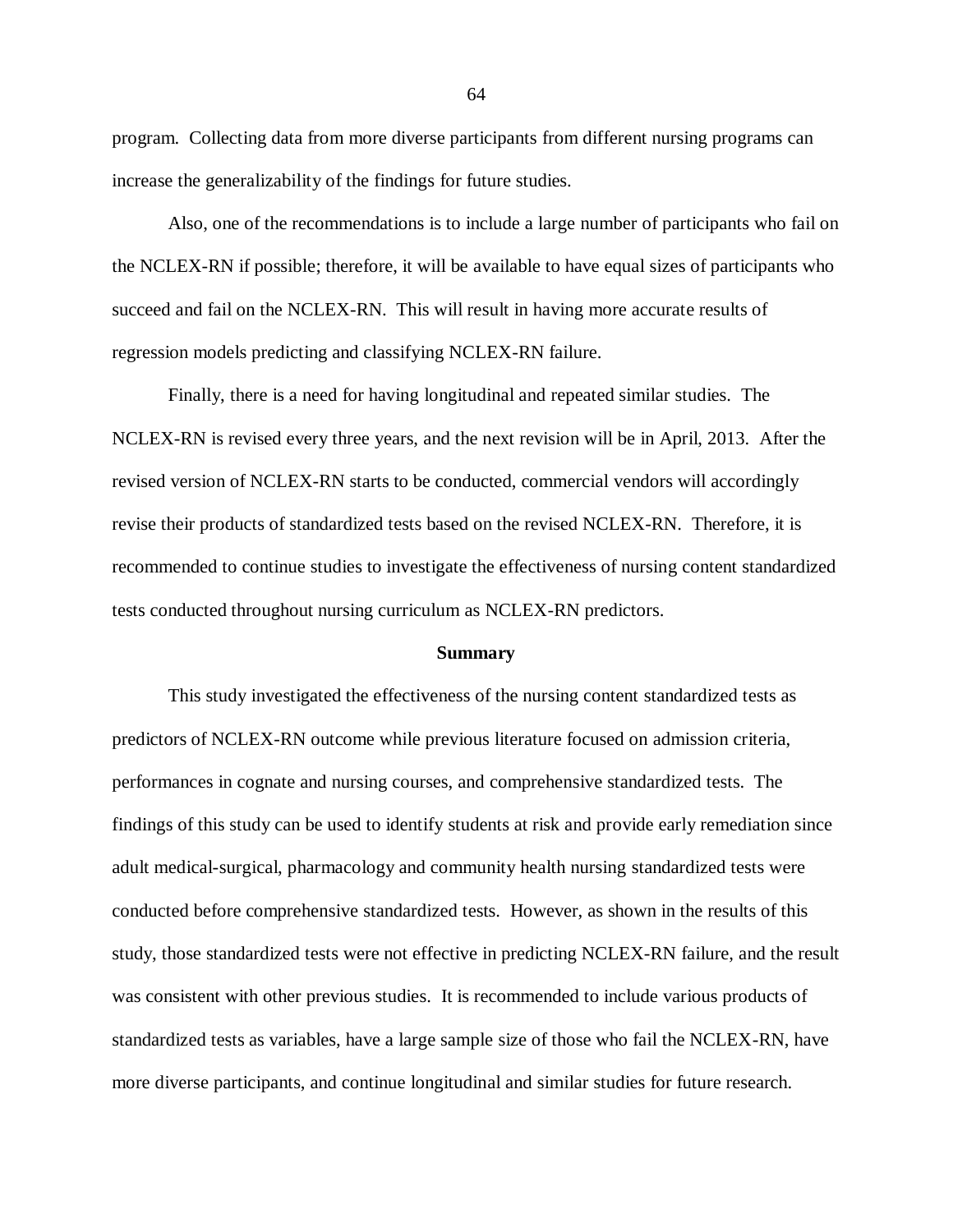### REFERENCES

- Alameida, M. D., Prive, A., Davis, H. C., Landry, L., Renwanz-Boyle, A., & Dunham, M. (2011). Predicting NCLEX-RN success in a diverse student population. *Journal of Nursing Education, 50*(5), 261-267.
- American Association of Colleges of Nursing. (2011). *Nursing shortage fact sheet*. Retrieved from [http://www.aacn.nche.edu/media-relations/NrsgShortageFS.pdf.](http://www.aacn.nche.edu/media-relations/NrsgShortageFS.pdf)
- American Association of Colleges of Nursing. (2012). *Nursing fact sheet*. Retrieved from [http://www.aacn.nche.edu/media-relations/fact-sheets/nursing-fact-sheet.](http://www.aacn.nche.edu/media-relations/fact-sheets/nursing-fact-sheet)
- Assessment Technologies Institute, LLC. (2012). *Comprehensive assessment and review program (CARP).* Retrieved from
	- https://www.atitesting.com/Solutions/DuringNursingSchool/ComprehensiveAssessmentA ndReviewProgram.aspx.
- Assessment Technologies Institute, LLC. (2008). *RN Content Mastery Series 2007 test statistics*. Overland Park, Kansas: Author.
- Assessment Technologies Institute, LLC. (2004). *Validation of the RN Content Mastery Series*. Overland Park, Kansas: Author.
- Assessment Technologies Institue, LLC. (n.d.). *RN Content Mastery Series 2007 national standard setting study: Executive summary*. Overland Park, Kansas: Author.
- Baker, M. J. (2008). Predicting NCLEX-RN success through prerequisite and admission requirements. (Doctoral dissertation). Retrieved from ProQuest. (3348673)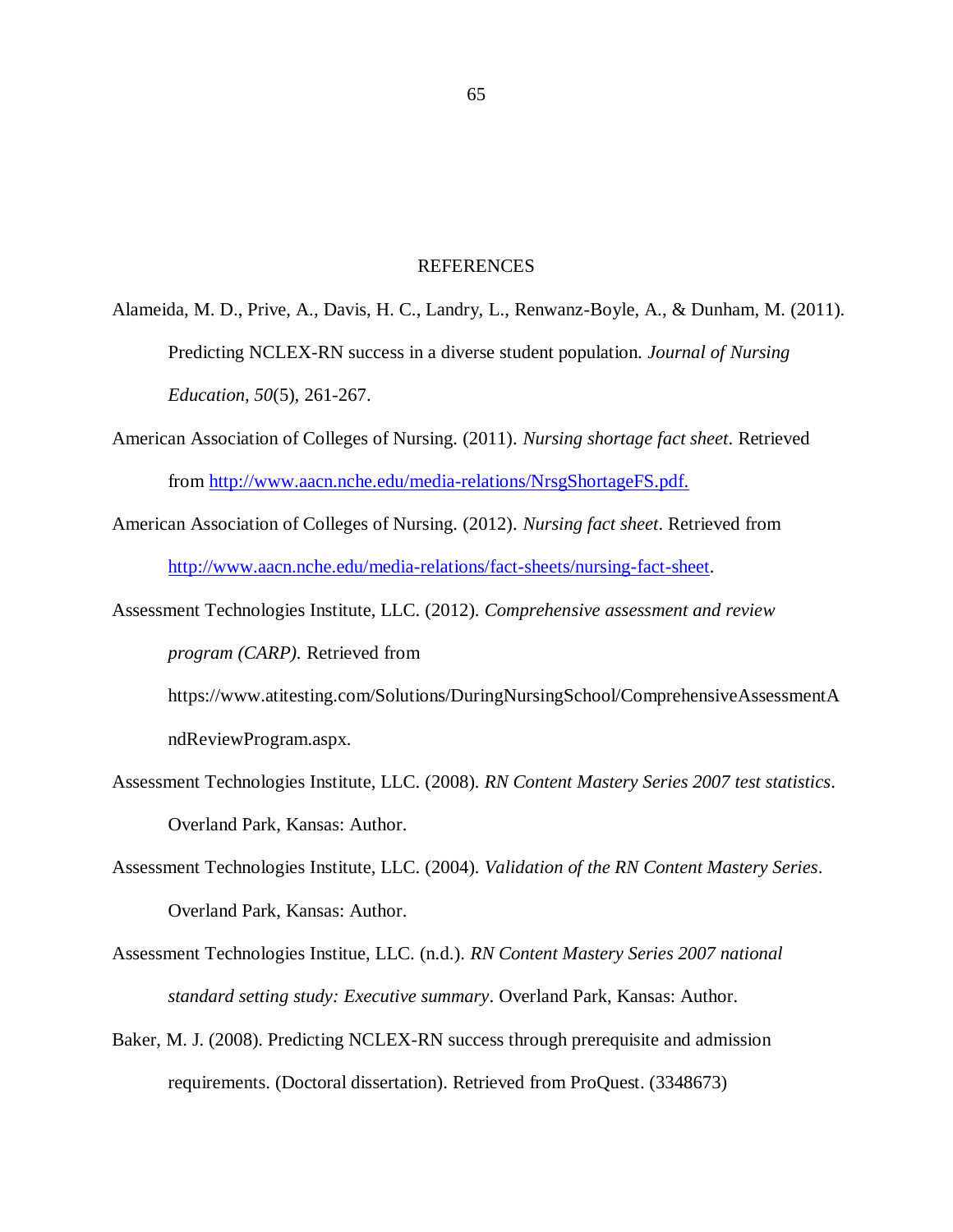- Brandon, A. F., & All, A. C. (2010). Constructivism theory analysis and application to curricula. *Nursing Education Perspectives, 31*(2), 89-92.
- Carl, L. C. (2007). Assessment Technology Institute Test score, NCLEX-RN pass-fail, nursing program evaluation and catastrophic events in Pennsylvania. (Doctoral dissertation). Retrieved from ProQuest. (3292150)
- Carr, S. M. (2011). NCLEX-RN pass rate peril: One school's journey through curriculum revision, standardized testing, and attitudinal change. *Nursing Education Perspectives, 32*(6), 384-388.
- Crow, C. S., Handley, M., Morrison, R. S., & Shelton, M. M. (2004). Requirements and interventions used by BSN programs to promote and predict NCLEX-RN success: A national study. *Journal of Professional Nursing, 20*(3), 174-186.
- Dumchin, M. (2010). Redefining the future of perioperative nursing education: A conceptual framework. *AORN Journal, 92*(1), 87-100.
- English, J. B., & Gordon, D. K. (2004). Successful student remediation following repeated failure on the HESI exam. *Nurse Educator, 29*(6), 266-268.
- George, D., & Mallery, P. (2003). *SPSS for Windows step by step: A simple guide and reference*  $(4<sup>th</sup>$ ed.). Boston, MA: Allyn & Bacon.
- Harding, M. (2010). Predictability associated with exit examinations: Literature review. *Journal of Nursing Education, 49*(9), 493-497.
- Hedderick, V. M. (2009). The utilization of NCLEX predictor assessments and the effect on NCLEX success rates in nursing programs within the state of Pennsylvania. (Doctoral dissertation). Retrieved from ProQuest. (3352422)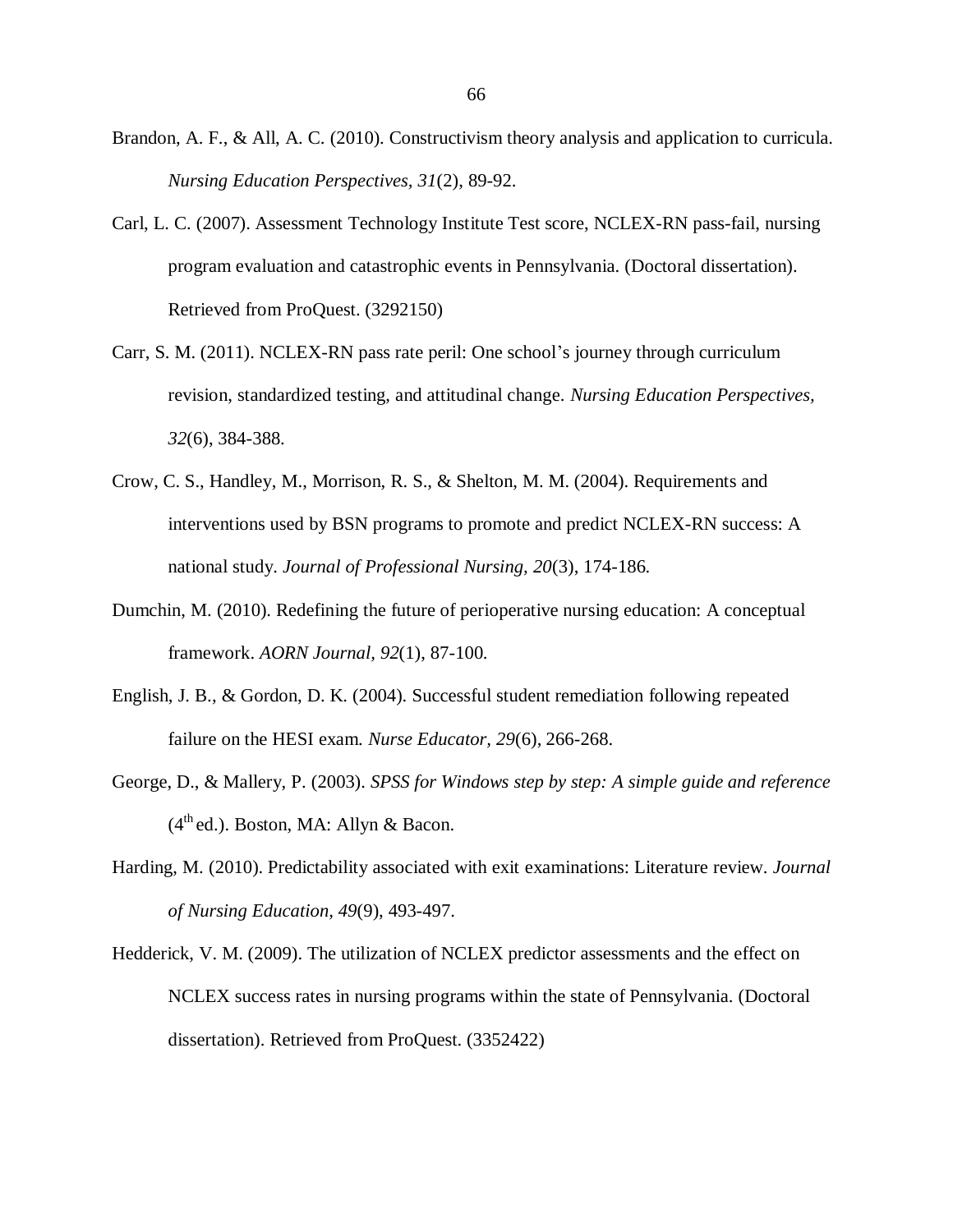- Heroff, K. (2009). Guidelines for a progression and remediation policy using standardized tests to prepare associate degree nursing students for the NCLEX-RN at a rural community college. *Teaching and Learning in Nursing, 4*(3), 79-86.
- Humphreys, J. A. (2008). Academic and nonacademic predictors of future success on the NCLEX-RN licensure examination for nurses. (Doctoral dissertation). Retrieved from ProQuest. (3315143)
- Jacobs, P., & Koehn, M. (2006). Implementing a standardized testing program: Preparing students for the NCLEX-RN. *Journal of Professional Nursing, 22*(6), 373-379.
- Knowles, M. S., Holton, E. F., & Swanson, R. A. (1998). *The adult learner: The definitive classic in adult education and human resource development*. Houston, TX: Gulf Publishing.
- Krathwohl, D. R. (2002). A revision of Bloom's Taxonomy: An overview. *Theory into Practice, 41*(4), 212-218.
- Lambert, L., & Walker, D. (2005). *The constructivist leader*. New York, NY: Teachers College Press.
- March, K. S., & Ambros, J. M. (2010). Rx for NCLEX-RN success: Reflection on development of an effective preparation process for senior baccalaureate students. *Nursing Education Perspectives, 31*(4), 230-232.
- Mertler, C. A., & Vannatta, R. A. (2010). *Advanced and multivariate statistical methods*. Glendale, CA: Pyrczak Publishing.
- National Council of State Boards of Nursing. (2010). *2010 NCLEX-RN detailed test plan: Item writer, item reviewer, nurse educator version*. Retrieved from https://www.ncsbn.org/2010\_NCLEX\_RN\_Detailed\_Test\_Plan\_Educator.pdf.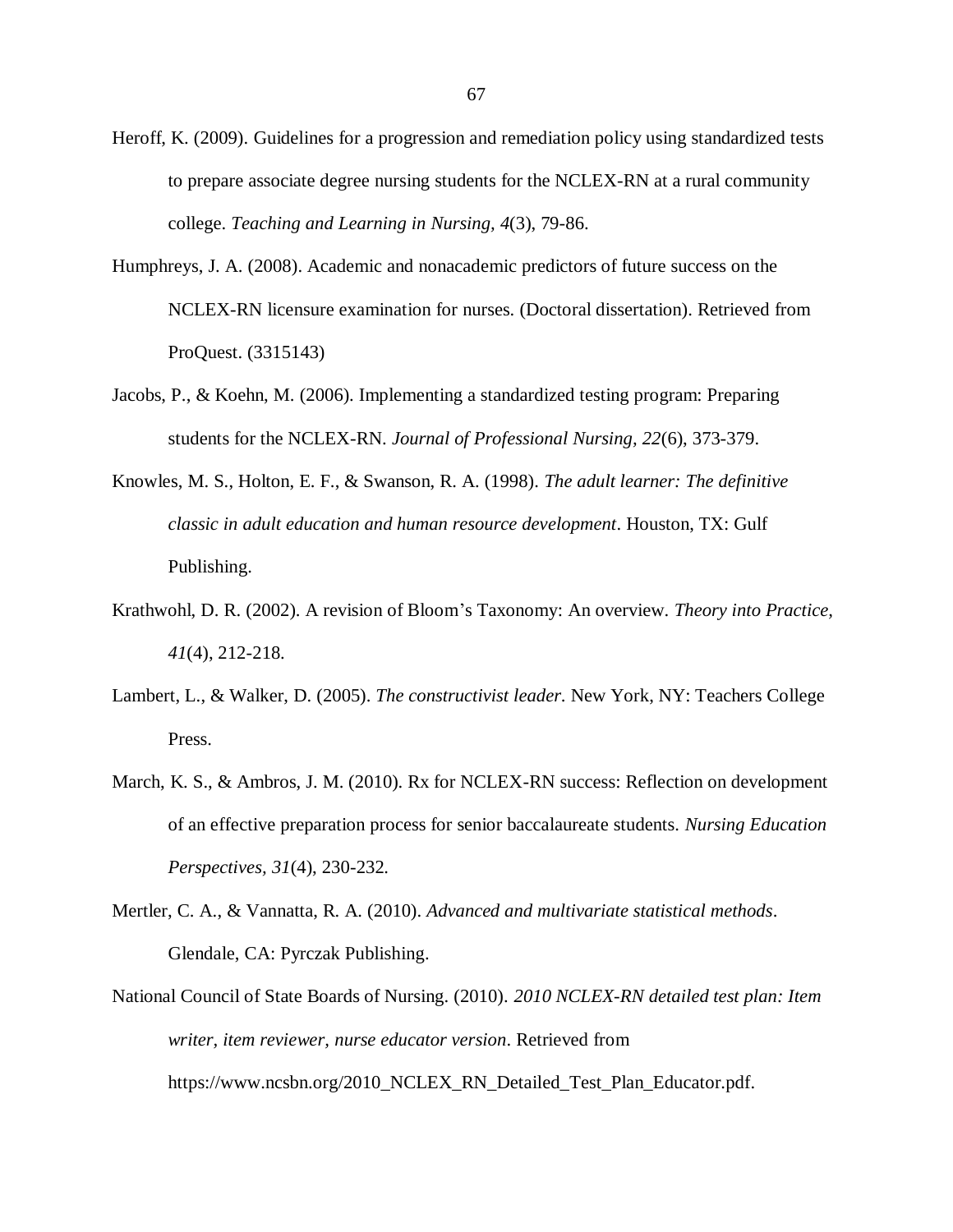- National Council of State Boards of Nursing. (2012a). *NCLEX examinations*. Retrieved from [https://www.ncsbn.org/nclex.htm.](https://www.ncsbn.org/nclex.htm)
- National Council of State Boards of Nursing. (2012b). *2011 Number of candidates taking NCLEX Examination and percent passing*. Retrieved from [https://www.ncsbn.org/Table\\_of\\_Pass\\_Rates\\_2011.pdf.](https://www.ncsbn.org/Table_of_Pass_Rates_2011.pdf)
- Norton, C. K., Rele, M. V., Cox, C. W., Farley, J., Lachat, M., & Tucker, M. (2006). Ensuring NCLEX-RN success for first-time test takers. *Journal of Professional Nursing, 22*(5), 322-326.
- Pennington, T. D., & Spurlock, D. (2010). A systematic review of the effectiveness of remediation interventions to improve NCLEX-RN pass rate. *Journal of Nursing Education, 49*(9), 485-492.
- Piaget, J. (1953). *The origins of intelligence in children*. New York, NY: Basic Books.
- Roa, M., Shipman, D., Hooten, J., & Carter, M. (2011). The costs of NCLEX-RN failure. *Nurse Education Today*, *31*(4), 373-377.
- Stark, M. A., Feikema, B., & Wyngarden, K. (2002). Empowering students for NCLEX success: Self-assessment and planning. *Nurse Educator, 27*(3), 103-105.
- Seldomridge, L. A., & Dibartolo, M. C. (2004). Can success and failure be predicted for baccalaureate graduates on the computerized NCLEX-RN. *Journal of Professional Nursing, 20*(6), 361-368.
- Sifford, S., & McDaniel, D. M. (2007). Results of a remediation program for students at risk for failure on the NCLEX exam. *Nursing Education Perspectives, 28*(1), 34-36.
- Spurlock, D. R., & Hunt, L. A. (2008). A study of the usefulness of the HESI Exit Exam in predicting NCLEX-EN failure. *Journal of Nursing Education, 47*(4), 157-166.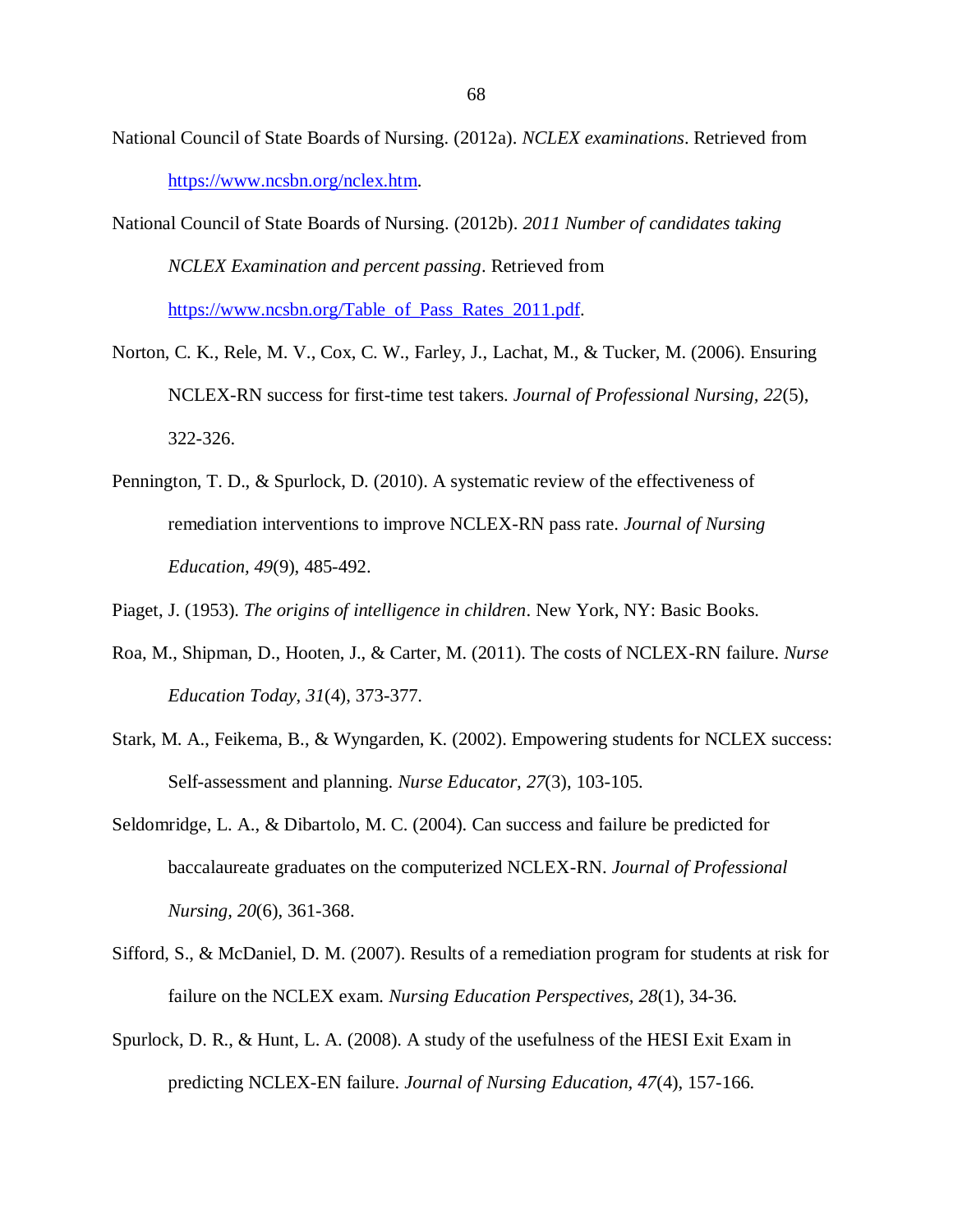- Su, W. M., & Osisek, P. J. (2011). The revised Bloom's Taxonomy: Implications for educating nurses. *The Journal of Continuing Education in Nursing, 42*(7), 321-327.
- Uyehara, J., Magnussen, L., Itano, J., Zhang, S. (2007). Facilitating program and NCLEX-RN success in a generic BSN program. *Nursing Forum*, *42*(1), 31-38.
- Vandenhouten, C. L. (2008). Predictors of success and failure on the NCLEX-RN for baccalaureate graduates. (Doctoral dissertation). Retrieved from ProQuest. (3306523)
- Wittmann-Price R. A. (2009). Facilitating learning. In R. Witttmann-Price & M. Godshall (Eds.), *Certified nurse educator review manual* (pp. 15-66)*.* New York, NY: Springer Publishing.
- Yannacci, J., Roberts, K., & Ganju, V. (2006). *Principles from adult learning theory, evidence-based teaching, and visual marketing: What are implications for toolkit development*. Retrieved from

http://ebp.networkofcare.org/uploads/Adult\_Learning\_Theory\_2497281.pdf.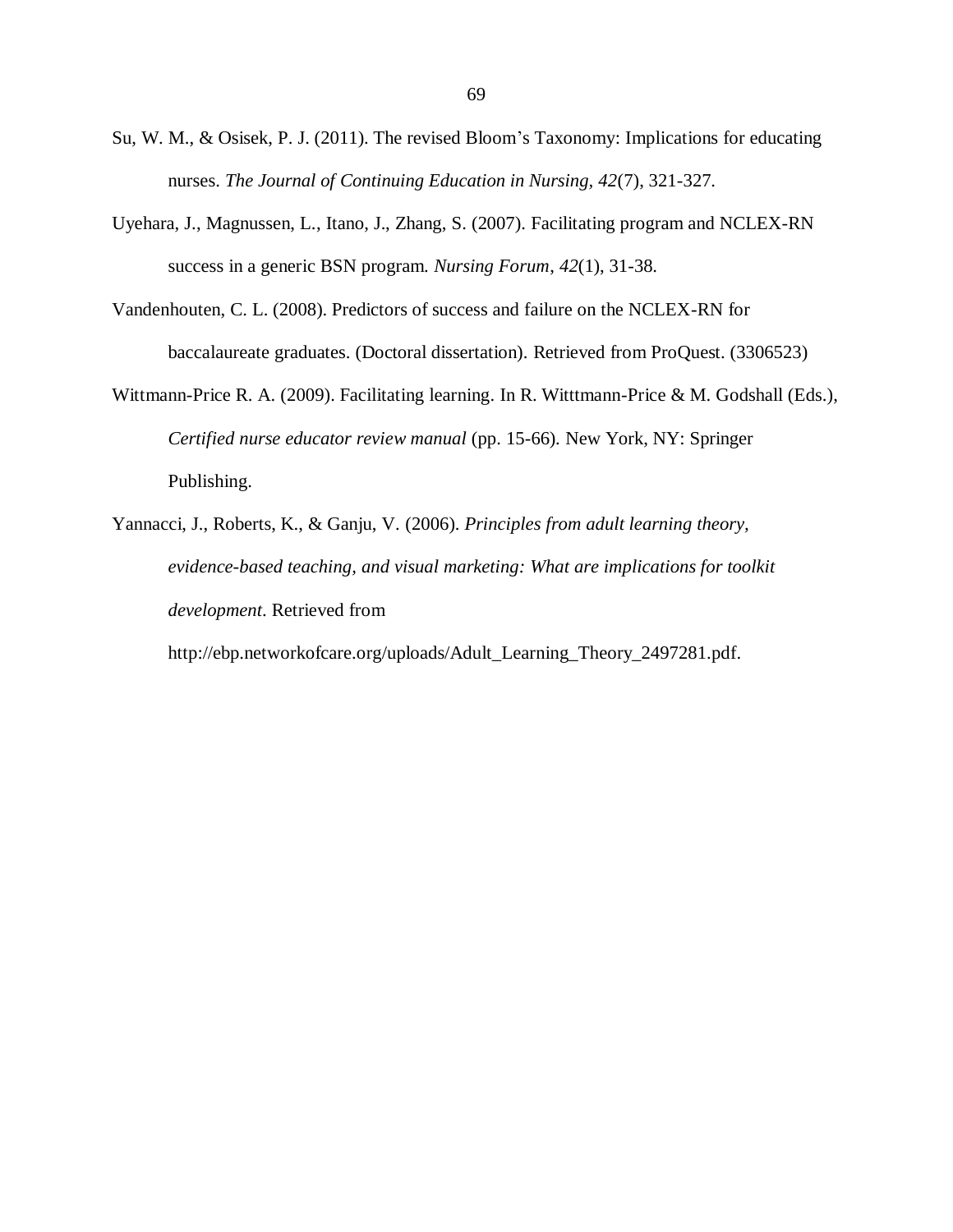# APPENDIX A: STUDENT OUTCOMES ASSESSMENT MEMORANDUM OF UNDERSTANDING BACCALAUREATE NURSING PROGRAM

### Purpose

The purpose of assessment in the Nursing Programs is to measure achievement of student learning and program outcomes. Assessment occurs through a variety of methods such as standardized testing, clinical evaluation of student performance, course assignments and presentations, and surveys. Aggregate information is used for program improvement and is required for continued program accreditation. The aggregate data may also be utilized in educational research.

### Benefit to Student

Participation in assessment activities, including standardized testing:

- Help the student to identify strengths and weaknesses in understanding critical nursing content.
- Improve confidence and familiarity with computerized NCLEX-RN style testing.
- Increase probability of student passing the national licensure examination (NCLEX-RN).

Graduating from an accredited program creates a gateway for graduates to:

- Participate in federally funded and state entitlement programs.
- Qualify to attend accredited schools to pursue advances studies, including Master's and doctoral nursing programs.
- Improve marketability: Employers prefer graduates from nationally accredited institutions.

### Standardized Testing

The Baccalaureate Nursing Program is currently using Assessment Technology Institute's (ATI) Comprehensive Program of Assessment and Review (CARP). Among other materials the program includes standardized testing that is used for assessment beginning with pre-admission